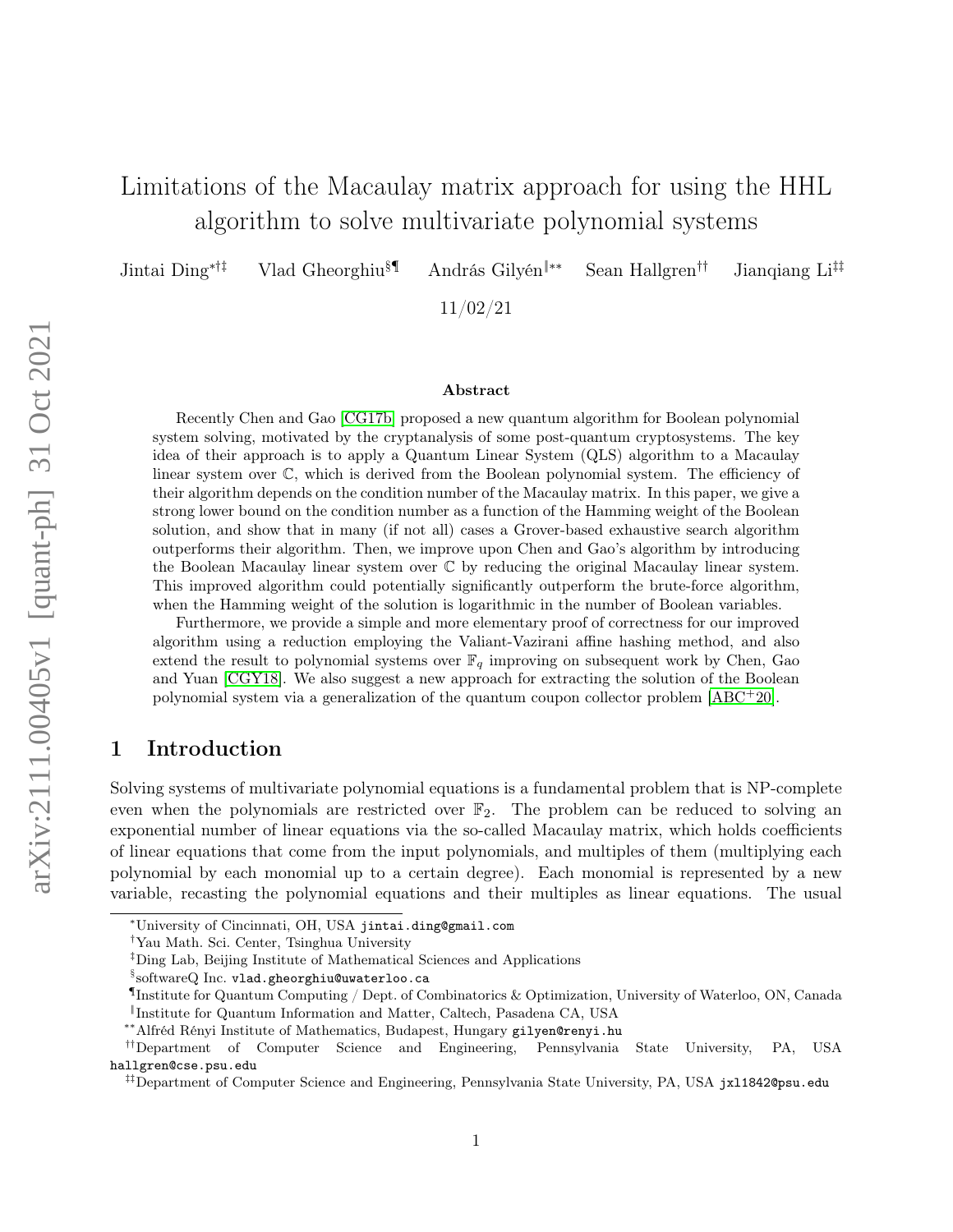classical approach to solve a polynomial system is based on computing the Gröbner basis of the corresponding polynomial ideal by triangularizing the Macaulay matrix. There is a vast literature on characterizing and improving the complexity of solving various types of polynomial systems using the Macaulay matrix [\[AFI](#page-21-1)+04, [CG17a,](#page-22-2) [CKPS04,](#page-22-3) [DS13,](#page-23-0) [Die04,](#page-23-1) [Per16,](#page-23-2) [WW15\]](#page-24-0).

In quantum computing, the HHL [\[HHL09\]](#page-23-3) Quantum Linear System (QLS) algorithm outputs a quantum state  $|x\rangle$  such that  $\mu A |x\rangle = |b\rangle$  for an exponentially large matrix A with certain properties, and a quantum state  $|b\rangle$ , in time  $\widetilde{\mathcal{O}}(\kappa^2 s^2)$ ,<sup>[1](#page-1-0)</sup> where  $\kappa$  is the *condition number* of A,  $\mu$  is a normalization factor, and s is the sparsity of the matrix A, while state-of-the-art QLS algorithms [\[Amb12,](#page-21-2) [CKS17,](#page-23-4) [CGJ19,](#page-22-4) [GSLW19,](#page-23-5) [SSO19,](#page-23-6) LT20 have complexity  $\mathcal{O}(\kappa s)$ . Although, the QLS algorithm is BQPcomplete [\[HHL09\]](#page-23-3), meaning that it captures all essential features of quantum computing, a natural "killer-application" is still to be discovered – showing the difficulty of finding a practically interesting problem instance that satisfies all stringent conditions. For example, to efficiently solve the classical equation  $Ax = b$  using the original HHL algorithm, where implicit access is given to an exponentially large matrix A and b, the following must be satisfied: the state  $|b\rangle$  can be efficiently prepared, the sought data can be efficiently extracted from the output state  $|x\rangle$ , and the matrix A should be sparse and well-conditioned [\[Aar15\]](#page-21-3).

Chen and Gao [\[CG17b\]](#page-22-0) made an interesting connection between the exponential size Macaulay matrix and the HHL algorithm. While they use Gröbner bases in their proof of correctness, they do not explicitly compute the Gröbner basis and instead use the HHL algorithm to solve the exponentially large system of linear equations resulting from the Macaulay matrix. They show that the access requirements that usually cause so much trouble, can all be resolved for this application, namely: they can efficiently compute the entries of an appropriate sparse matrix A, prepare  $|b\rangle$ , and extract the answer from  $|x\rangle$ . However, a major question was left open: what is the condition number of the matrices, driving the running time? Intuitively, for worst case instances of polynomial systems, the condition number of the resulting matrix should be large because the approach can solve NP-complete problems. This being said, the analysis of the condition number was left open, both in general, and for special cases such as breaking cryptosystems which have distributions over specific problem instances that might be easier than the worst case.

In this paper we prove an exponential lower bound on the condition number  $\kappa$  of the matrix A related to the Boolean polynomial system, which shows that the quantum algorithm in [\[CG17b\]](#page-22-0) takes exponential time in the worst case. We also give a Grover-based brute-force search algorithm that outperforms their quantum algorithm for solving Boolean polynomial systems when there is a unique solution or all solutions have the same Hamming-weight. Specifically, in the unique solution case we give a simple proof that the condition number  $\kappa$  is  $\Omega((3n)^{h/2})$ , where h is the Hamming weight of the solution to the original *n*-variable Boolean polynomial system. Meanwhile, a simple Grover-based brute-force search algorithm over the possible assignments to the variables takes time  $\mathcal{O}\big(\sqrt{\binom{n}{h}}\big)$  $\binom{n}{h}$ , where  $\sqrt{\binom{n}{h}}$  $\binom{n}{h} \leq \left(\frac{en}{h}\right)$  $\left(\frac{en}{h}\right)^{h/2} \leq (3n)^{h/2}.$ 

In fact, we give "robust" lower bounds on the condition number by also considering "truncated" QLS algorithms [\[HHL09,](#page-23-3) [GSLW19\]](#page-23-5). Namely, if the singular-values of A are only inverted on a well-conditioned subspace and the overlap of the solution x with such a subspace is large enough, then a "truncated" QLS algorithm can provide a sufficiently accurate solution  $\tilde{x}$ . In order to give a bound on the performance of such "truncated" versions of the QLS algorithm, we define the concept of the truncated QLS condition number  $\kappa_b(A) := ||A|| ||A^+b||/||b||$ ,<sup>[2](#page-1-1)</sup> which is also a lower bound on

<span id="page-1-1"></span><span id="page-1-0"></span><sup>&</sup>lt;sup>1</sup>We denote  $\mathcal{O}(T \cdot \text{poly}\log(T) \cdot \text{poly}(1/\varepsilon))$  by  $\widetilde{\mathcal{O}}(T)$ , where  $\varepsilon$  is the required precision of the solution.

 $^2A^+$  stands for the pseudoinverse of A or more precisely the Moore-Penrose inverse of A, and we use the notation  $\|\cdot\|$  for the  $\ell_2$  norm of vectors and for the corresponding induced operator norm, i.e., the spectral norm.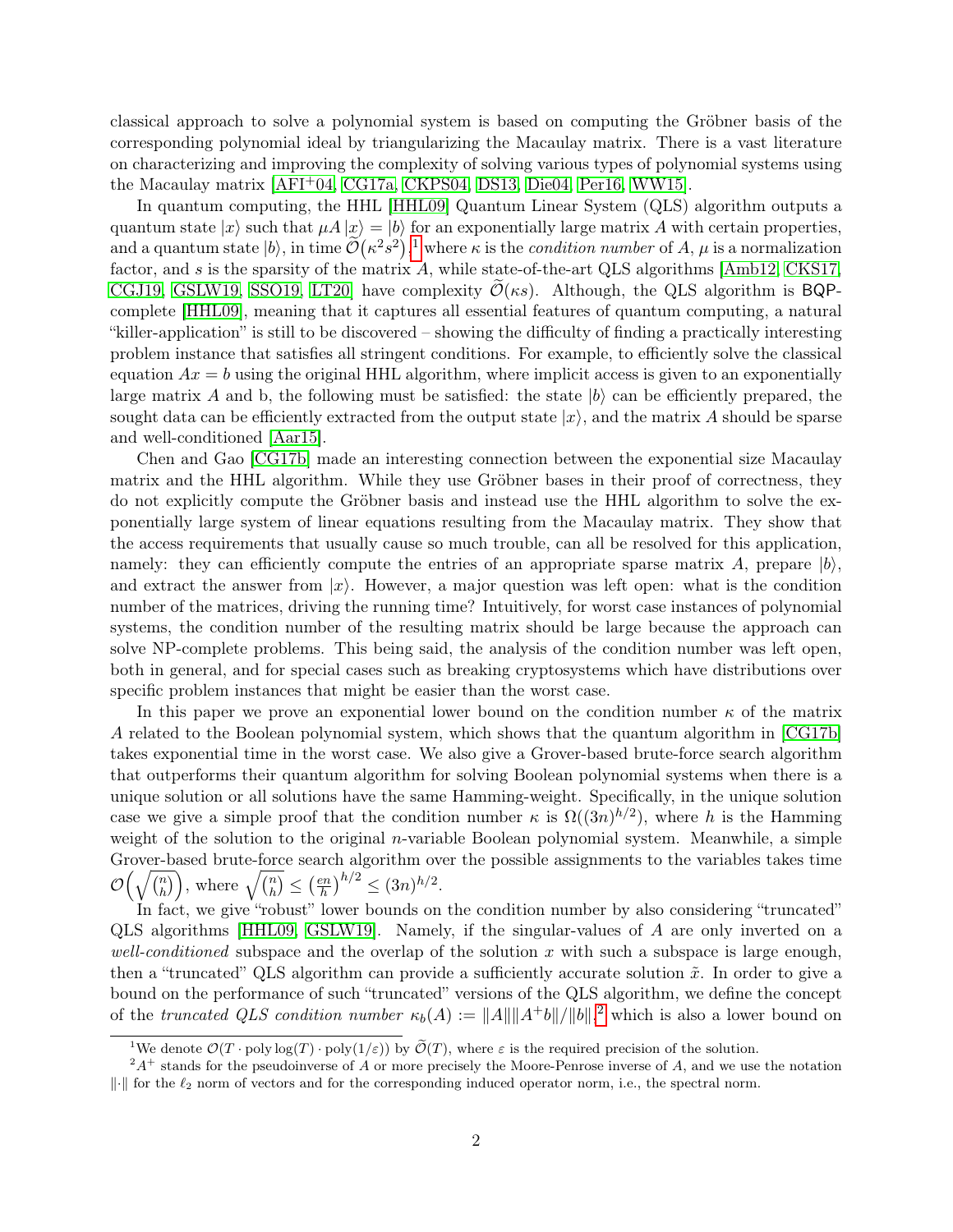$\kappa = ||A|| ||A^+||$ . All of our lower bounds also apply to the truncated QLS condition number, ruling out further improvement by truncated QLS algorithms.

Finally, we refine Chen and Gao's algorithm to the point that our lower bound does not always rule out the possibility of a superpolynomial quantum speedup even for unique solutions. In particular, the lower bound changes from  $(3n)^{h/2}$  to  $2^{h/2}$  on our refined algorithm, so for  $h = \Theta(\log n)$ the lower bound is only a polynomial, while the brute-force algorithm takes quasi-polynomial time. Thus, it is conceivable that the condition number is upper bounded by  $poly(n)$  for some set of interesting input equations, potentially yielding a superpolynomial speedup. We leave it open to find a problem instance whose associated Macaulay matrix has a small enough condition number so that the running time of our refined quantum algorithm gives a speedup over the best classical or Grover-based algorithm. Such an example could result in a new type of quantum speedup and one that uses the HHL algorithm in a novel way.

The core ingredient of our refined algorithm is to show that the Macaulay matrix can be simplified to what we call the Boolean Macaulay matrix over C by exploiting that the input consists of quadratic polynomials over  $\mathbb{C}$ , but restricted to  $0/1$  solutions. The Boolean Macaulay matrix is a submatrix of the original Macaulay matrix that can be obtained via Gaussian elimination over C. This construction of the Boolean Macaulay matrix over C is different from the Boolean Macaulay matrix over  $\mathbb{F}_2$  as defined in [\[BFSS13\]](#page-22-5) since they are over different fields. This matrix preserves the solution set while its size is much smaller compared to the original Macaulay matrix – ultimately leading to a smaller lower bound  $\Omega(2^{h/2})$  on the condition number.

The correctness of our refined algorithm can be shown via the equivalence between the Boolean Macaulay linear system and the Macaulay linear system, where the correctness of the latter has been proven in [\[CG17b\]](#page-22-0). For completeness, we also provide a simple self-contained proof of correctness for our improved algorithm, which is more elementary than that of the original algorithm proposed by Chen and Gao [\[CG17b\]](#page-22-0), since our proof does not require Gröbner bases. Instead, our proof combines a special case of the reduction in [\[CGY18\]](#page-22-1) with the Valiant-Vazirani affine hashing method, reducing any Boolean polynomial system with more than one solution to one that has a unique solution. For a Boolean Macaulay linear system that has a unique solution, we also provide an alternative approach for extracting the Boolean solution of the corresponding Boolean polynomial system from the output quantum state, i.e., the normalized monomial solution vector of the Boolean Macaulay linear system. Specifically, we reformulate this problem as a generalization of the quantum coupon collector problem, and prove that  $O(\log n)$  iterations suffice for extracting a solution, whereas Chen and Gao's algorithm uses  $O(n)$  iterations. On the other hand, the affine hashing reduction introduces  $\mathcal{O}(n)$  extra rounds, so the total number of iterations in our algorithm can be bounded as  $\mathcal{O}(n \log n)$ .

### 2 Quantum algorithms for solving polynomial systems

Chen and Gao [\[CG17b\]](#page-22-0) proposed using the HHL algorithm to solve a Boolean polynomial system via solving an exponentially large linear system of equations. Now we discuss the two main parameters that appear in the complexity of the QLS algorithm, and their relevance in our case.

 $\kappa_b(A)$ : The truncated QLS condition number (tQLScn)  $\kappa_b(A)$  of the QLSP  $Ax = b$  is an important parameter related to the time-complexity of "truncated" QLS algorithms.<sup>[3](#page-2-0)</sup> (For simplicity let

<span id="page-2-0"></span><sup>&</sup>lt;sup>3</sup>Note that the truncated QLS condition number gives a lower bound on the performance of truncated QLS alorithms, but it does not characterize their complexity, i.e., there might not exist any truncated QLS algorithm with complexity matching the truncated QLS condition number.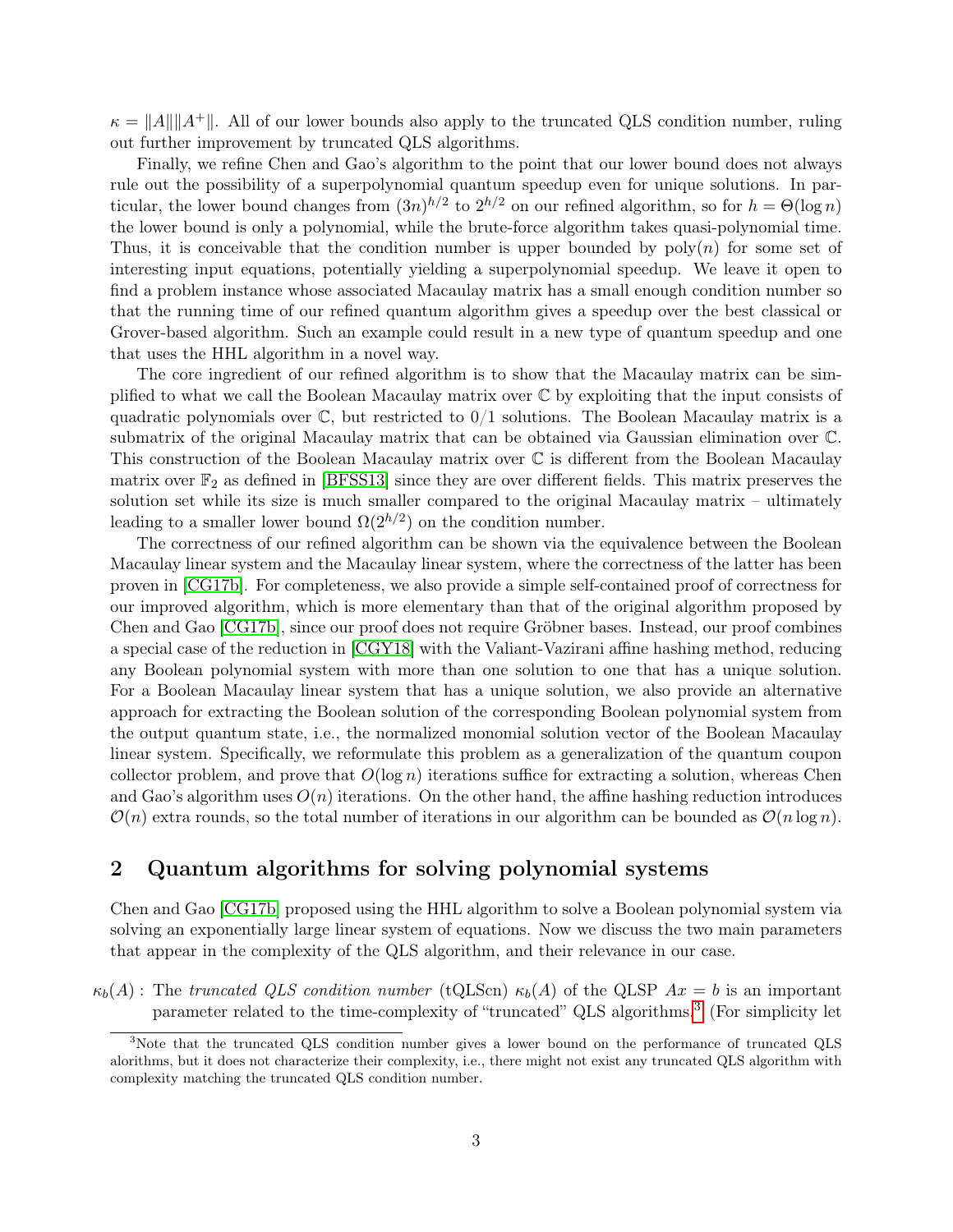us assume without loss of generality that  $||A|| \leq 1$  and  $||b|| = 1$ .) We use a simple Markovtype inequality showing that inverting A via a truncated variant of the QLS algorithm, with (condition number) truncation much below  $\kappa_b(A)$ , must give a highly inaccurate solution. Indeed, let S be a subspace, which is spanned by right singular vectors of A that have singular value at least  $c/\kappa_b(A)$  for some  $c > 1$ . Let  $\Pi_S$  be the orthogonal projector on S, then  $\|\Pi_S x\|$  =  $\|\Pi_S A^+ b\| \leq \|\Pi_S A^+\| \|b\| \leq \kappa_b(A)/c$ . On the other hand  $\|x\| = \|A^+ b\| \geq \|A\| \|A^+ b\|/\|b\| =$  $\kappa_b(A)$ , thereby the overlap of x with the subspace S must be relatively small for large c. This argument shows, that giving a lower bound on the truncated QLS condition number makes our results stronger, as it does not only bound the complexity of standard QLSP solvers, but also lower-bounds the complexity of fine-tuned truncated variants.

s : In order to efficiently solve the Quantum Linear System Problem (QLSP), we need a succinct representation of the vector b and the matrix A. In our case both b and A are s-sparse for some polynomially large s, i.e., they have at most s nonzero entries in every column and row. In order to utilize their sparsity, we also need to be able to efficiently compute the locations and the values of the nonzero entries; this is easy to do in our case, since the vector  $b$  is sparse and the (Boolean) Macaulay matrix A has a quasi-Toeplitz structure.

More precisely, it suffices to have efficient (quantum) circuits computing the locations and values of the nonzero elements of A, allowing us to perform the transformations

<span id="page-3-1"></span><span id="page-3-0"></span>
$$
|i,k\rangle \longrightarrow |i,\bar{c}(i,k)\rangle \tag{1}
$$

$$
|i,j,0\rangle \longrightarrow |i,j,\bar{A}_{ij}\rangle , \qquad (2)
$$

where i labels the row indices of the matrix  $\overline{A}$  standing for A and  $A^T$ , k labels the nonzero entries of A (which is assumed to be s-sparse),  $\bar{c}(i, k)$  represents the column index of the k-th nonzero entry of the matrix A in row i, and  $|0\rangle$  in [\(2\)](#page-3-0) represents a (large enough) ancillary system in which the matrix element  $\bar{A}_{ij}$  can be stored (as a bit-string with sufficient precision so that errors can be neglected). Note that the transformations  $(1)-(2)$  $(1)-(2)$  $(1)-(2)$  are essentially only used to build an efficient quantum circuit  $C_A$  [\[GSLW18,](#page-23-8) Lemma 48], which implements a unitary U, such that the top left  $N \times M$  corner of U equals A – such a unitary is called a block-encoding of A [\[CGJ19,](#page-22-4) [GSLW19\]](#page-23-5). Similarly, the sparsity assumption for  $b$  is only used in order to build an efficient quantum circuit  $C_b$  for preparing the quantum state  $|b\rangle := \left(\sum_{i=1}^N b_i |i\rangle\right)/\left\|\right.$  $\sum_{i=1}^{N} b_i |i\rangle$ . Thereby the QLSP problem can also be efficiently solved for non-sparse  $\dot{b}$  or  $A$ , whenever we can build efficient quantum circuits  $C_b$ ,  $C_A$ . For example, if we have both b and A stored in a quantum random access memory (qRAM) using an appropriate data structure, then we can build the efficient quantum circuits  $C_b$ ,  $C_A$  as described in [\[KP17,](#page-23-9) [CGJ19,](#page-22-4) [GSLW19\]](#page-23-5).

For completeness, let us mention two additional types of quantum algorithms that have been proposed for solving polynomial systems:

- 1. QAOA : In 2002, Burges [\[Bur02\]](#page-22-6) reformulated RSA factoring problem as a polynomial system solving problem that has a unique solution, which is a special case of Problem [3.2.](#page-4-0) Later, Anschuetz, Olson, Aspuru-Guzik and Cao [\[AOAGC18\]](#page-21-4) reformulated the polynomial system solving problem as a Local Hamiltonian Problem (LHP) that has a corresponding unique ground state, and they applied the QAOA algorithm for finding this ground state; the exact complexity of this algorithm is unknown.
- 2. Grover : In 2017, Faugère, Horan, Kahrobaei, Kaplan, Kashefi, and Perret [\[FHK](#page-23-10)+17] presented a quantum version of the classical algorithm in [\[BFSS13\]](#page-22-5), that applies Grover search on both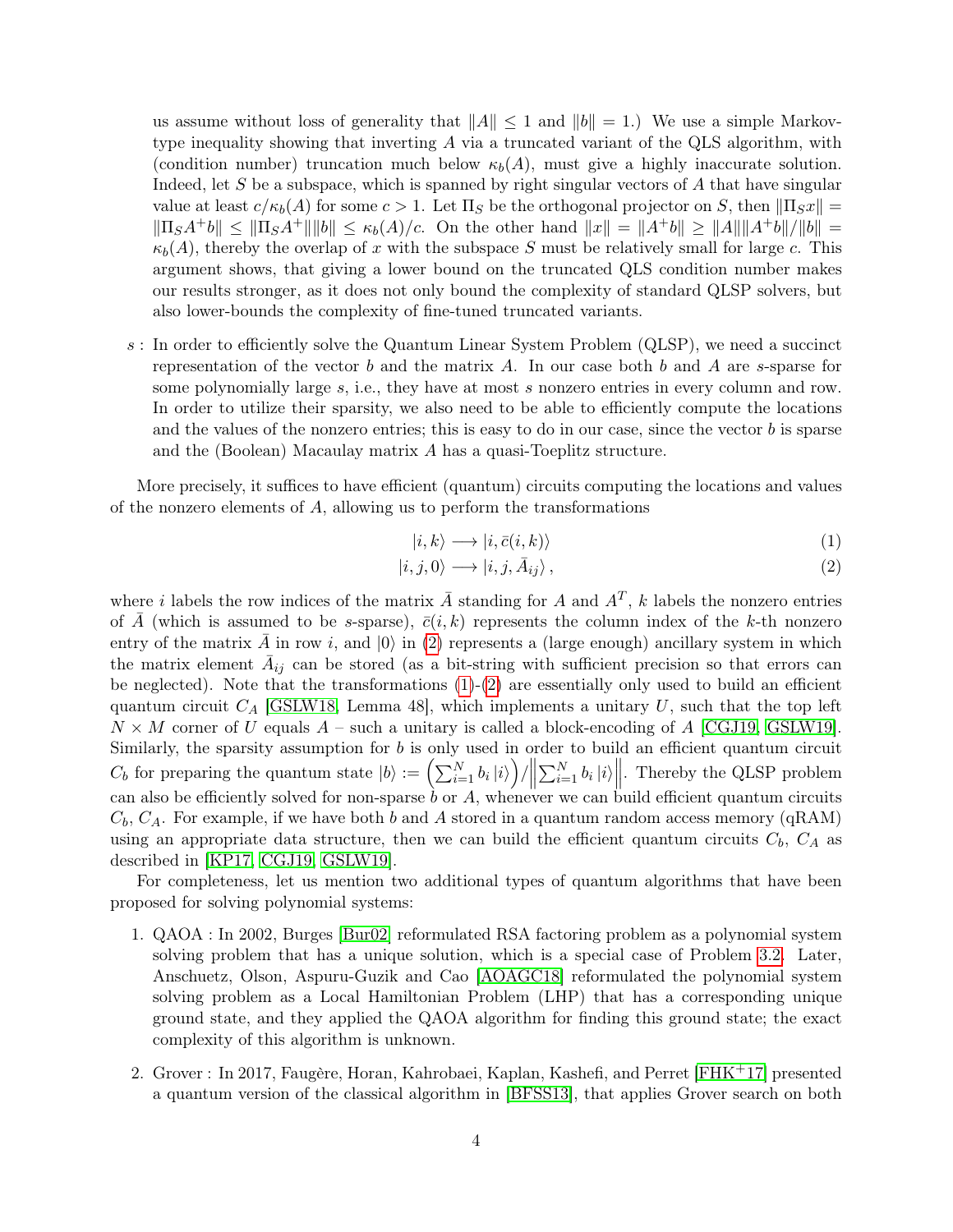the exhaustive search and the consistency check subroutines. Under certain assumptions, the running time of this quantum algorithm is slightly better than  $\mathcal{O}(2^{n/2})$ , which is the running time of trivial Grover search algorithm. Similarly, Bernstein and Yang [\[BY18\]](#page-22-7) gave a quantum algorithm (GroverXL) for random polynomial systems over a finite field  $\mathbb{F}_q$ .<sup>[4](#page-4-1)</sup>

While QAOA is only a heuristic algorithm and Grover search only represents a quadratic speedup, the QLS algorithm – being BQP-complete – captures the power of quantum computation and promises rigorous superpolynomial speedups, giving strong motivation for the study of the Macaulay matrix approach.

## 3 Reducing polynomial system solving over a finite field  $\mathbb{F}_q$  to polynomial system solving over C

First, we present the  $\mathbb{F}_q = \mathbb{F}_2$  special case of Chen, Gao and Yuan's approach [\[CGY18\]](#page-22-1). In this special case there is a bijection between the solution sets of the corresponding polynomial systems over  $\mathbb{F}_2$  and  $\mathbb{C}$ .

<span id="page-4-2"></span>**Problem 3.1.** Solve a system of n-variate quadratic polynomials with Boolean variables over  $\mathbb{F}_2$ . **Input** :  $\mathcal{F} = \{f_1, ..., f_m\} \subseteq \mathbb{F}_2[x_1, ..., x_n]$  with  $\deg(f_i) \leq 2$  for  $i = 1, 2, ..., m$ . **Output**: Find a solution  $s \in \mathbb{F}_2^n$  such that  $f_1(s) = \cdots = f_m(s) = 0$ , when one exists.

<span id="page-4-0"></span>**Problem 3.2.** Solve a system of n-variate quadratic polynomials over  $\mathbb{C}$ , together with the  $\mathbb{F}_2$  field equations that force variables to be Boolean.

**Input** :  $\mathcal{F} = \mathcal{F}_1 \cup \mathcal{F}_2 \subseteq \mathbb{C}[x_1, \ldots, x_n]$  where  $\mathcal{F}_1 = \{f_1, \ldots, f_m\}$  with  $\deg(f_i) = 2$  for  $i = 1, \ldots, m$ , and  $\mathcal{F}_2 = \{x_1^2 - x_1, \ldots, x_n^2 - x_n\}.$ 

**Output**: Find an  $s \in \{0,1\}^n$  such that  $f_1(s) = \cdots = f_m(s) = 0$  over  $\mathbb{C}$ , when one exists.

Let  $\#F$  denote the maximum number of nonzero terms in any polynomial in F. Also let  $\#f$  be a shorthand for  $\#\{f\}.$ 

<span id="page-4-6"></span>**Lemma 3.3.** There is a polynomial-time reduction from Problem [3.1](#page-4-2) on n variables and a set of m equations F to Problem [3.2](#page-4-0) on  $n + m \cdot |\log_2 \# \mathcal{F}|$  variables and  $n + m \cdot (|\log_2 \# \mathcal{F}| + 1)$  equations.

Proof. Solving Problem [3.1](#page-4-2) is equivalent to solving the following polynomial system in variables  $x_1, \ldots, x_n, z_1, \ldots, z_m$  over  $\mathbb{C}$ :

<span id="page-4-4"></span>
$$
\forall i \in [m]: \qquad f_i(x_1, \dots, x_n) - z_i = 0,\tag{3}
$$

<span id="page-4-5"></span>
$$
\forall i \in [m]: \qquad \qquad z_i/2 \in \mathbb{Z}, \tag{4}
$$

<span id="page-4-3"></span>
$$
\forall j \in [n]: \qquad \qquad x_j^2 - x_j = 0. \tag{5}
$$

The field equations [\(5\)](#page-4-3) force each  $x_j$  to be 0 or 1, and therefore each  $f_i$  evaluates to an even or odd integer. Equations [\(3\)](#page-4-4)-[\(4\)](#page-4-5) force  $f_i$  to evaluate to an even integer, so it is 0 mod 2. It is easy to see that each integer  $z_i$  is in  $[0, \# f_i]$  for  $i = 1, \ldots m$ .

Chen, Gao and Yuan [\[CGY18\]](#page-22-1) then represent each  $z_1, \ldots, z_m$  by the bits in its binary expansion. For each variable  $z_i \in [0, \#f_i]$  a polynomial is introduced with Boolean variables  $y_{ib}$  to represent its

<span id="page-4-1"></span><sup>&</sup>lt;sup>4</sup>The generalization of the Boolean Macaulay matrix method in [\[BFSS13\]](#page-22-5) is equivalent to the reduced XL approach that first appeared in [\[CKPS04\]](#page-22-3) and then defined in [\[Die04\]](#page-23-1).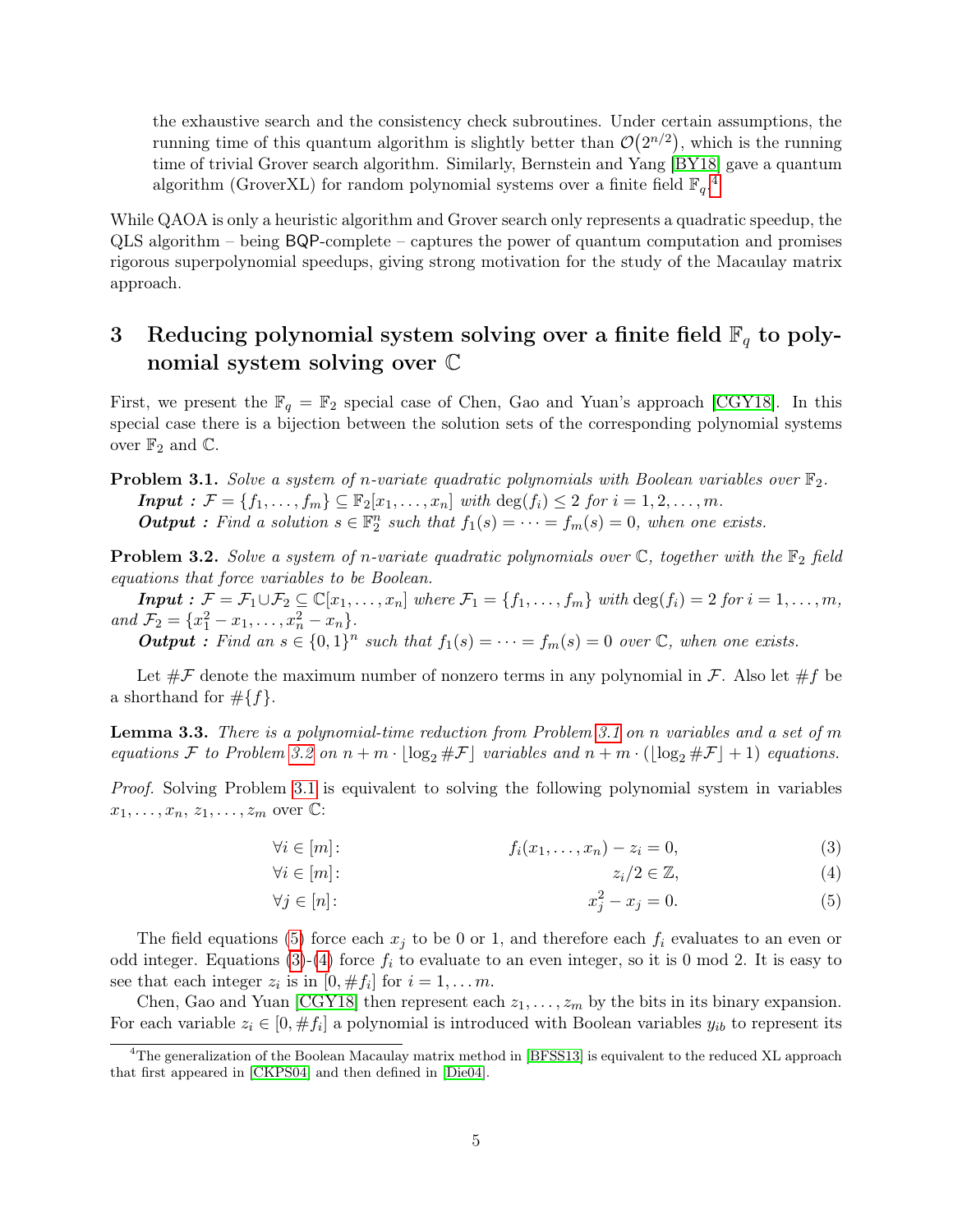value in binary, i.e.,

<span id="page-5-2"></span><span id="page-5-1"></span><span id="page-5-0"></span>
$$
z_i = \sum_{b=1}^{\lfloor \log_2 \# f_i \rfloor} 2^b y_{ib}, \text{ and } y_{ib}^2 - y_{ib} = 0 \text{ for } b = 1, \dots, \lfloor \log_2 \# f_i \rfloor.
$$

Substituting the polynomials and Boolean constraints corresponding to each  $z_i$  into the polyno-mial equations [\(3\)](#page-4-4)-[\(5\)](#page-4-3), we get a following polynomial system  $\mathcal F$  over  $\mathbb C$ :

$$
\forall i \in [m]: \qquad f_i(x_1, \dots, x_n) - \sum_{b=1}^{\lfloor \log_2 \# \mathcal{F} \rfloor} 2^b y_{ib} = 0,\tag{6}
$$

$$
\forall i \in [m] \forall b \in [\lfloor \log_2 \# \mathcal{F} \rfloor]: \qquad \qquad y_{ib}^2 - y_{ib} = 0,\tag{7}
$$

$$
\forall j \in [n]: \qquad \qquad x_j^2 - x_j = 0. \tag{8}
$$

It is easy to see that there is a bijection between the set of solutions of  $\mathcal{F} \subseteq \mathbb{F}_2[x_1, x_2, \ldots, x_n]$ and the set of solutions of [\(6\)](#page-5-0)-[\(8\)](#page-5-1) over  $\mathbb C$ . On one hand, given a solution  $(s_1, \ldots, s_n)$  of  $\mathcal F \subseteq$  $\mathbb{F}_2[x_1, x_2 \ldots, x_n]$ , evaluating  $f_i(s_1, \ldots, s_n)$  over  $\mathbb C$  gives an even number  $z_i$ , and its binary expansion gives the values of the  $y_{ib}$  variables. On the other hand, let  $(s_j)$ ,  $(t_{ib})$  be a solution to [\(6\)](#page-5-0)-[\(8\)](#page-5-1). For each j,  $s_j \in \{0,1\}$  by [\(8\)](#page-5-1), and for each i,  $f_i(s_1,...,s_n) = \sum_{b=1}^{\lfloor \log_2 \# \mathcal{F} \rfloor} 2^b y_{ib}$  by [\(6\)](#page-5-0). Due to [\(7\)](#page-5-2) this implies that  $f_i(s_1, \ldots, s_n) \equiv 0 \mod 2$ , so  $(s_j)$  is a solution of  $\mathcal{F}$ .

Given a set of polynomials  $\mathcal{F} \subseteq \mathbb{F}_q[X]$ , Chen, Gao and Yuan [\[CGY18\]](#page-22-1) propose an analogous approach for reducing the polynomial system F to a polynomial system  $\mathcal{F}_{\mathbb{C}} = 0$ , where  $\mathcal{F}_{\mathbb{C}} \subseteq \mathbb{C}[X, Y]$ , in the form of Problem [3.2.](#page-4-0) However, in general even if  $\mathcal F$  has a unique solution, the constructed polynomial systems  $\mathcal{F}_{\mathbb{C}}$  may have multiple solutions.

Now we present two additional reduction steps that make the polynomial systems in Problem [3.2](#page-4-0) easier to handle:

- <span id="page-5-3"></span>Red1: In order to ensure that the polynomial system  $\mathcal{F} \subseteq \mathbb{C}[X]$  in Problem [3.2](#page-4-0) has no more than one solution, we employ the Valiant-Vazirani affine hashing method [\[VV86\]](#page-24-1). Suppose that the polynomial system F has  $S \in [2^n]$  different solutions. The main idea of the affine hashing method is the following [\[BKW19\]](#page-22-8): if one introduces  $\lfloor \log_2(S) \rfloor + 2$  random linear equations  $\mathcal{F}_R$  with  $\mathcal{F}_R \subseteq \mathbb{F}_2[X]$ , then they isolate a unique solution with probability at least  $\frac{1}{8}$ . Even if we don't know the number of solutions apriory, we can loop over all possible values of  $\lfloor \log_2(S) \rfloor \in \{0, 1, \ldots, n\};$  making  $\mathcal{O}(\ln(1/\varepsilon))$  trials for all possible choices of  $\lfloor \log_2(S) \rfloor$  gives at least one system  $\mathcal{F}_R = 0$  with a unique solution with probability at least  $1 - \varepsilon$ . This amounts to  $\mathcal{O}(n \log(1/\varepsilon))$  different polynomial systems to check. Remember that  $\mathcal{F}_R \subseteq \mathbb{F}_2[X]$ whereas  $\mathcal{F} \subseteq \mathbb{C}[X]$ . By Lemma [3.3,](#page-4-6) we can reduce the new polynomials  $\mathcal{F}_R$  to polynomials  $\mathcal{F}_{RC} \subseteq \mathbb{C}[X, Y]$ , where Y is the set of new variables introduced during the reduction. Finally, if  $\mathcal{F}_R$  isolated a unique solution of F, then the polynomial system  $\mathcal{F}_{RC} \cup \mathcal{F}$  has a unique solution. Thus, without loss of generality, we can always assume that Problem [3.2](#page-4-0) has a unique solution.
- <span id="page-5-4"></span>Red2: Any polynomial system  $\mathcal{F} = \{f_1, f_2, \ldots, f_m\} \subseteq \mathbb{C}[X]$  can be rewritten as  $\mathcal{F}' = \{f'_1, f'_2, \ldots, f'_m\}$ , where  $f'_1$  has constant term  $-1$ , while  $f'_2, \ldots, f'_m$  have no constant terms. In case no polynomial in  $\mathcal F$  has a constant term, the all-zero vector is a trivial solution. Otherwise, let  $c_i$  denote the constant term of  $f_i$ , and let us assume without loss of generality that  $c_1 \neq 0$ . Then we can simply set  $f'_1 := -f_1/c_1$ , and  $f'_i := f_i + c_i f'_1$  for all  $i \in \{2, 3, ..., m\}$ .

The above two reductions increase the parameters considered in this paper only moderately. Indeed, [Red1](#page-5-3) introduces at most  $\mathcal{O}(n \log(n))$  new equations and variables, while [Red2](#page-5-4) only affects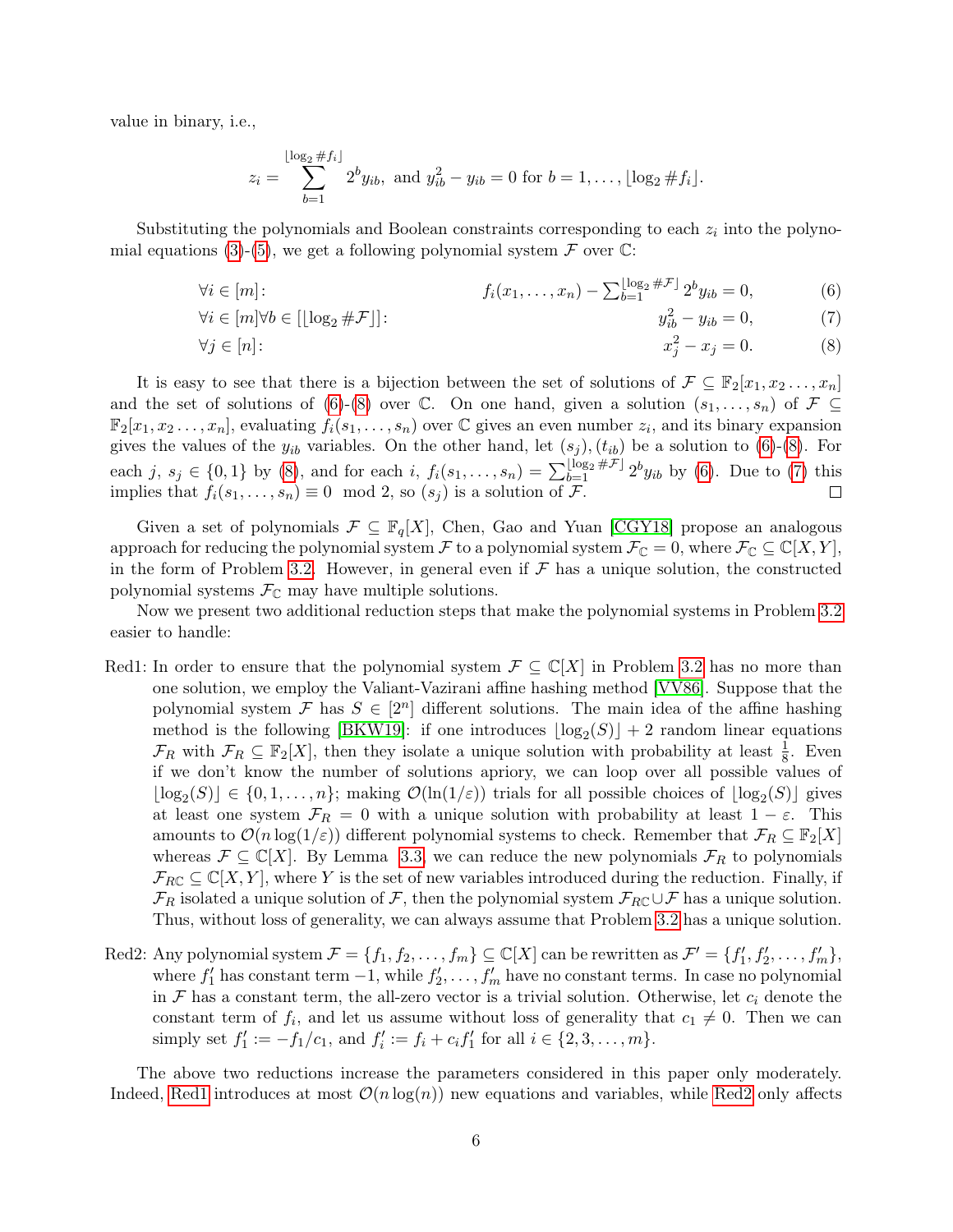the number of nonzero terms in the polynomial system. Moreover, [Red2](#page-5-4) increases  $\#\mathcal{F}$  and the total number of nonzero terms  $\sum #f_i$  by at most a factor of 2 (for the latter we shall choose  $f_1$  to be the polynomial with a nonzero constant term that also has the fewest nonzero coefficients).

### 4 Macaulay linear systems and their tQLScn

In this section we define the Macaulay linear system of a set of polynomials  $\mathcal{F} \subseteq \mathbb{C}[x_1,\ldots,x_n]$  and show that when F has a unique solution, the condition number of the matrix is  $\Omega(\sqrt{\binom{n}{h}})$  $\binom{n}{h}$ , where h is the Hamming weight of the solution. We show that the lower bound also holds when using max degree instead of total degree in the definition, as was done in [\[CG17b\]](#page-22-0), showing that their proposed quantum algorithm for solving polynomial equations by using the QLS algorithm to solve a Macaulay linear system in general takes time  $\Omega((3n)^{h/2})$ . We also show that if there are t different solutions, but they have the same Hamming weight  $h$ , then the above lower bound can reduce by solutions, but they have the same riamming weight h, then the above lower bound can reduce by<br>at most a factor of  $\sqrt{t}$ . Finally, we give a formula that can be used for giving a lower bound on the condition number for any number of solutions and present computational evidence that this analytical lower bound is exponentially large in terms of the smallest Hamming weight among the solutions.

#### 4.1 Macaulay linear systems

There is a well-known approach for solving polynomial systems by linearizing them with the help of introducing new latent auxiliary variables. The advantage of this approach is that the problem becomes linear, but the downside is that the new problem is exponentially large. The matrix of the resulting linear system is called the Macaulay matrix.

**Definition 4.1.** The Macaulay matrix  $\hat{\mathcal{M}}$  of degree d of  $\mathcal{F} = \{f_1, \ldots, f_m\} \subseteq \mathbb{C}[X]$  is the matrix where each row is labeled by a pair of polynomials  $(\hat{m}, f)$  and contains the corresponding coefficient vector of the polynomial m $f$ . The rows range over all  $f \in \mathcal{F}$  and monomials m such that m $f$  has degree at most d. The columns are labeled by the set of monomials in  $x_1, \ldots, x_n$  of degree at most d and are ordered with respect to a specified monomial ordering. The element in the row corresponding to  $(\hat{m}, f)$  and the column corresponding to the monomial  $\hat{m}'$  is the coefficient of  $\hat{m}'$  in the polynomial  $\hat{m}f$ .

In the above definition one can interpret the degree as either the total degree or the max degree (the maximum degree of any variable) of multivariate polynomials resulting in different notions of the Macaulay matrix. When it is necessary we will always clarify which definition is being used. For example, [\[CG17b\]](#page-22-0) uses the max degree, so all references to that paper refer to the max degree version of this definition.

Row operations on the matrix  $\hat{\mathcal{M}}$  correspond to polynomial addition, subtraction and scalar multiplication in the polynomial ideal  $\langle F \rangle$  [\[Bat13,](#page-21-5) B<sup>+</sup>[18\]](#page-21-6), and these operations preserve the common roots of the system. Classically, Gaussian elimination can be performed on this matrix, and the entries can be read out from the row-reduced matrix [\[Die04,](#page-23-1) [CKPS04\]](#page-22-3). However, in the quantum case, we cannot directly do Gaussian elimination on this matrix and look at the row-reduced matrix. Instead, Chen and Gao showed that the QLS algorithm can be used for sampling from nonzero solutions of the following related linear system.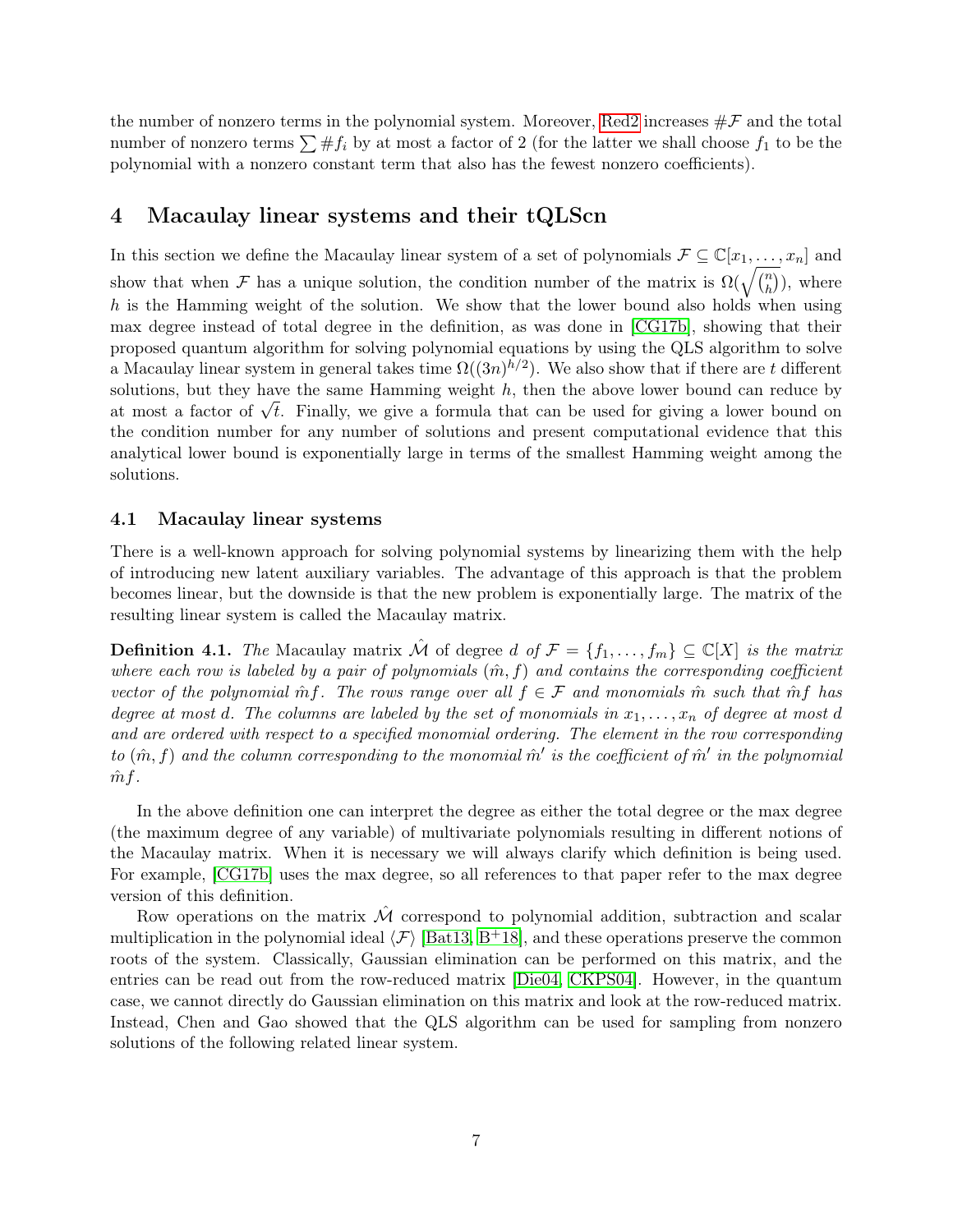**Definition 4.2.** Let  $\hat{\mathcal{M}}$  be the Macaulay matrix of a given polynomial system, with the last column  $-\vec{b}$ corresponding to the constant terms of the polynomials. Let  $\mathcal{\hat{M}} = [\mathcal{M}] - \vec{b}$ . Then the equation  $\mathcal{M}\vec{y} = \vec{b}$  is called the Macaulay linear system.

In other words, the Macaulay matrix is the augmented matrix from the Macaulay linear system  $\mathcal{M}\vec{y} = \vec{b}$ . Due to reduction [Red2](#page-5-4) in the previous section, it can be assumed that exactly one of the input polynomials has a nonzero constant term. So we may assume without loss of generality that  $\vec{b} = [1 \quad 0]^T$ , where the vector  $\vec{b}$  corresponds to the column vector indexed by the degree 0 monomial 1.

Chen and Gao's algorithm applies the QLS algorithm to output the quantum state  $|\vec{y}\rangle$  that can be measured in order to sample from monomials with nonzero value in a valid assignment corresponding to a solution. We will lower bound the condition number of  $M$ , which will in turn lower bound the running time of the proposed algorithm.

Chen and Gao proposed to set the max degree to  $3n$  in the Macaulay linear system, and they showed with this choice if a set of polynomials  $\mathcal F$  has a unique solution, then the linear system also has a unique solution [\[CG17b,](#page-22-0) Lemma 4.1]. The the output state  $|\vec{y}\rangle$  of the QLS algorithm then corresponds to this unique solution of the linear system, and the solution of  $\mathcal F$  can be efficiently obtained from measuring the state  $|\hat{y}\rangle$ .

Classically, the solving degree of F is used, which is at most  $n + 2$  as shown by Caminata and Gorla [\[CG17a,](#page-22-2) Theorem 3.26]. This allows computing the Gröbner basis of the polynomial ideal  $\langle \mathcal{F} \rangle$  via Gaussian elimination of the linear system, and the solution of  $\mathcal{F}$  can be obtained from the Gröbner basis. However, for some polynomial systems, the affine subspace of all solutions of the linear system has no well-understood structure even though  $\mathcal F$  has a unique solution. In this case, the QLS algorithm outputs a state  $|\hat{y}\rangle$  that corresponds to the smallest  $\ell_2$ -norm solution of the linear system. In general we don't know how to extract the solution of  $\mathcal F$  from such states  $|\hat{y}\rangle$ .

When  $\mathcal F$  has more than one solution and the max degree is set to be  $3n$ , the dimension of the affine subspace of all solutions of the linear system equals the number of solutions of  $\mathcal F$  minus 1. For each solution  $a \in \{0,1\}^n$  of F, there is a corresponding solution  $\hat{y}_a$  of the linear system. Those solutions  $\hat{y}_a$  are linearly independent and any solution of the linear system is an affine combination of the solutions  $\hat{y}_a$  [\[CG17b,](#page-22-0) Lemma 3.18]. Again, the QLS algorithm outputs a state  $|\hat{y}\rangle$  corresponding to the smallest  $\ell_2$  norm vector  $\hat{y}$  in this affine subspace.

Chen and Gao [\[CG17b\]](#page-22-0) showed that M is an  $\mathcal{O}(m \cdot \#\mathcal{F})$ -sparse, row computable matrix and b can be efficiently prepared as a quantum state. In particular, assuming  $|\mathcal{F}| = \mathcal{O}(\text{poly}(n))$ , they show that the QLS algorithm can be run in time  $\mathcal{O}(\text{poly}(n)\kappa(\mathcal{M}))$ . There is strong complexity theoretic evidence that in general running the QLS algorithm requires time  $\Omega(\kappa(M))$  [\[HHL09\]](#page-23-3), so a lower bound on the condition number also lower bounds the running time.

### 4.2 Lower bound on the truncated QLS condition number  $\kappa_{\vec{b}}(\mathcal{M})$

In this section we give a lower bound on the tQLScn  $\kappa_{\vec{b}}(\mathcal{M})$ . Since  $\kappa_{\vec{b}}(\mathcal{M}) \leq \kappa(\mathcal{M})$ , this also implies a lower bound on the time complexity of Chen and Gao's [\[CG17b\]](#page-22-0) algorithm.

In order to prove a lower bound on  $\kappa_{\vec{b}}(\mathcal{M})$ , it suffices to lower bound the length of the solution vector  $\vec{y} = \mathcal{M}^+ \vec{b}$ , since

<span id="page-7-0"></span>
$$
\kappa_{\vec{b}}(\mathcal{M}) = ||\mathcal{M}|| \frac{||\mathcal{M}^+ \vec{b}||}{||\vec{b}||} \ge ||\mathcal{M}^+ \vec{b}|| = ||\vec{y}||. \tag{9}
$$

Here, the first equality is the definition of  $\kappa_{\vec{b}}$ , and the inequality follows from  $\|\$  $\vec{b}$  $= 1$ , and because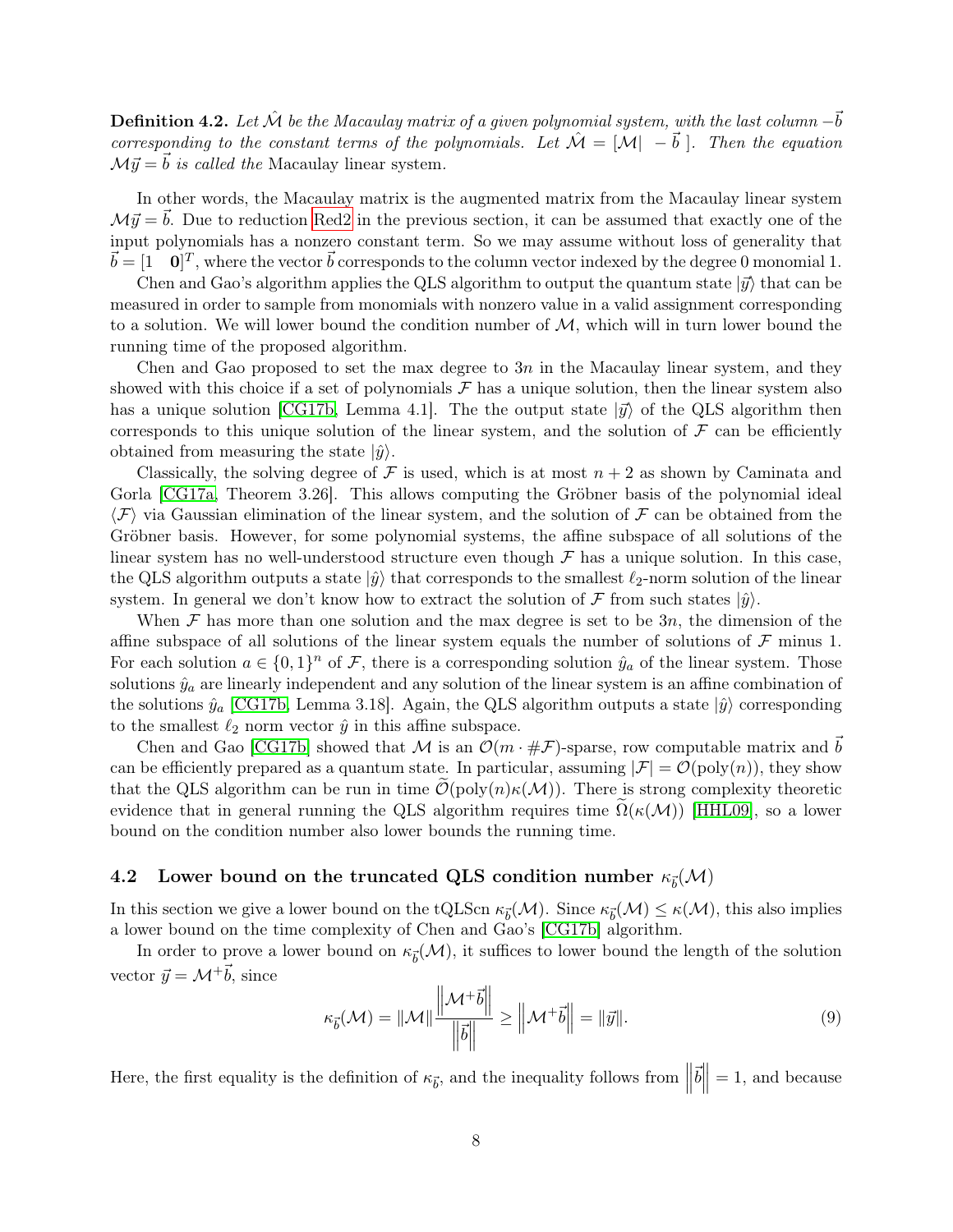$\|\mathcal{M}\| \geq 1$ , as M has at least one matrix element which has absolute value at least 1.<sup>[5](#page-8-0)</sup>

In order to understand the length  $\|\vec{y}\|$  of the solution vector  $\vec{y} = \mathcal{M}^+ \vec{b}$ , let us first study the monomial solution vector  $\vec{y}^{(a)}$  corresponding to a binary solution a. For a degree-d Macaulay linear system a monomial exponent  $0 \neq e \in \mathbb{N}^n$ , is a "valid" coordinate of  $\vec{y}^{(a)}$  if  $e \in \{0, 1, \ldots, d\}^n$  (and  $\sum e_i \leq d$  for total degree), moreover the solution vector satisfies  $\vec{y}_e^{(a)} = \Pi_i a_i^{e_i}$ , which is 1 if and only if  $a_i = 1$  for all variables  $x_i$  in the monomial  $\Pi_i x_i^{e_i}$  indexed by e. If the Hamming weight of a is h and  $M$  is constructed with max degree, then the number of such non-zero coordinates (monomials) is  $(d+1)^h - 1$ , thus

<span id="page-8-1"></span>
$$
\left\| \vec{y}^{(a)} \right\|^2 = (d+1)^h - 1.
$$
 (10)

<span id="page-8-2"></span>When  $\mathcal M$  is constructed with total degree, the number of such non-zero coordinates (monomials) is  $\binom{d+h}{h}$  $\binom{+h}{h} - 1$ , so

$$
\left\|\vec{y}^{(a)}\right\|^2 = \binom{d+h}{h} - 1.\tag{11}
$$

Suppose  $a_1, a_2, \dots, a_t \in \{0, 1\}^n$  are the t solutions of  $\mathcal{F} = \mathcal{F}_1 \cup \mathcal{F}_2$ , where  $\mathcal{F}_1 = \{f_1, \dots, f_m\}$ and  $\mathcal{F}_2 = \{x_1^2 - x_1, \ldots, x_n^2 - x_n\}$ . The t solutions  $a_1, a_2, \cdots, a_t$  of  $\mathcal{F}$  must be nonzero because the first equation has constant term  $b_1 = 1$ . Let  $\vec{y}_1, \vec{y}_2, \cdots, \vec{y}_t$  be the  $0/1$  solution vectors of the linear system  $\mathcal{M}\vec{y} = \vec{b}$  under the assignments  $a_1, a_2, \dots, a_t$  respectively. When the max degree of the linear system is set to be 3n, the affine subspace of all solutions of the linear system is spanned by the monomial solution vectors  $\vec{y}_1, \vec{y}_2, \cdots, \vec{y}_t$  [\[CG17b,](#page-22-0) Theorem 3.21 and Lemma 4.1], but this property might also hold for lower degrees. From now on we assume that degree  $d$  is such that the linear system has this property, then  $\vec{y} = \mathcal{M}^+ \vec{b}$  has the minimum  $\ell_2$  norm in the affine subspace spanned by  $\vec{y}_1, \vec{y}_2, \cdots, \vec{y}_t$ .

If all the t solutions  $a_1, a_2, \dots, a_t \in \{0, 1\}^n$  have the same Hamming-weight, we can lower bound the length  $\|\vec{y}\|$  of the solution vector  $\vec{y} = \mathcal{M}^+\vec{b}$  by the following lemma.

<span id="page-8-3"></span>**Lemma 4.3.** Suppose  $\vec{y}_1, \vec{y}_2, \dots, \vec{y}_t$  are vectors with 0 and 1 entries such that their Hamming weights are equal. Then every vector in their (complex) affine hull A has length ( $\ell_2$  norm) at least  $\|\vec{y}_1\|/\sqrt{t}$ .

*Proof.* Every entry of the vectors  $\vec{y}_i$  is either 0 or 1, therefore  $\langle \vec{y}_i, \mathbf{1} \rangle = ||\vec{y}_i||_1$  (we denote by 1 the all-1 vector). Since the vectors have the same Hamming weight we also have  $\|\vec{y}_1\|_1 = \|\vec{y}_i\|_1$  for all  $i \in [t]$ . Let  $\vec{y}$  be any vector in A, then  $\langle \vec{y}, \mathbf{1} \rangle = \langle \vec{y}_1, \mathbf{1} \rangle$ , and in particular  $\|\vec{y}\|_1 \ge \langle \vec{y}, \mathbf{1} \rangle = \|\vec{y}_1\|_1 = \|\vec{y}_1\|_2^2$  $\frac{2}{2}$ . Let  $\|\vec{y}\|_0$  denote the support size of  $\vec{y}$ . Then  $\|\vec{y}\|_0 \le \sum_{i=1}^t \|\vec{y}_i\|_0 = t \|\vec{y}_1\|_0 = t \|\vec{y}_1\|_1 = t \|\vec{y}_1\|_2^2$  $\frac{2}{2}$ . By the Cauchy-Schwarz inequality we have that

$$
\|\vec{y}\|_1 \le \|\vec{y}\|_2 \sqrt{\|\vec{y}\|_0} \Longrightarrow \|\vec{y}\|_2 \ge \frac{\|\vec{y}\|_1}{\sqrt{\|\vec{y}\|_0}} \ge \frac{\|\vec{y}_1\|_2^2}{\sqrt{t} \|\vec{y}_1\|_2} = \frac{\|\vec{y}_1\|_2}{\sqrt{t}}.
$$

If the minimum  $\ell_2$ -norm solution  $\vec{y} = \hat{\mathcal{M}} + \vec{b}$  happens to be a convex combination  $\vec{y} = \sum_{i=1}^{t} w_i \vec{y}_i$ of the (possibly differing Hamming weight) solution vectors  $\vec{y}_1, \vec{y}_2, \cdots, \vec{y}_t$ , then we can similarly lower bound the length  $\|\vec{y}\|$ .

<span id="page-8-4"></span>**Lemma 4.4.** Suppose  $\vec{y}_1, \vec{y}_2, \cdots, \vec{y}_t$  are  $0/1$  vectors and  $\vec{y}_1$  has the minimum Hamming weight. Then every vector in their convex hull A has length ( $\ell_2$ -norm) at least  $\|\vec{y}_1\|/\sqrt{t}$ .

<span id="page-8-0"></span><sup>&</sup>lt;sup>5</sup>For the Macaulay matrix construction, let f be  $x^2 - x$ , the row  $(1, f)$  will have a matrix element of magnitude 1.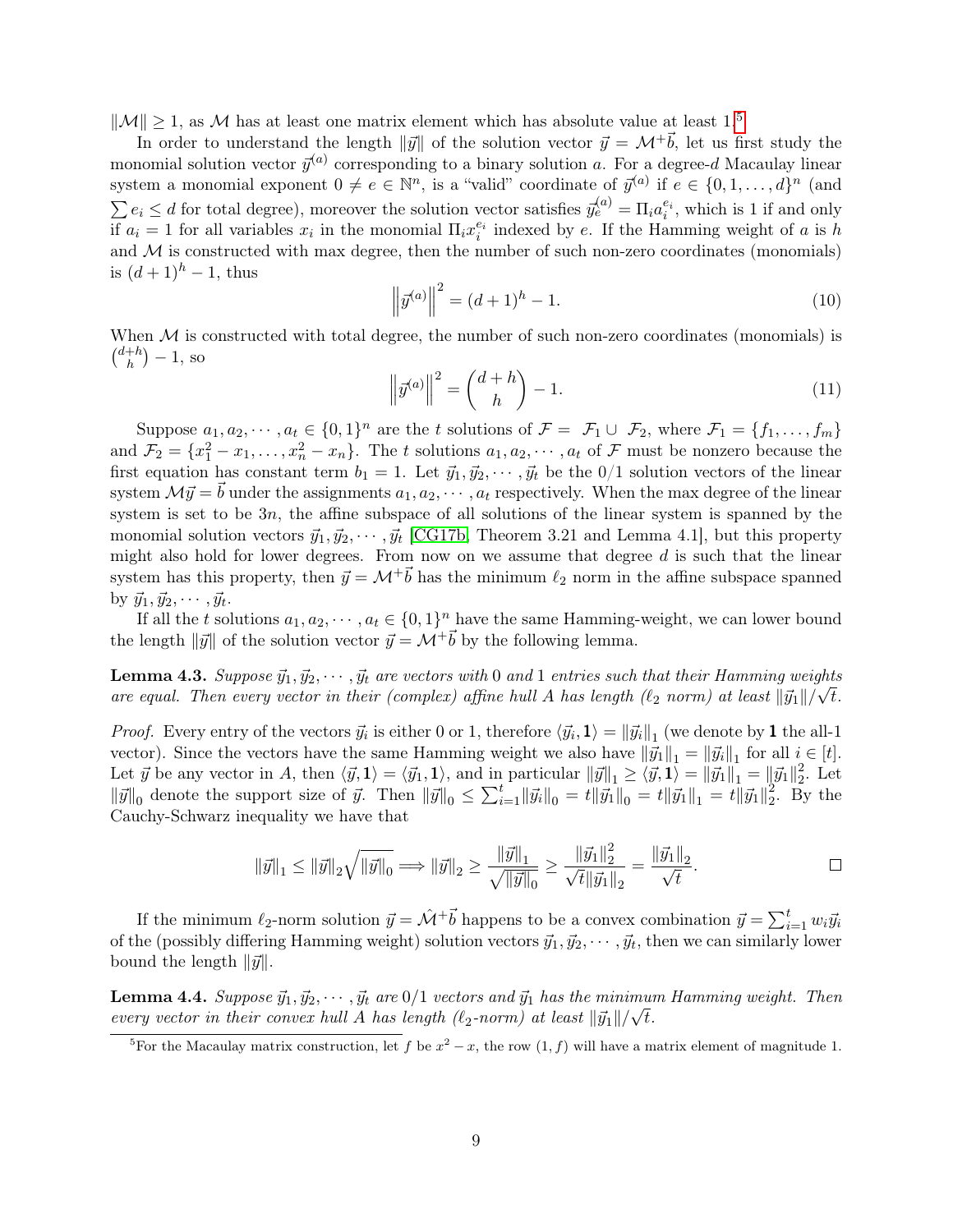*Proof.* Let  $\vec{y} = \sum_{i=1}^{t} w_i \vec{y}_i$  be an arbitrary vector in the convex hull A generated by  $\vec{y}_1, \vec{y}_2, \cdots, \vec{y}_t$ , where  $\sum_{i=1}^{t} w_i = 1$  and  $w_i \geq 0$ . Then

$$
\|\vec{y}\|^2 = \sum_{i=1}^t \sum_{j=1}^t w_i w_j \langle \vec{y}_i, \vec{y}_j \rangle \ge \sum_{i=1}^t w_i^2 \langle \vec{y}_i, \vec{y}_i \rangle \ge \sum_{i=1}^t w_i^2 \langle \vec{y}_1, \vec{y}_1 \rangle \ge \langle \vec{y}_1, \vec{y}_1 \rangle / t.
$$

The first equality is by the definition of  $||\vec{y}||^2 = \langle \vec{y}, \vec{y} \rangle$ . The first inequality is because  $w_i w_j \langle \vec{y}_i, \vec{y}_j \rangle \ge 0$ for any pair  $i, j \in [t]$ . The second inequality is true because  $\langle \vec{y}_i, \vec{y}_i \rangle \geq \langle \vec{y}_1, \vec{y}_1 \rangle$  for any  $i \in [t]$  as  $\vec{y}_i$ are a  $0/1$  vectors and  $\vec{y}_1$  has the minimum Hamming weight. The third inequality follows from Cauchy-Schwarz.  $\Box$ 

Combining [\(9\)](#page-7-0) with [\(10\)](#page-8-1)-[\(11\)](#page-8-2), Lemma [4.3](#page-8-3) and Lemma [4.4,](#page-8-4) we get our first lower bound result.

<span id="page-9-2"></span>**Theorem 4.5.** Suppose  $a_1, a_2, \dots, a_t \in \{0, 1\}^n$  are the t solutions of  $\mathcal{F} = \mathcal{F}_1 \cup \mathcal{F}_2$ , where  $\mathcal{F}_1 =$  $\{f_1,\ldots,f_m\}$  and  $\mathcal{F}_2=\{x_1^2-x_1,\ldots,x_n^2-x_n\}$ , and let h be the minimum Hamming weight of the t solutions  $a_1, a_2, \dots, a_t$ . Let  $\vec{y}_1, \vec{y}_2, \dots, \vec{y}_t$  be the corresponding solution vectors of the Macaulay linear system  $\mathcal{M}\vec{y} = \vec{b}$  under the assignments  $a_1, a_2, \cdots, a_t$  respectively.

If all the t solutions  $a_1, a_2, \dots, a_t$  have the same Hamming weight h or the minimum  $\ell_2$ -norm solution vector  $\vec{y} = \mathcal{M}^+ \vec{b}$  is in the convex hull of  $\vec{y}_1, \vec{y}_2, \cdots, \vec{y}_t$ , then the tQLScn of M of F in the Macaulay linear system

- using max degree is  $\kappa_{\vec{b}}(\mathcal{M}) \geq \sqrt{((d+1)^h 1)/t}$ , and
- using total degree is  $\kappa_{\vec{b}}(\mathcal{M}) \geq \sqrt{\left(\binom{d+h}{h}\right)}$  $\binom{+h}{h} - 1$  /t.

In particular in the setup in [\[CG17b\]](#page-22-0), using max degree  $d = 3n$ , we have  $\kappa_{\vec{b}}(\mathcal{M}) \geq \sqrt{(3n)^h/t}$ .

Now we give a lower bound in terms of the smallest Hamming weight in the binary solution set. For this we use the following purely geometrical lemma.

<span id="page-9-0"></span>**Lemma 4.6** (Shortest vector within an affine subspace). Let  $V \in \mathbb{C}^{n \times k}$  be a matrix with columns  $v_1, v_2, \ldots, v_k$ , and let A be their (complex) affine hull  $A := \{ Vx : x \in \mathbb{C}^k \text{ s.t. } \langle x, 1 \rangle = 1 \}.$  Then A contains the origin iff the column space of the Gram matrix  $G = V^{\dagger}V$  does not contain 1. Moreover, the length-square  $\gamma^*$  of the shortest vector (with respect to the  $\ell_2\text{-norm}$ ) in A is

<span id="page-9-1"></span>
$$
\gamma^* = \max{\gamma : G - \gamma \mathbf{1} \cdot \mathbf{1}^T \succeq 0}.
$$
\n(12)

Furthermore, if A does not contain the origin, then  $\gamma^* = 1/\langle 1, G^+1 \rangle$  and the shortest vector in A is  $V \cdot w$  for  $w = G^+1/\langle 1, G^+1 \rangle$ .

Note that the problem of finding the length of the shortest vector in an affine subspace can also be reformulated as the following SDP:

$$
\gamma^* = \min_{\rho \succeq 0} \operatorname{Tr}(G\rho) \qquad \text{subject to: } \operatorname{Tr}(\mathbf{1} \cdot \mathbf{1}^T \rho) = 1,
$$

where without loss of generality we can assume that the above optimizer  $\rho$  has rank 1.

By the weak duality of SDPs, and utilizing the dual of the above problem, we get:

$$
\gamma^* \geq \max_{\gamma \in \mathbb{R}} \gamma \qquad \text{subject to: } G - \gamma \mathbf{1} \cdot \mathbf{1}^T \succeq 0.
$$

In fact the following proof of Lemma [4.6](#page-9-0) shows that the above inequality is tight, i.e., strong duality always holds for this SDP.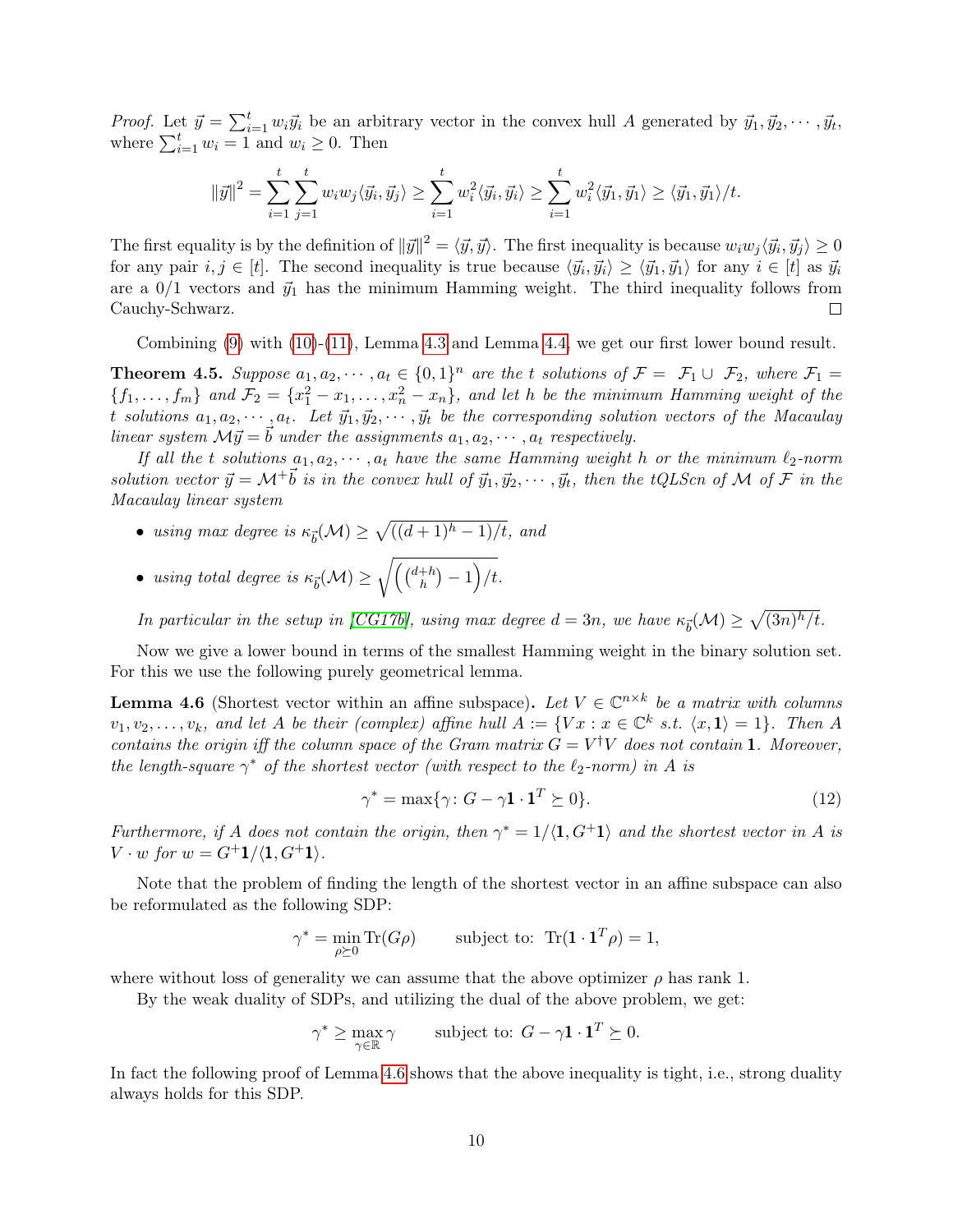*Proof.* The shortest vector s in the affine subspace is orthogonal to all vectors of the form  $v_i - v_j$ , therefore we must have that  $\langle s, v_i \rangle$  is constant for all  $i \in [k]$ , i.e.,  $V^{\dagger} s \propto \mathbf{1}$ . Since s is in the column space of V, we can write it in the form  $s = V \cdot w$  so we get  $V^{\dagger} s = V^{\dagger} V \cdot w = G w \propto 1$ . If  $s \neq 0$  then this implies that 1 is in the column space of G, consequently  $0 \neq \langle 1, G^+1 \rangle$  and thereby  $s = V \cdot w$ for  $w = G^+ \mathbf{1} / \langle \mathbf{1}, G^+ \mathbf{1} \rangle^6$  $w = G^+ \mathbf{1} / \langle \mathbf{1}, G^+ \mathbf{1} \rangle^6$  From this we can conclude  $\gamma^* = ||s||^2 = \langle w, Gw \rangle = \mathbf{1} / \langle \mathbf{1}, G^+ \mathbf{1} \rangle$ .

Conversely, if 1 is in the column space of G then  $s = V \cdot w$  for  $w = G^+1/\langle 1, G^+1 \rangle$  is a non-zero vector, which is the shortest vector in  $A$  due to the fact that it is orthogonal to all vectors of the form  $v_i - v_j$ . We can conclude that  $\gamma^* \neq 0$  iff **1** is in the column space of G.

If  $\gamma^* > 0$ , we can formulate a "dual" optimization problem the following way:  $\gamma^* = \max\{\gamma: 1-\gamma\}$  $\gamma/\gamma^* \geq 0$ } = max $\{\gamma: 1 - \gamma\langle 1, G^+1 \rangle \geq 0\}$  = max $\{\gamma: I - \gamma\sqrt{G^+}1 \cdot 1^T\sqrt{G^+} \succeq 0\}$ . By multiplying the  $\gamma/\gamma' \geq 0$  = max $\{\gamma : 1 - \gamma \langle \mathbf{I}, \mathbf{G}^T \mathbf{I} \rangle \geq 0\}$  = max $\{\gamma : 1 - \gamma \nabla \mathbf{G}^T \mathbf{I} \cdot \mathbf{I}^T \nabla \mathbf{G}^T \geq 0\}$ . By multiplyifultion formulation formulation formulation

<span id="page-10-1"></span>
$$
\gamma^* = \max\{\gamma \colon G - \gamma \sqrt{G} \sqrt{G^+} \mathbf{1} \cdot \mathbf{1}^T \sqrt{G^+} \sqrt{G} \succeq 0\}.
$$
\n(13)

Note that  $\sqrt{G^+}$ √  $G =$ √ G  $\sqrt{G^+} = (G^+G)$  is the orthogonal projector to the column space of G. Since 1 is in the image of  $G$  the above equation [\(13\)](#page-10-1) is equivalent to [\(12\)](#page-9-1).

On the other hand, if  $\gamma^* = 0$ , then 1 is not in the column space of G and so  $(I - G^+G)\mathbf{1} \neq 0$ . Observe that  $G - \gamma \mathbf{1} \cdot \mathbf{1}^T \succeq 0$  implies  $(I - G^+G)G(I - G^+G) - \gamma(I - G^+G)\mathbf{1} \cdot \mathbf{1}^T(I - G^+G) \succeq 0$  or equivalently  $-\gamma(I - G^+G)\mathbf{1} \cdot \mathbf{1}^T(I - G^+G) \succeq 0$ , which then only holds for  $\gamma \leq 0 = \gamma^*$ . Consequently, [\(12\)](#page-9-1) holds even in the case  $\gamma^* = 0$ . П

Suppose that the Boolean solution set of the polynomial system is  $S = \{a_1, a_2, \dots, a_t\}$ . Let  $A_S$  be the affine subspace corresponding to the solution set  $S$ , spanned by the monomial solution vectors  $y_1, y_2, \dots, y_t$  of the linear system  $\mathcal{M}\vec{y} = \vec{b}$  corresponding to the Boolean solutions  $a_1, a_2, \dots, a_t$ respectively. We wish to lower bound the length of the shortest vector in  $A<sub>S</sub>$ ; for this it suffices to find the length of the shortest vector in an enlarged affine subspace  $A_{S'} \supseteq A_{S}$ .

Let  $S'$  be the symmetrized solution set of  $S$  by applying all possible permutations of the variables of  $a_i$ 's and taking their union. Let  $A_{S'}$  be the affine subspace corresponding to the solution set  $S'$ and let v be the shortest vector in  $A_{S'}$ . For each Hamming weight h that appears in  $S'$ , there is a symmetrized monomial solution vector  $v_h$ . This  $v_h$  equals the average over all monomial solution vectors that are associated to Boolean solutions of Hamming weight h.

Next we will argue that the minimum  $\ell_2$ -norm vector  $v \in A_{S'}$  is an affine combination of the symmetrized monomial solution vectors  $\mathbf{v}_h$ . If we apply an induced permutation on the coordinates of v according to a permutation of the Boolean variables, then the  $\ell_2$ -norm of the resulting vector  $u \in A_{S'}$  is equal to the  $\ell_2$ -norm of v. Because v has the minimum  $\ell_2$ -norm in  $A_{S'}$  we have  $\left\|\frac{u+v}{2}\right\|_2 \geq$  $u \in Ag'$  is equal to the  $\epsilon_2$ -norm of v. Because v has the minimum  $\epsilon_2$ -norm in  $Ag'$  we have  $||\frac{1}{2}||_2 \le ||v||$ , and due to  $||u|| = ||v||$  by the triangle inequality  $||\frac{u+v}{2}||_2 \le ||v||$  (equality holds if and only if  $u = v$ , the resulting vector u is equal to v. Therefore, the shortest vector v is invariant under all the possible induced permutations, therefore we can conclude that  $v$  is an affine combination of the symmetrized monomial solution vectors  $\mathbf{v}_h$ .

Now, we can lower bound  $\|\mathcal{M}_{\mathcal{F}}^+\mathbf{b}\|$  by finding the lowest  $\ell_2$  norm of a vector in the affine subspace spanned by the symmetrized vectors  $\mathbf{v}_h$  corresponding to the Hamming weights h that appear in S. This can be achieved by considering the Gram matrix as explained in Lemma [4.6.](#page-9-0)

In order to compute this Gram matrix, we need to understand the symmetrized vectors  $\mathbf{v}_h$ . For this, let us introduce the following orthonormal vector system  $(b_s)$ , corresponding to the set

<span id="page-10-0"></span><sup>&</sup>lt;sup>6</sup>For the last implication note that we already showed  $w = \beta G^{\dagger} 1 + v$ , where  $v \in \text{ker}(G)$ . As  $\text{ker}(G) = \text{ker}(V)$ we can assume without loss of generality that  $v = 0$ . It is easy to see that  $VG^{+1}(\mathbf{1}, G^{+1}) \in A$ , and since A is an affine subspace not containing the origin, it can only contain one vector of the form  $\beta V G^+ 1: \beta \in \mathbb{C}$ , thus  $s = VG^+1/\langle 1, G^+1 \rangle$ . (Indeed, if two distinct vectors x, y are in A and  $y = \lambda x$ , then  $\frac{1}{1-\lambda}y - \frac{\lambda}{1-\lambda}x = 0$  is also in A.)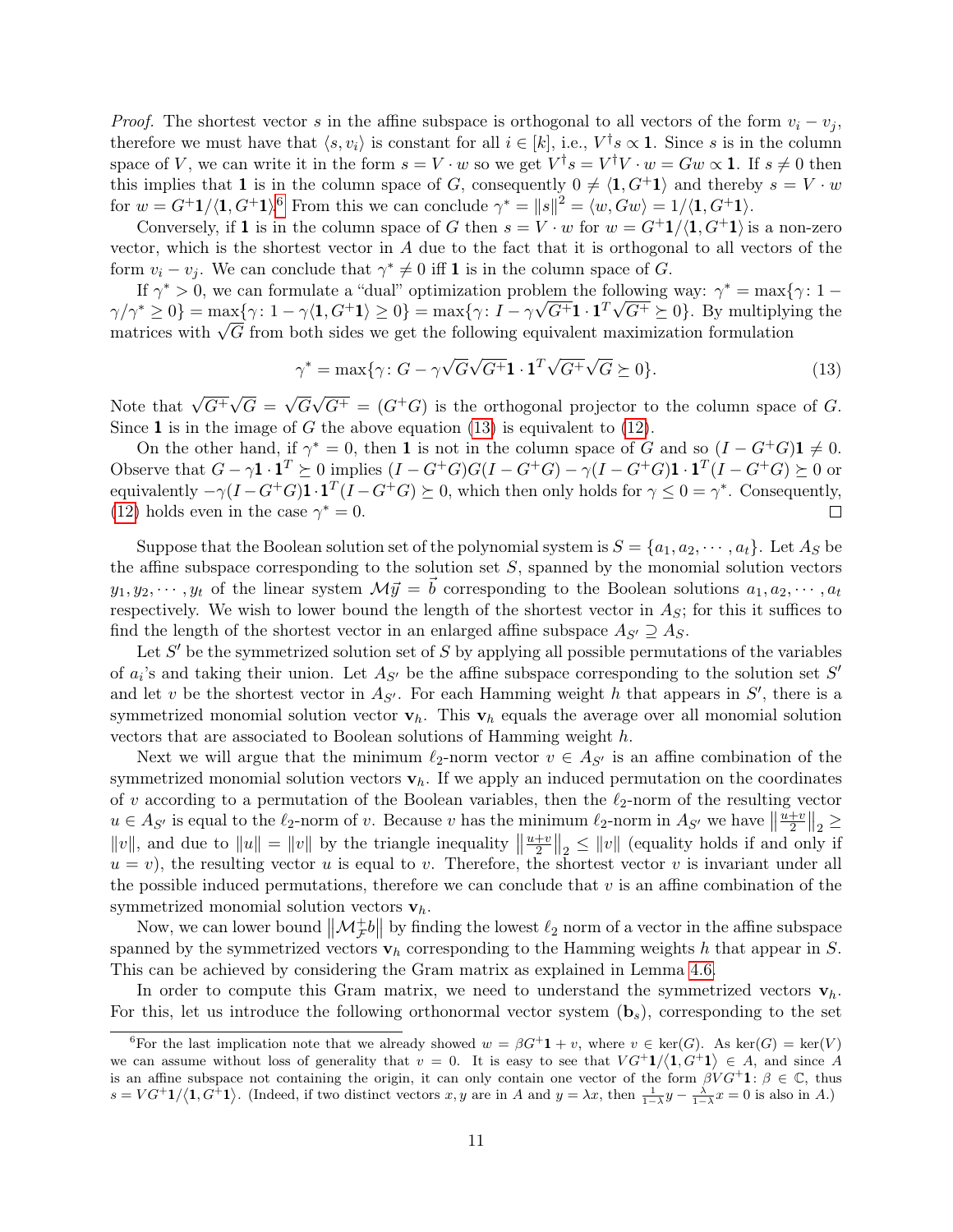of monomials  $\mathfrak{m}_s^d$  that contain exactly s variables with a non-zero exponent, with the degree of the monomials being at most d, then  $\mathbf{b}_s := \frac{1}{\sqrt{n}}$  $\frac{1}{|\mathfrak{m}_s^d|} \sum_{m \in \mathfrak{m}_s^d} e_m$ . Also let  $\Pi_{\mathfrak{m}_s^d} = \sum_{m \in \mathfrak{m}_s^d} e_m \cdot e_m^T$  be the projector to coordinates in  $\mathfrak{m}_s^d$ . Finally, let  $c_s^d$  be the number of monomials that contain s specific variables with a non-zero exponent and have degree at most d, so that  $|\mathfrak{m}_s^d| = \binom{n}{s}$  $\binom{n}{s}c_s^d.$ 

One can see that for any  $a \in \{0,1\}^n$  of Hamming weight h we have  $c_s^d\binom{h}{s}$  $\left\langle k_s \right\rangle \, = \, \left\langle 1, \Pi_{\mathfrak{m}^d_s} \vec{y}^{(a)} \right\rangle \, = \,$  $\left\langle \mathbf{1},\Pi_{\mathfrak{m}_s^d}\mathbf{v}_h\right\rangle$ . Since  $\mathbf{v}_h$  has uniform coordinates over  $\mathfrak{m}_s^d$  we have

<span id="page-11-3"></span>
$$
\left\|\Pi_{\mathfrak{m}^d_s}\mathbf{v}_h\right\|^2 = \|\mathfrak{m}^d_s\| \left(\frac{\left<1,\Pi_{\mathfrak{m}^d_s}\mathbf{v}_h\right>}{\|\mathfrak{m}^d_s\|}\right)^2 = c_s^d \binom{n}{s} \left(\frac{c_s^d \binom{h}{s}}{c_s^d \binom{n}{s}}\right)^2 = c_s^d \binom{h}{s}^2 / \binom{n}{s},
$$

consequently

$$
\mathbf{v}_h = \sum_{s=1}^h \sqrt{c_s^d \binom{h}{s}^2 / \binom{n}{s}} \mathbf{b}_s,\tag{14}
$$

and the Gram matrix  $G$  of the symmetrized vectors has matrix elements

$$
G_{ij} = \langle \mathbf{v}_i, \mathbf{v}_j \rangle = \sum_{s=1}^n c_s^d \binom{i}{s} \binom{j}{s} / \binom{n}{s}.
$$

Together with Lemma [4.6](#page-9-0) this enables us to give a lower bound on the smallest  $\ell_2$ -norm solution in terms of the minimal Hamming weight appearing in the solution set as follows:

**Theorem 4.7.** Suppose that  $F$  is a Boolean polynomial system with n Boolean variables where each solution have Hamming weight at least h, and  $d \geq n$ . Then the degree-d Macaulay linear system's tQLScn is lower bounded by

<span id="page-11-1"></span>
$$
\frac{1}{\langle \mathbf{1}, (G^{(h)})^{-1} \mathbf{1} \rangle} = \max \{ \gamma \colon G^{(h)} - \gamma \mathbf{1} \cdot \mathbf{1}^T \succeq 0 \},\tag{15}
$$

where  $G \in \mathbb{R}^{n \times n}$  is the Gram matrix whose  $(i, j)$  matrix element is

$$
G_{ij} = \sum_{s=1}^{n} c_s^d \binom{i}{s} \binom{j}{s} / \binom{n}{s},\tag{16}
$$

and  $c_s^d = d^s$  for max degree, while  $c_s^d = \binom{d}{s}$  $\sigma_s^d$ ) for total degree, finally  $G^{(h)}$  is the bottom-right  $(n-h+1)$ by  $(n-h+1)$  minor of  $G$ .<sup>[7](#page-11-0)</sup>

The expression in [\(15\)](#page-11-1) is difficult to bound analytically, but it appears to be exponentially large in terms of h for large enough d. In particular, we could verify that for max degree  $d = 3n$ Equation [\(15\)](#page-11-1) is lower bounded by  $h^h/2$  for every  $h \in [n]$  up to  $n = 300$ .

<span id="page-11-0"></span><sup>&</sup>lt;sup>7</sup>When  $d > n$ , due to the triangular shape of the non-zero coefficients of the vectors in [\(14\)](#page-11-3) it is easy to see that  $G$  has full rank, i.e., it is positive definit. It follows, that all minors of  $G$  are also positive definit, i.e., have full rank, therefore  $G^{(h)}$  is invertible.

<span id="page-11-2"></span><sup>&</sup>lt;sup>8</sup>Aided by symbolic computations executed by Mathematica 12.3 on Linux. See Appendix [C](#page-26-0) for the code.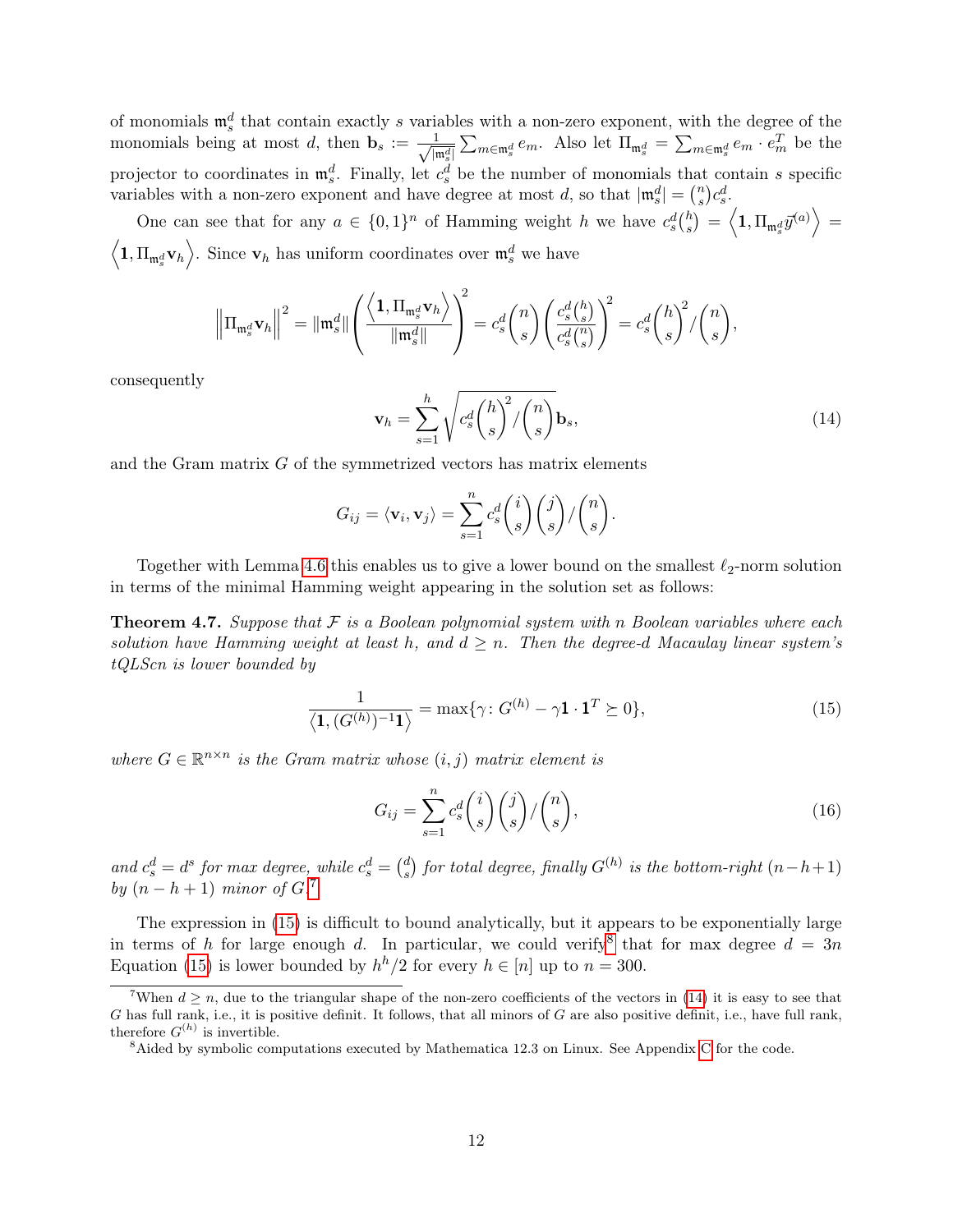#### <span id="page-12-1"></span>4.3 Comparison to brute-force search

In case there is a unique Boolean solution we showed that the lower bound of the running time of the quantum algorithm using the HHL algorithm is exponential in the Hamming weight of the unique Boolean solution, and we provided strong evidence that this is also true when there are multiple solutions.

It is useful to compare the HHL-based approach to classical brute-force search and also to using Grover's algorithm. In case we know that the unique solution has Hamming weight  $h$ , we can simply classically search through all the  $\binom{n}{b}$  $\binom{n}{h}$  different Hamming-weight-h assignments of the original polynomial system. We can also use Grover search to find such an assignment with  $\mathcal{O}(\sqrt{\binom{n}{h}})$  $\binom{n}{h}$  evaluations of the polynomials. Even if we do not a priory know the Hamming weight, we can classically iterate over increasing Hamming weights w of *n*-bit strings which requires at most  $\mathcal{O}\left(\sum_{w=0}^{h} \binom{n}{w} \right)$  $\binom{n}{w}$  different possible assignments to be checked before finding the solution, which in the case  $h \leq n/2$  can be bounded by  $\mathcal{O}(\sqrt{h} \binom{n}{h})$  $\binom{n}{h}$  as we show in Appendix [B.](#page-25-0) For the  $h > n/2$  case, a similar complexity can be achieved by searching through decreasing Hamming weights. In the quantum case, naively iterating through increasing Hamming weights and using Grover's algorithm for each weight gives a complexity bound of  $\mathcal{O}(h\sqrt{\binom{n}{h}})$  $\overline{\binom{n}{h}}$ .

Moreover, we can use a slight variant of Grover's algorithm for searching through an unknown sized search space<sup>[9](#page-12-0)</sup> which requires only  $\mathcal{O}\left(\sqrt[4]{h}\sqrt{\frac{n}{h}}\right)$  $\binom{n}{h}$  evaluations of the polynomials. By comparing this to the lower bounds of Theorem [4.5](#page-9-2) on can see that in case  $d+h \geq n$  Grover's algorithm performs this to the lower bounds of 1 heorem 4.5 on can see that in case  $a+n \geq n$  Grover s algorithm performs at least as good as the HHL based algorithm (up to some potential lower order correction  $\sqrt[4]{h}$ ), and the algorithm of Chen and Gao [\[CG17b\]](#page-22-0) where the max degree  $d = 3n$  is definitely outperformed by Grover search.

In case there are multiple solutions, but all their Hamming weights are the same, Theorem [4.5](#page-9-2) ensures that we do not get a bigger reduction in the condition number than the analogous speedup we can already achieve by plain Grover search. So the above Grover-based algorithm still performs just as competitively.

In the general case of having multiple solutions with different Hamming weights, the situation is harder to analyze, but we could still obtain an exponential lower bound on tQLScn in terms of the smallest Hamming weight solution up to  $n = 300$ , providing strong evidence for Chen and Gao's algorithm [\[CG17b\]](#page-22-0) having a best case complexity that is exponentially large in terms of the minimal Hamming weight of a solution, making it unlikely that their algorithm would give a substantial improvement over brute-force Grover search.

### 5 The Boolean Macaulay linear system and its tQLScn

In this section we give an equivalent but more efficient way to represent the Macaulay matrix using the fact that we are only searching for  $0/1$  solutions in  $\mathbb{C}$ . This results in a smaller lower bound on the tQLScn of size  $\Omega(2^{h/2})$ . While the quantum algorithm's running time is still exponentially large for larger Hamming weight solutions, for Hamming weight  $h = \Theta(\log n)$  the smaller lower bound

<span id="page-12-0"></span><sup>9</sup>One can use an algorithm analogous to the "exponential Grover search" [\[BBHT98\]](#page-22-9) in order to check for a unique solution in subsequently enlarged search spaces corresponding to larger and larger Hamming-weights. By carefully choosing the sequence of upper bounds on the Hamming weights such that the search space expands in each consecutive iteration by a bounded multiplicative factor in  $[c, C] \subset (1, \infty)$  the claimed running time bound follows.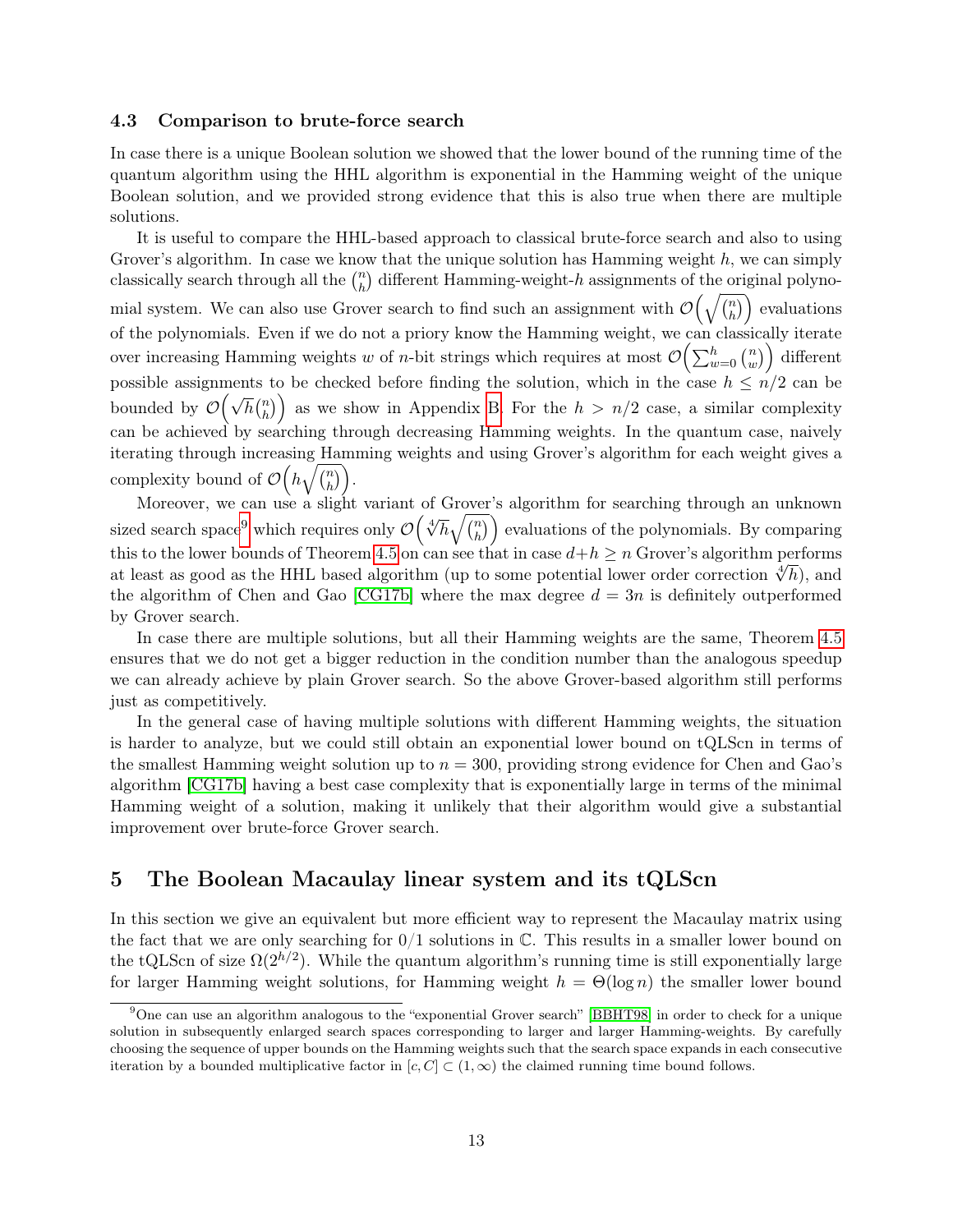leaves open the possibility of a quasipolynomial speedup compared to the classical brute-force search algorithm having running time  $\mathcal{O}(\binom{n}{h})$ .

#### 5.1 The Boolean Macaulay matrix over C

In this section we again include the field polynomials  $\mathcal{F}_2 = \{x_1^2 - x_1, \ldots, x_n^2 - x_n\}$  for the field  $\mathbb{F}_2$  together with the input polynomials  $\mathcal{F}_1$ . Solving the system  $\mathcal{F} = \mathcal{F}_1 \cup \mathcal{F}_2$  forces the roots to be effectively Boolean even though the underlying field is C. This allows all monomials in an equation to be replaced with equivalent multilinear versions and a reduced Macaulay matrix will be defined that has a more compact form. This was done in [\[BFSS13\]](#page-22-5) for finite fields, where the extra equations prevented solutions from being in field extensions. We derive the analogous matrix when the solutions are forced to be Boolean but the arithmetic is over C. Additionally, in our case (similarly to Chen and Gao's original construction [\[CG17b\]](#page-22-0)) the structure of the Boolean solutions makes it possible to extract the Boolean solutions from measuring the quantum state corresponding the the solution vectors (over  $\mathbb{C}$ ).

Let  $\psi: R \to R$  map a monomial to its multilinear image as  $\psi(\prod_{i=1}^n x_i^{a_i}) = \prod_{i=1}^n x_i^{\min\{a_i, 1\}}$  $\sum_{i=1}^{\min\{a_i,1\}}$ , and extend it to  $R = \mathbb{C}[x_1, ..., x_n]$  by linearity. For example,  $\psi(3x_1^3x_2 - 1) = 3x_1x_2 - 1 = \psi(x_1^3x_2 - 1)$  $2x_1^2x_2^2 + 4x_1x_2 - 1 \neq x_1 - x_1x_2 - 1 = \psi(x_1^3 - 2x_1^2x_2^2 + x_1x_2 - 1).$ 

Lemma [5.3](#page-14-0) will show that having max degree higher than 1 becomes redundant, so the following definition only has rows up to max degree 1, and in this section we will set the total degree  $d = n$ , the number of variables. For notation, let  $\hat{m}$  and  $\hat{m}'$  denote monomials, and let m, m', and m'' denote multilinear monomials (i.e., monomials with max degree at most 1).

<span id="page-13-1"></span>**Definition 5.1.** The Boolean Macaulay matrix  $\hat{\mathcal{B}}$  of degree d of  $\mathcal{F}_1 = \{f_1, \ldots, f_m\} \subseteq \mathbb{C}[X]$  is the matrix where each row is labeled by a pair of polynomials  $(m, f)$  and contains the corresponding coefficient vector of the polynomial  $\psi(mf)$ . The rows range over all  $f \in \mathcal{F}_1$  and multilinear monomials m such that  $\psi(mf)$  has degree at most d. The columns are labeled by the set of multilinear monomials in  $x_1, \ldots, x_n$  of degree at most d and are ordered with respect to a specified monomial ordering. The matrix element in the row corresponding to  $(m, f)$  and the column corresponding to the monomial m' is the coefficient of m' in the polynomial  $\psi(mf)$ .

Note that compared to the Macaulay matrix, in addition to forcing answers to be Boolean, the Boolean Macaulay matrix is reduced in a certain way, by eliminating polynomials with max degree at least 2. Next we will show that the Boolean Macaulay matrix can be obtained as a submatrix of the Macaulay matrix  $\hat{\mathcal{M}}$  of max degree d corresponding to the set of polynomials  $\mathcal{F} = \mathcal{F}_1 \cup \mathcal{F}_2$  after Gaussian reduction on the rows.

First we consider the special case when  $\mathcal{F}_1 = \emptyset$  and perform the row reduction on the Macaulay matrix of  $\mathcal{F}_2$  to show that the field equations  $\mathcal{F}_2$  take a special form.

<span id="page-13-0"></span>**Lemma 5.2.** Let the Macaulay matrix  $\hat{\mathcal{M}}_2$  of max degree d of  $\mathcal{F}_2$  have its columns ordered such that they are partitioned into two parts the following way: the labels on the right side are multilinear monomials (including the degree 0 monomial 1) and ordered in ascending order with respect to the integer represented by the exponent vector of the multilinear monomial, and let the left side columns be labeled by nonmultilinear monomials and ordered under any monomial order.

Then using row operations,  $\mathcal{M}_2 = [L_2 \ R_2]$  can be reduced to  $\mathcal{M}'_2 = [I_2 \ B_2]$  where  $I_2$  is the *identity matrix of dimension*  $(d+1)^n-2^n$  with rows and columns labeled by nonmultilinear monomials, and rows with zeros are removed.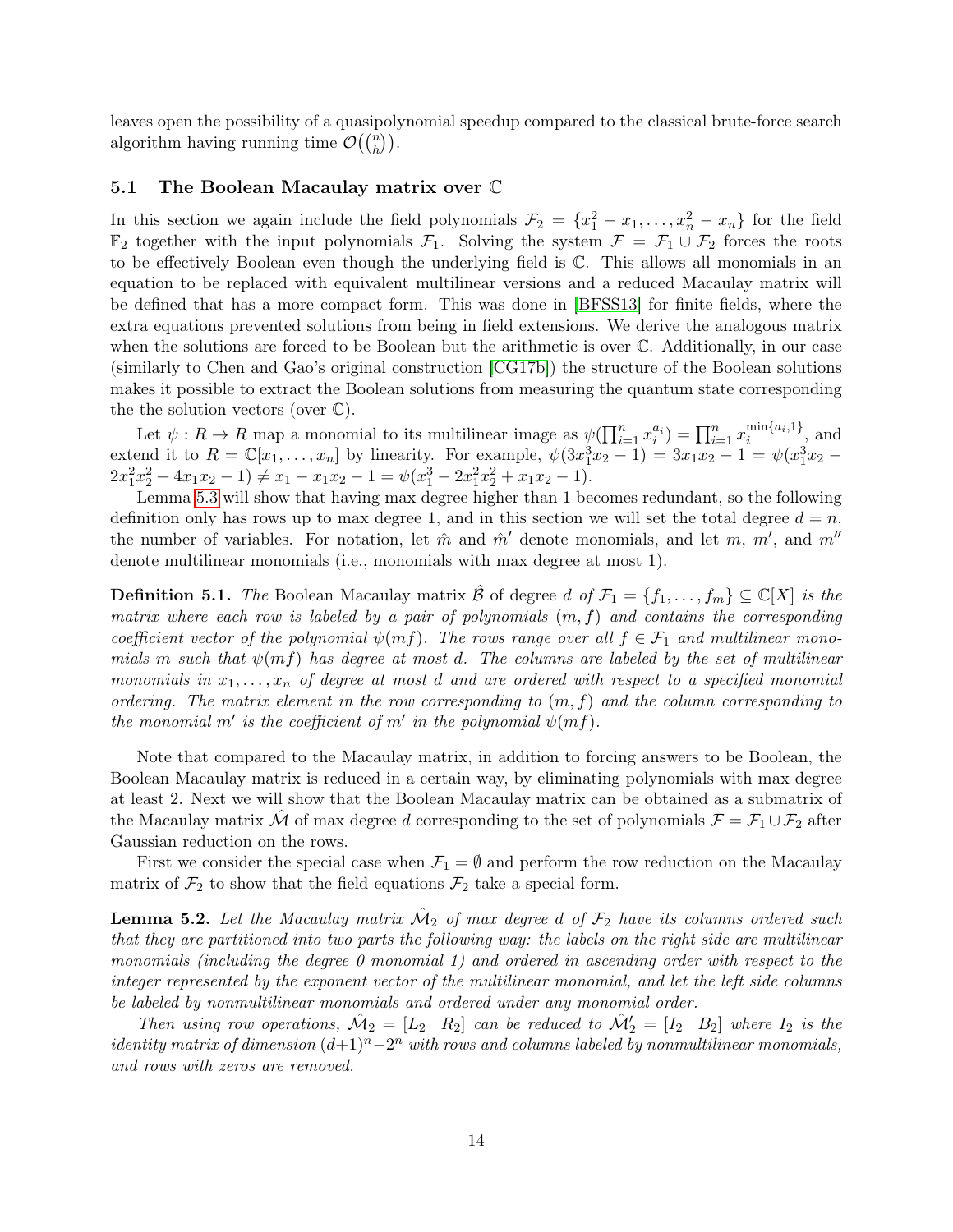*Proof.* The rows of  $\hat{M}_2$  are indexed by pairs of polynomials  $(\hat{m}, x_j^2 - x_j)$ , where  $\hat{m}$  is a monomial and maxdeg  $\hat{m}(x_j^2 - x_j) \leq d$ . The approach is to first change each row, which starts with coefficients for a polynomial  $\Pi_i x_i^{a_i} - x_j^{-1} \Pi_i x_i^{a_i}$  for some j in  $\hat{\mathcal{M}}_2$ , to the coefficients of  $\Pi_i x_i^{a_i} - \Pi_i x_i^{\min\{a_i,1\}}$  $i^{\min\{a_i,1\}}$ . At this point the left side of the matrix has at most one 1 in each row. The second step is to zero out the bottom rows.

For the first step, work in descending total degree of the polynomials, starting at degree nd. Let the current row have the coefficients of  $\Pi_i x_i^{a_i} - \Pi_i x_i^{b_i}$  during the algorithm. Let  $b_j \geq 2$  for some j, or else this row is reduced. Because  $\deg \Pi_i x_i^{b_i} < \deg \Pi_i x_i^{a_i}$ , the rows for  $\Pi_i x_i^{b_i}$  have not changed yet, and therefore, one of the rows has the coefficients of  $\Pi x_i^{b_i} - x_j^{-1} \Pi x_i^{b_i}$ . Adding this row changes the current row to  $\Pi_i x_i^{a_i} - \Pi_i x_i^{b_i} + (\Pi_i x_i^{b_i} - x_j^{-1} \Pi_i x_i^{b_i}) = \Pi_i x_i^{a_i} - x_j^{-1} \Pi_i x_i^{b_i}$ , which has decreased the total degree of the second term by one while keeping the set of variables the same. This is repeated until the row has the coefficients of  $\Pi_i x_i^{a_i} - \Pi_i x_i^{\min\{a_i,1\}}$  $\lim_{i}$ <sub> $i$ </sub>

At the end of the first step, each column in the left side (i.e., columns indexed by nonmultilinear monomials) has at most one 1. This is in fact a constructive argument showing that

$$
\prod_{i=1}^{n} x_i^{a_i} - \prod_{i=1}^{n} x_i^{\min\{a_i, 1\}} \in \langle \mathcal{F}_2 \rangle.
$$

Consider any two rows indexed by  $\hat{m}(x_i^2 - x_i)$  and  $\hat{m}'(x_j^2 - x_j)$ . If  $\hat{m}x_i^2 = \hat{m}'x_j^2$ , they have the same set of variables, and therefore  $\psi(\hat{m}x_i) = \psi(\hat{m}'x_i)$ , so the rows are equal and one can be eliminated (zeroed out). Keep doing this until for every leading nonmultilinear monomial there is only one row where the corresponding coefficient is nonzero.

Because for every column in the left part there is a unique nonzero row with the corresponding leading monomial, the matrix can be written (up to permutation of the rows) as  $\begin{bmatrix} I_2 & B_2 \ 0 & 0 \end{bmatrix}$ .  $\Box$ 

<span id="page-14-0"></span>Lemma 5.3. Let  $\hat{\mathcal{M}} = \begin{bmatrix} L_1 & R_1 \\ R_2 & R_2 \end{bmatrix}$  $L_2$   $R_2$  $\Big]$  be the Macaulay matrix for  $\mathcal{F}_1 \cup \mathcal{F}_2$  with the row and column ordering from Lemma [5.2.](#page-13-0) Using row operations (and then removing some zero rows),  $\hat{M}$  can be reduced to  $\hat{\mathcal{M}}' = \begin{bmatrix} 0 & \hat{\mathcal{B}} \\ I & D \end{bmatrix}$  $I_2$   $B_2$ where  $\hat{\mathcal{B}}$  is the Boolean Macaulay matrix of  $\mathcal{F}_1$ , and  $I_2, B_2$  are as in Lemma [5.2.](#page-13-0)

*Proof.* By Lemma [5.2,](#page-13-0) using row operations on the  $\mathcal{F}_2$  submatrix of  $\hat{\mathcal{M}}$  we get a matrix  $\begin{bmatrix} L'_1 & R'_1 \\ L_2 & R'_2 \end{bmatrix}$  $I_2$   $B_2$  , where zero rows from  $\mathcal{F}_2$  are removed.

Row operations utilizing  $I_2$  can then be used to zero out the top left, resulting in  $\begin{bmatrix} 0 & R_1'' \\ I_2 & R_2 \end{bmatrix}$  $I_2$   $B_2$  . From the polynomial perspective, this maps all the nonmultilinear polynomials to their corresponding multilinear polynomials under  $\psi$ , i.e., for each monomial  $\prod_{i=1}^{n} x_i^{a_i}$ , the map encodes the coefficient vector of  $\psi((\prod_{i=1}^n x_i^{a_i})f_j), 1 \leq j \leq m$  into the Macaulay matrix as a row vector.

Recall that the Macaulay matrix has rows labeled by pairs; observe that rows  $(\hat{m}, f_i)$  and  $(\hat{m}', f_i)$ will be equal when  $\psi(\hat{m}) = \psi(\hat{m}')$ . In particular for any nonmultiliear monomial  $\hat{m}$  the rows  $(\hat{m}, f_i)$ and  $(\psi(\hat{m}), f_i)$  will be equal at this point, so we can eliminate (zero out and then remove) any row indexed by nonmultiliear monomials. To be compatible with Definition [5.1](#page-13-1) we choose not to further reduce / remove rows despite the fact  $\hat{\beta}$  might have zero rows, for example, rows with  $\psi(\hat{m}f) = \psi(\hat{m}'f'), \text{ but } f \neq f'.$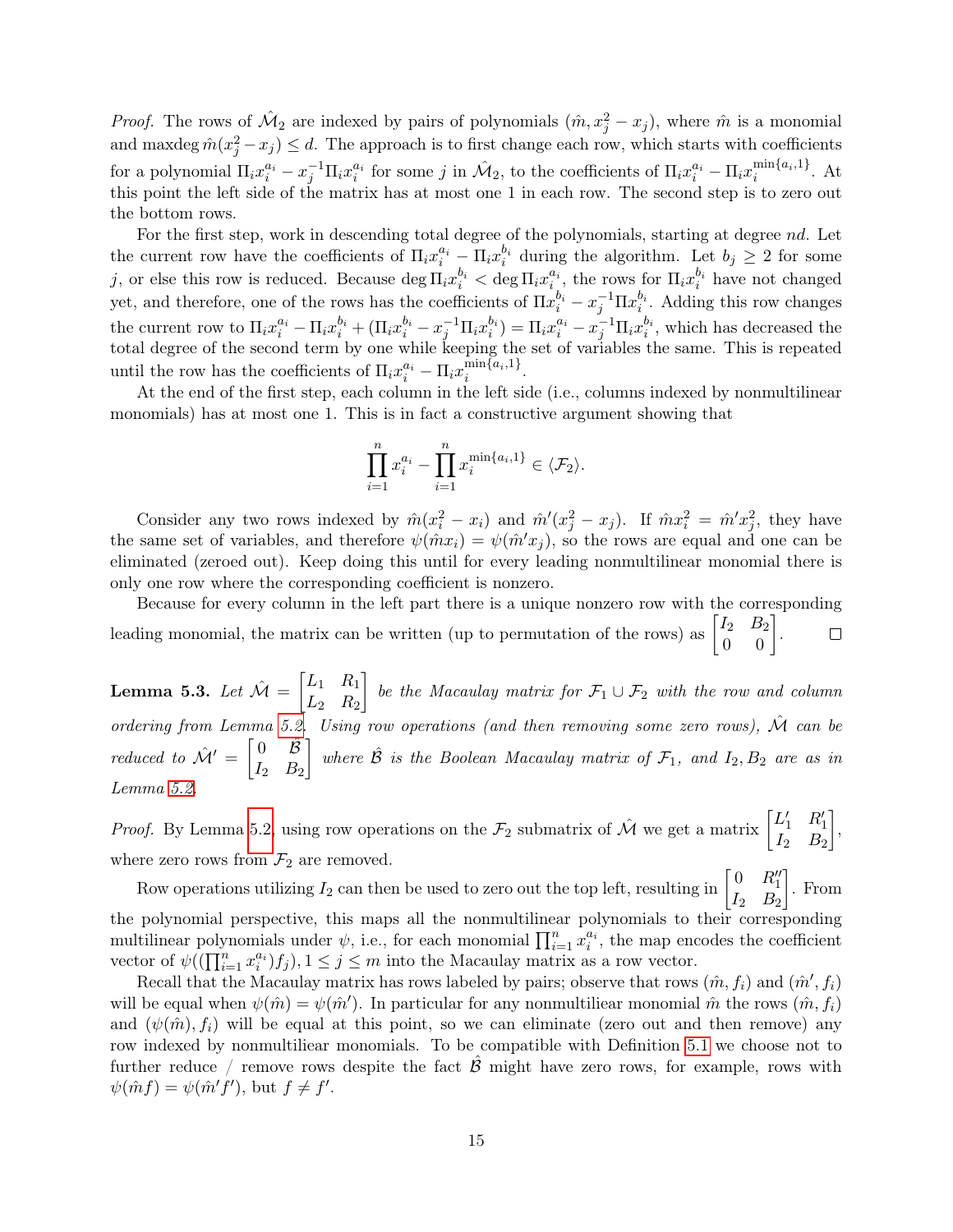As claimed, in matrix notation we get  $\mathcal{\hat{M}}' = \begin{bmatrix} 0 & \hat{\mathcal{B}} \\ r & p \end{bmatrix}$  .  $\Box$  $I_2$   $B_2$ 

As in the general case let  $\hat{\mathcal{B}} = [M - \vec{b}]$  define the Boolean Macaulay linear system as  $M\vec{y} = \vec{b}$ , where the entries of  $\vec{y}$  are labeled by the nontrivial multilinear monomials and  $\vec{b} = \begin{bmatrix} 1 \\ 0 \end{bmatrix}$ 0 .

Recall that a matrix is *s*-sparse if it has at most *s* entries in any row or column.

**Lemma 5.4.** The Boolean Macaulay matrix  $\hat{\beta}$  of total degree d of  $\mathcal{F}_1$  is an  $\mathcal{O}(m \cdot \#\mathcal{F}_1)$ -sparse matrix.

*Proof.* The Boolean Macaulay matrix  $\hat{\mathcal{B}}$  is constructed by placing  $\psi(tf)$  in a row for a multilinear monomial t and  $f \in \mathcal{F}_1$ , so the support of each row has size at most  $\mathcal{O}(\#\mathcal{F}_1)$ .

For the column sparsity first consider the Boolean Maculay matrix of  $\{t\}$ , which has a 1 matrix element at column m' and row  $(m'',t)$  if and only if  $m' = \psi(m'' \cdot t)$ . This can only happen if t divides m', so we can define  $\bar{t} := m'/t$ . It is easy to see that  $m' = \psi(m'' \cdot t)$  if and only if  $m'' = \bar{t} \cdot m_d$  for some monomial  $m_d$  that divides t. This implies that the column sparsity of the Boolean Maculay matrix of  $\{t\}$  equals the number of divisors of t which is at most 4 if the multilinear monomial t has (total) degree at most 2.

Now consider the Boolean Maculay matrix of  $\{f\}$  for some (at most) quadratic polynomial  $f \in \mathcal{F}_1$ . Observe that f is a linear combination of at most  $\#\mathcal{F}_1$  monomials of degree at most 2 and the Boolean Maculay matrix of  $\{f\}$  is likewise the linear combination of the Boolean Maculay matrix of these (at most) quadratic monomials. So the column sparsity of the Boolean Maculay matrix of  $\{f\}$  is at most  $4 \cdot \# \mathcal{F}_1$ . Finally, the entire Boolean Macaulay matrix of  $\mathcal{F}_1$  is simply given by stacking the Boolean Maculay matrices of  $\{f\}$  for  $f \in \mathcal{F}_1$ , so the total column sparsity is at most  $4m \cdot \#\mathcal{F}_1$ . □

Note that this also implies that M, a submatrix of  $\hat{\mathcal{B}}$ , is also sparse. Moreover, the location and value of the nonzero entries of each column/row of  $\hat{\mathcal{B}}$  can be efficiently computed.

Now we show that the Boolean Macaulay linear system is equivalent to the Macaulay linear system. It follows that solving the Boolean Macaulay linear system returns a correct solution of the Boolean polynomial system.[10](#page-15-0)

<span id="page-15-1"></span>**Lemma 5.5.** Let  $M_1\vec{y}_1 = \vec{b}_1$  be the Macaulay linear system of a polynomial system  $\mathcal{F} = \mathcal{F}_1 \cup \mathcal{F}_2$ and let  $M_2\vec{y}_2 = \vec{b}_2$  be the corresponding Boolean Macaulay linear system, where the Macaulay matrix is  $\hat{\mathcal{M}} = [M_1 \quad -\vec{b}_1],$  the Boolean Macaulay matrix is  $\hat{\mathcal{B}} = [M_2 \quad -\vec{b}_2].$  Then a solution  $\hat{y}_2$  of the Boolean Macaulay linear system  $M_2\vec{y}_2 = \vec{b}_2$  corresponds to a solution  $\hat{y}_1$  of the Macaulay linear system  $M_1\vec{y}_1 = \vec{b}_1$ .

*Proof.* By Lemma [5.3,](#page-14-0)  $\mathcal{\hat{M}} = [M_1 \quad -\vec{b}_1]$  can be reduced to  $\begin{bmatrix} 0 & \hat{\mathcal{B}} \\ I & D \end{bmatrix}$  $I_2$   $B_2$ by row operations, where  $\hat{\mathcal{B}} = [M_2 \quad -\vec{b}_2]$  is the Boolean Macaulay matrix. Also,  $B_2 = [B'_2 \quad 0]$  because the last column of the reduced Maculay matrix  $\begin{bmatrix} 0 & \hat{\mathcal{B}} \\ I & D \end{bmatrix}$  $I_2$   $B_2$  is indexed by the degree 0 monomial 1 and the polynomials generated from  $\mathcal{F}_2$  have no constant terms. Therefore  $\begin{bmatrix} 0 & \hat{B} \\ I & B \end{bmatrix}$  $I_2$   $B_2$  $\Big] = \begin{bmatrix} 0 & M_2 & -\vec{b}_2 \end{bmatrix}$  $I_2$   $B'_2$  0 .

<span id="page-15-0"></span> $10$ This observation also implies that the complete solving degree in Chen and Gao's original approach is always at most  $n + 2$ , tightening their upper bound 3n.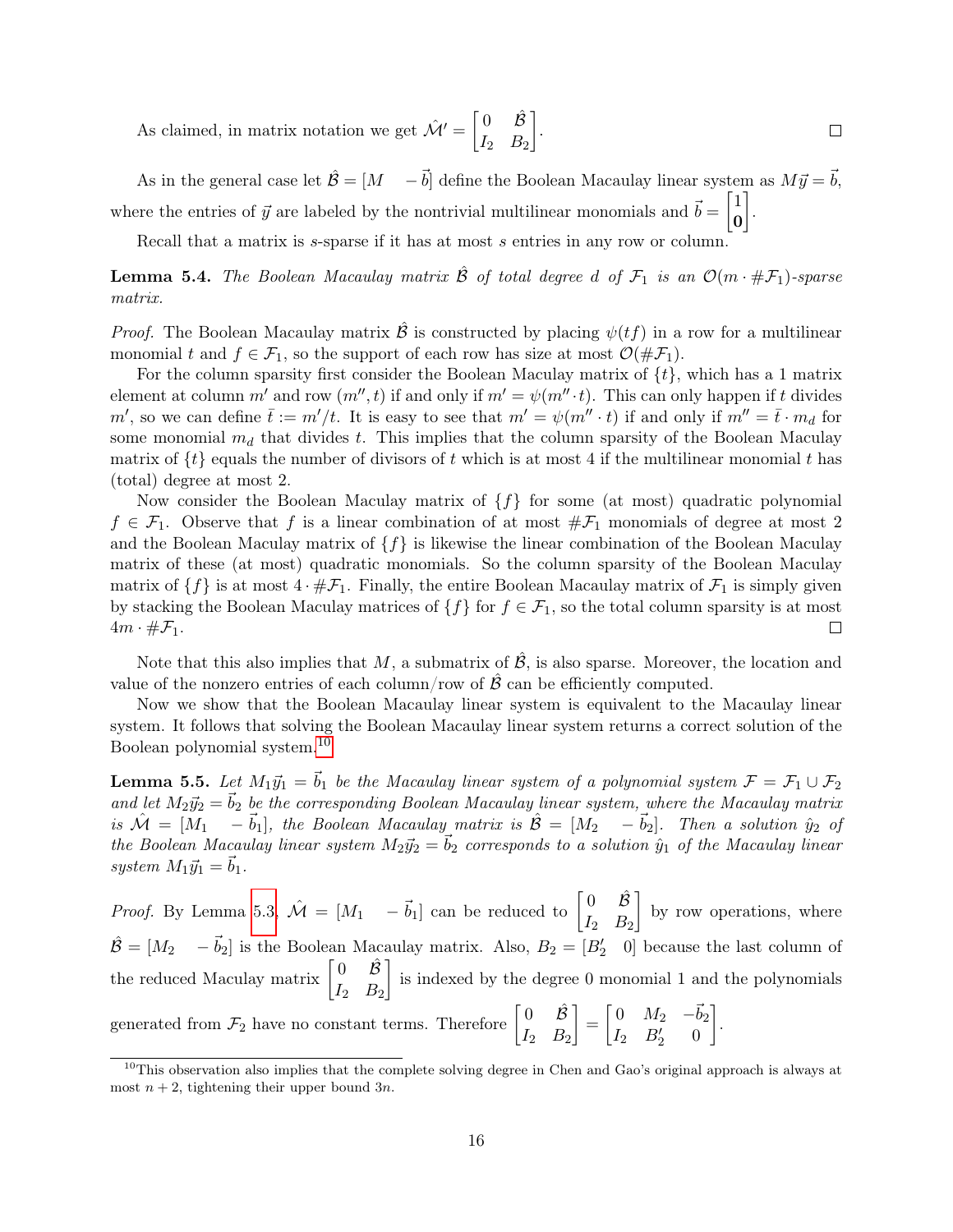Since performing row operations on the augmented matrix of a linear system does not change the set of solutions, solving the Macaulay linear system  $M_1\vec{y}_1 = \vec{b}_1$  is equivalent to solving the linear system  $0 \thinspace M_2$  $I_2$   $B'_2$  $\bigcap \vec{z}_1$  $\vec{y}_2$  $\Big] = \Big[\vec{b}_2\Big]$  $\overline{0}$ , where the entries of  $\vec{y}_2$  and  $\vec{z}_1$  are indexed by nontrivial multilinear monomials and nonmultilinear monomials respectively.

For the linear system

$$
\begin{bmatrix} 0 & M_2 \ I_2 & B'_2 \end{bmatrix} \begin{bmatrix} \vec{z}_1 \\ \vec{y}_2 \end{bmatrix} = \begin{bmatrix} \vec{b}_2 \\ 0 \end{bmatrix}
$$

we have  $M_2 \vec{y}_2 = \vec{b}_2$ , which is the Boolean Macaulay linear system, and  $\vec{z}_1 + B_2' \vec{y}_2 = 0$ .

If  $\hat{y}_2$  is a solution of the Boolean Macaulay linear system  $M_2 \vec{y}_2 = \vec{b}_2$ , set  $\hat{z}_1$  to be  $-B_2^{\prime} \hat{y}_2$ , then  $\Big] = \Big[\vec{b}_2\Big]$  $\sqrt{z_1}$ is a solution of the linear system  $\begin{bmatrix} 0 & M_2 \\ r & R_1 \end{bmatrix}$  $\bigcap \vec{z}_1$  . Because the Macaulay linear system  $I_2$   $B'_2$  $\hat{y}_2$  $\vec{y}_2$  $\overline{0}$  $\Big] = \Big[\vec{b}_2\Big]$ is equivalent to the linear system  $\begin{bmatrix} 0 & M_2 \\ I & D \end{bmatrix}$  $\bigcap \vec{z}_1$ , therefore, a solution  $\hat{y}_2$  of the Boolean  $I_2$   $B'_2$  $\vec{y}_2$ 0 Macaulay linear system  $M_2\vec{y}_2 = \vec{b}_2$  corresponds to a solution  $\hat{y}_1$  of the Macaulay linear system  $M_1\vec{y}_1 = b_1.$  $\Box$ 

As M is a  $\mathcal{O}(m \cdot \# \mathcal{F})$ -sparse row / column computable matrix and we can efficiently prepare the sparse vector  $\vec{b}$  as quantum state  $|b\rangle$ , we can apply a QLS algorithm to "solve" the Boolean Macaulay linear system  $M \vec{y} = \vec{b}$ , which takes time  $\mathcal{O}(\text{poly}(n)\kappa(M)\log(1/\epsilon))$  [\[CKS17\]](#page-23-4).

The key parameter in the running time is the condition number of the matrix  $M$ . Next we will provide a lower bound of the tQLScn of M and thus also a lower bound on known QLS algorithms.

### 5.2 Lower bound on the tQLScn  $\kappa_{\vec{b}}(M)$

Suppose  $a_1, a_2, \dots, a_t \in \{0, 1\}^n$  are the t solutions of  $\mathcal{F} = \mathcal{F}_1 \cup \mathcal{F}_2$ , where  $\mathcal{F}_1 = \{f_1, \dots, f_m\}$ and  $\mathcal{F}_2 = \{x_1^2 - x_1, \ldots, x_n^2 - x_n\}$ , and let h be the minimum Hamming weight of the t solutions  $a_1, a_2, \dots, a_t$ . Let  $\vec{y}_1, \vec{y}_2, \dots, \vec{y}_t$  be the corresponding solution vectors of the Boolean Macaulay linear system  $M \vec{y} = \vec{b}$  under the assignments  $a_1, a_2, \dots, a_t$  respectively.

In this case, we have  $||M|| \ge 1/2$  as M has at least one matrix element which has absolute value at least  $1/2$  <sup>[11](#page-16-0)</sup>. Analogously to Theorem [4.5](#page-9-2) we get:

**Corollary 5.6.** Let  $\hat{\mathcal{B}} = [M - \vec{b}]$  be the Boolean Macaulay matrix of F with columns labeled by multilinear monomials. If all the t solutions  $a_1, a_2, \dots, a_t$  have the same Hamming weight h or the minimum  $\ell_2$ -norm solution vector  $\vec{y} = M^+ \vec{b}$  is in the convex hull of  $\vec{y}_1, \vec{y}_2, \cdots, \vec{y}_t$ , then the tQLScn  $\kappa_{\vec{b}}(M) \geq \frac{1}{2}$  $\frac{1}{2}\sqrt{(2^h-1)/t}$  of M of F.

For  $h = \Theta(\log n)$ , this lower bound does not rule out the possibility that the Macaulay matrix has a polynomial condition number, which would result in the quantum algorithm beating the brute-force classical algorithm that runs in time  $\tilde{\mathcal{O}}\left(\binom{n}{\log n} \right)$  $\binom{n}{\log n}$ .

<span id="page-16-0"></span><sup>&</sup>lt;sup>11</sup>After applying [Red2](#page-5-4) there is at least one polynomial f with a constant term of magnitude 1. If f does not have a degree-1 monomial  $x_i$ , then  $x_i \cdot f$  has a magnitude 1 degree-1 monomial  $x_i$ , so the row  $(x_i, f)$  will have a matrix element of magnitude 1. Otherwise, suppose the coefficient of  $x_1$  in f is  $c_1$ , then the rows  $(1, f)$  and  $(x_1, f)$  will have a matrix element of magnitude  $c_1$  and  $c_1 - 1$  respectively. Therefore, at least one of them has magnitude at least  $1/2$ .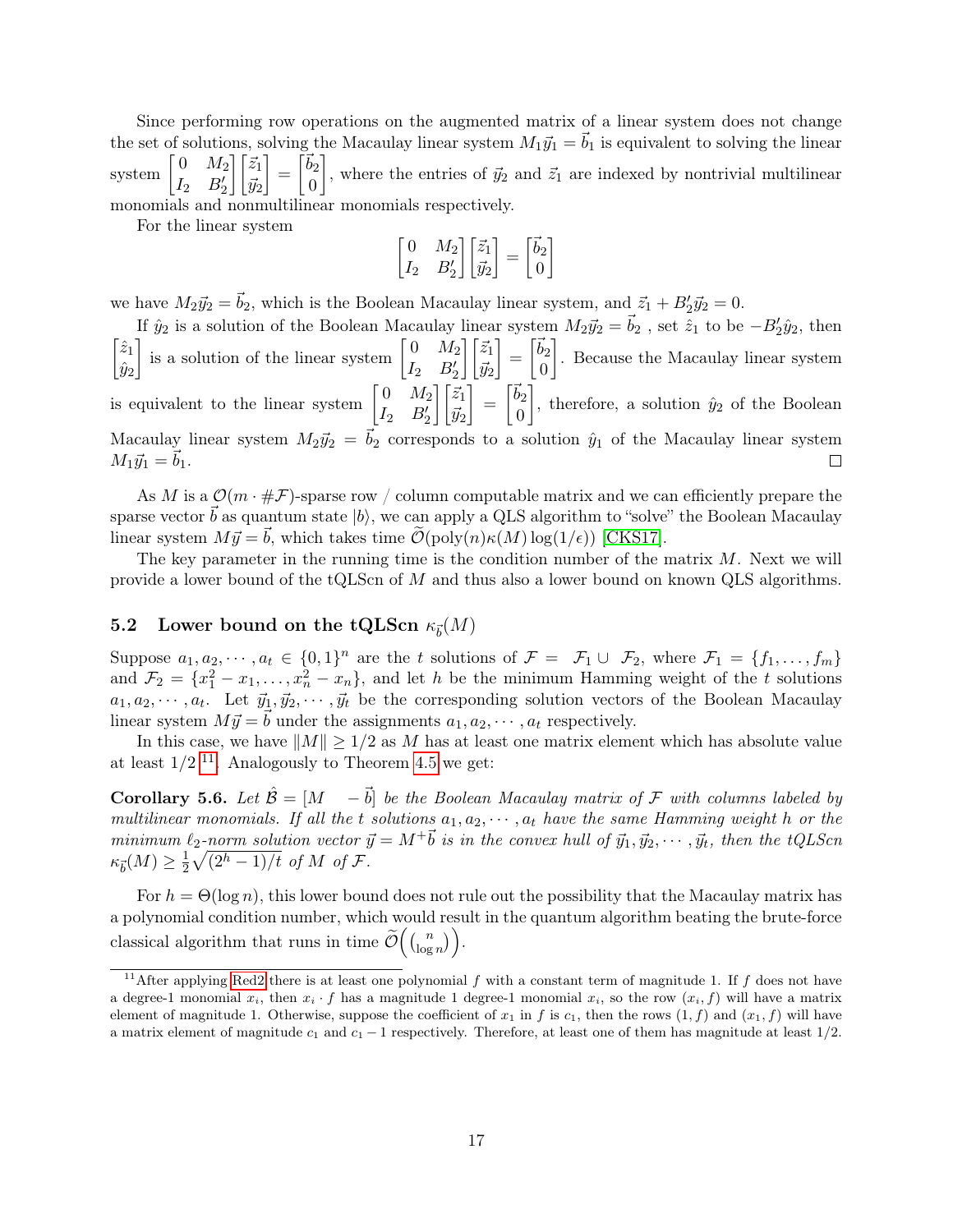#### 5.3 Details comparing running times

As we have discussed in Section [4.3](#page-12-1) the classical brute-force algorithm tries all  $\binom{n}{i}$  $j^{(n)}$  choices for the locations of the 1's in the solution a for each  $j \leq h$ , and its running time can be bounded  $\mathcal{O}(\sqrt{h} \binom{n}{h})$  $\binom{n}{h}$ , where

$$
\forall 1 \le h \le n : \left(\frac{n}{h}\right)^h \le \binom{n}{h} \le \left(\frac{en}{h}\right)^h
$$

Comparing the above expression with our tQLScn lower bound, we saw that the Gorver-enhanced brute-force search always outperforms the Maculay matrix approach in case there is a unique solution and  $d = n$  (or even  $d + h \geq n$ ). This in particular shows that the quantum algorithm achieves at most a quadratic speed-up compared to classical brute-force search. Moreover, if one chooses  $d = 3n$ and works with the max degree as Chen and Gao suggested [\[CG17b\]](#page-22-0), then  $\kappa_{\vec{b}}(\mathcal{M}) \ge (3n)^{h/2}$  and so

- For  $h = \Omega(\sqrt{n})$ , the classical brute force algorithm is faster than the quantum algorithm.
- For  $h = \mathcal{O}(\sqrt{n})$ , it is unknown which is faster.

On the other hand in the Boolean case we have only the lower bound  $\kappa_{\vec{b}}(M) \geq \frac{1}{2}$  $\frac{1}{2}\sqrt{(2^h-1)},$  so:

- For  $h= pn$ , where  $p \in (0, \frac{1}{2})$  $\frac{1}{2}$ , the lower bound of  $\kappa_{\vec{b}}(M) \geq \frac{1}{2}$  $\frac{1}{2}(2^h - 1)^{1/2}$  is exponentially large and exhaustive search takes time  $\mathcal{O}(2^{H(p)n})$  where  $H(p) = -p \log p - (1-p) \log(1-p)$  is the binary entropy function, as shown in Appendix [B.](#page-25-0)
- For  $h = \mathcal{O}(1)$ ,  $\exists$  classical algorithm that takes time  $\mathcal{O}(\binom{n}{h})$  to solve the problem efficiently by exhaustive search whereas the lower bound of  $\kappa(M)$  is a constant  $(2^{\mathcal{O}(1)}-1)^{1/2}$ .
- For  $h = \Theta(\log n)$ , we only know that  $\kappa_{\vec{b}}(M) \geq \text{poly}(n)$  whereas classical exhaustive search takes time  $\mathcal{O}\left(\binom{n}{\log n}\right)$  $\binom{n}{\log n}$ . Thus, we cannot exclude the possibility that the quantum algorithm might give a quasi-polynomial speedup in this case.

Without loss of generality, let  $0 \leq h \leq \frac{n}{2}$  $\frac{n}{2}$  (otherwise we can flip all variables). Then the lower bound on the tQLScn  $\kappa(M)$  is always smaller than the time required by brute-force search. Thus, there is a possibility that the quantum algorithm performs better than the exhaustive search approach.

### 6 Our new improved quantum algorithm

#### 6.1 A Variant of the Quantum Coupon Collector Problem

By [\[CG17b,](#page-22-0) Corollary 3.19] and Lemma [5.5,](#page-15-1) if a set of polynomials  $\mathcal F$  over  $\mathbb C[x_1,\ldots,x_n]$  has a unique solution  $a = (a_1, a_2, \dots, a_n) \in \{0, 1\}^n$ , then for some d less than or equal to n, the corresponding Boolean Macaulay linear system  $M \vec{y} = \vec{b}$  of total degree d has a unique solution  $\vec{y} = M^+ \vec{b}$ , where the entries of  $\vec{y}$  are indexed by multilinear monomials in  $x_1, \ldots, x_n$  with total degree at most d. Let  $U = \{x_1, x_2, \ldots, x_n\}.$  There is a one-to-one correspondence between the subsets of U of size at most d and multilinear monomials in  $x_1, \ldots, x_n$  with total degree at most d. Let S be the subset of U such that all the variables  $x_k \in S$  have assignment  $a_k = 1$  and  $S_d$  be the set containing all nonempty subsets of S that have size at most d. There is a one-to-one correspondence between the elements of the set  $S_d$  and the nonzero entries of  $\vec{y}$ . Given implicit access to matrix M and sparse vector b, the QLS algorithm outputs the solution vector  $\vec{y}$  as the quantum state  $|\vec{y}\rangle$ , which encodes the nonzero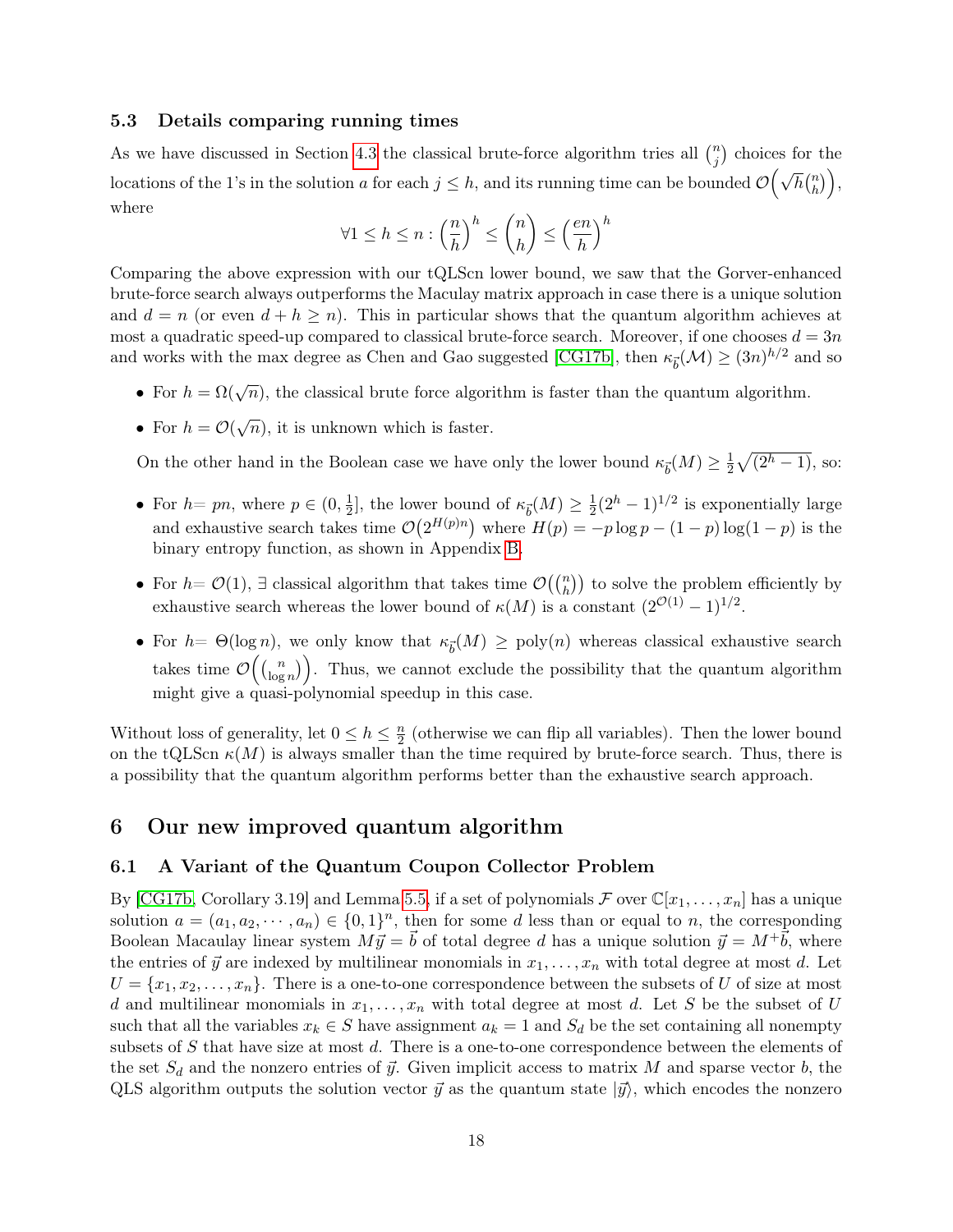entries of  $\vec{y}$ . Because the unique solution  $\vec{y} = M^+\vec{b}$  of the Boolean Macaulay linear system is a 0/1 vector, the quantum state  $|\vec{y}\rangle$  can be represented by

$$
|\vec{y}\rangle = \frac{1}{\sqrt{|S_d|}} \sum_{R \in S_d} |R\rangle.
$$

If we measure the quantum state  $|\vec{y}\rangle$ , we will get a uniformly random subset  $R \in S_d$ , where all the variables  $x_k \in R$  have assignment  $a_k = 1$ . Given copies of the quantum state  $|\vec{y}\rangle$ , the goal is to compute S.

Next, we will reformulate this problem as a variant of the quantum coupon collector problem.

<span id="page-18-0"></span>**Problem 6.1.** Let  $S \subseteq U = \{x_1, x_2, \ldots, x_n\}$  be an unknown subset and  $S_d$  be the set containing all nonempty subsets of  $S$  that have size at most  $d$ . Given copies of the state

$$
|\vec{y}\rangle = \frac{1}{\sqrt{|S_d|}} \sum_{R \in S_d} |R\rangle,
$$

which is a superposition of subsets of  $S$  of size at most d. The goal is to compute  $S$ .

Specially, when d equals 1, this is the quantum coupon collector problem defined in  $[ABC^+20]$  $[ABC^+20]$ . They proved that  $\Theta(|S| \log(\min\{|S|, n - |S|\}))$  copies of the states  $|\vec{y}\rangle$  are necessary to compute S.

Without loss of generality, we can assume d is at most |S| because when d is greater than  $|S|$ , the quantum state  $|\vec{y}\rangle$  is the same as the case of d equals  $|S|$ . Then, we have the following result of Problem [6.1.](#page-18-0)

<span id="page-18-1"></span>**Theorem 6.2.** Measuring  $r = \mathcal{O}(|S|/d) \log(|S|/\varepsilon)$  copies of the quantum superposition state in Problem [6.1,](#page-18-0) the set S can be computed with probability at least  $1 - \varepsilon$ .

Since the only quantum operation is measurement in the computational basis, this is essentially a classical coupon collector problem, where we can sample a uniformly random subset.

*Proof.* For any  $x \in S$ , the number of sets  $R \in S_d$  containing x is  $\sum_{i=1}^d { |S|-1 \choose i-1}$  $_{i-1}^{S|-1}$ ) out of a total number of sets  $\sum_{i=1}^d{|S|\choose i}$  $\binom{|S|}{i}$  in  $S_d$ . Thus, the probability of seeing x equals  $\sum_{i=1}^d {\binom{|S|-1}{i-1}}$  $_{i-1}^{|S|-1})/\sum_{i=1}^d{|S|}$  $_{i}^{\mathrm{S}}$ . If  $0 \leq d \leq \lfloor \frac{|S|}{3} \rfloor$ , we have  $\binom{|S|}{d}$  $\binom{|S|}{d} \leq \sum_{i=1}^{d} \binom{|S|}{i}$  $\binom{|S|}{i} \leq \binom{|S|}{d}$  $\binom{|S|-d+1}{d}$  so  $\sum_{i=1}^{d} \binom{|S|-1}{i-1}$  $_{i-1}^{|S|-1})/\sum_{i=1}^d{|S|}$  $\binom{|S|}{i} \geq \frac{d}{|S|}$  $\frac{d}{|S|} \cdot \frac{|S|-2d+1}{|S|-d+1},$ where  $\frac{|S|-2d+1}{|S|-d+1} < 1$ . Hence, when  $0 \leq d \leq \lfloor \frac{|S|}{3} \rfloor$ , the probability of not seeing x after r tries is at most  $(1 - \frac{d}{\sqrt{S}})$  $\frac{d}{|S|}\cdot\frac{1}{2}$  $(\frac{1}{2})^r = (1 - \frac{d}{2)^r}$  $\frac{d}{2|S|}\big)^{-\frac{2|S|}{d}}\frac{d}{2|S|}r\leq \exp(-\frac{d}{2|S|})$  $\frac{d}{2|S|}r$ ). If  $\lceil \frac{|S|}{3} \rceil$  $\frac{S}{3}$   $\leq d \leq |S|$ , the probability function  $\sum_{i=1}^{d} \binom{|S|-1}{i-1}$  $_{i-1}^{|S|-1})/\sum_{i=1}^d{|S|}$  $\binom{|S|-1}{i}$  is an increasing function because  $\frac{\binom{|S|-1}{i}}{\binom{|S|}{i}}$  $\frac{|S|-1}{0\choose 1} < \frac{|S|-1}{|S|\choose 2}$  $\frac{\binom{|S|-1}{1}}{\binom{|S|}{2}} < \cdots < \frac{\binom{|S|-1}{d-1}}{\binom{|S|}{d}}$  $\frac{d-1}{\binom{|S|}{d}}$ , and it has the minimum value when  $d = \lceil \frac{|S|}{3} \rceil$  $\frac{|S|}{3}$ , which is greater than  $\frac{d}{|S|} \cdot \frac{|S|-2d+1}{|S|-d+1} \geq \frac{1}{6}$  $\frac{1}{6}$ . Hence, the probability of not finding x after r tries is at most  $(1 - \frac{1}{6})$  $(\frac{1}{6})^r$ .

Let  $r = \mathcal{O}((|S|/d) \log(|S|/\varepsilon))$ , and by the union bound, the probability of not collecting all the elements x in S is at most  $\varepsilon$ . That is, if  $r = \mathcal{O}((|S|/d) \log(|S|/\varepsilon))$ , the entire set S can be recovered with probability at least  $1 - \varepsilon$ .  $\Box$ 

With respect to the choice of d, there is a trade-off between the number of samples and the memory space:

• For  $d = O(1)$ ,  $r = O(|S| \log |S|)$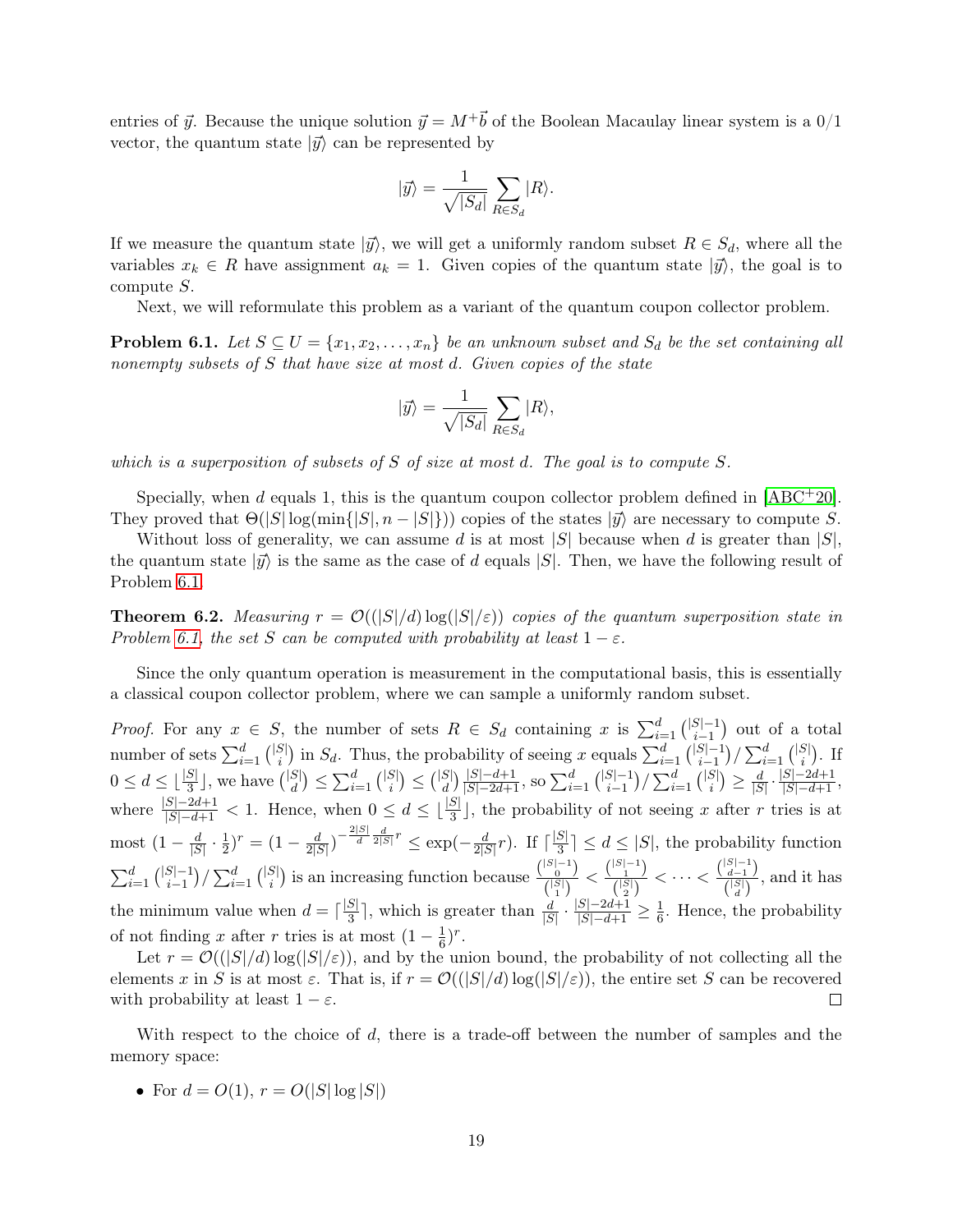- For  $d = O(\log |S|)$ ,  $r = O(|S|)$
- For  $d = O(\frac{|S|}{\log 2})$  $\frac{|S|}{\log |S|}$ ),  $r = O(\log^2 |S|)$
- For  $\frac{|S|}{k} \leq d \leq n$ , where k is a positive integer,  $r = O(\log |S|)$

#### 6.2 The algorithm

When a set of polynomials  $\mathcal F$  has a unique solution, Algorithm [1](#page-19-0) finds the solution. If a set of polynomials has more than one solution, we apply the Valiant-Vazirani reduction [Red1](#page-5-3) to get a set of polynomials  $\mathcal F$  that have a unique solution.

Algorithm 1 Quantum linear system algorithm for  $\mathcal F$  over  $\mathbb C$ 

<span id="page-19-0"></span>**Input:**  $\mathcal{F} = \mathcal{F}_1 \cup \mathcal{F}_2 \subseteq \mathbb{C}[x_1, \ldots, x_n]$  where  $\mathcal{F}_1 = \{f_1, \ldots, f_m\}$  with  $\deg(f_i) = 2$  for  $i = 1, \ldots, m$ , and  $\mathcal{F}_2 = \{x_1^2 - x_1, \ldots, x_n^2 - x_n\}.$ 

**Output:** Find the solution  $a \in \{0,1\}^n$  such that  $f_1(a) = \cdots = f_m(a) = 0$  over  $\mathbb C$  when one exists. Step 1: Apply a quantum linear system algorithm to the Boolean Macaulay linear system  $M \vec{y} = b$ of total degree n and get the solution  $\vec{y}$  in quantum state

$$
|\vec{y}\rangle = \frac{1}{\sqrt{|S_d|}}\sum_{R\in S_d}|R\rangle
$$

Step 2: Perform measurement on the quantum state  $|\vec{y}\rangle$  and get outcome  $|R\rangle$ , then let all the variables in the set  $R$  equal 1.

Step 3: Repeat Step 1 and Step 2  $O(\log n)$  times, and then set all left remaining variables  $a_j = 0$ .

Step 4: Return a.

**Lemma 6.3.** With high probability Algorithm [1](#page-19-0) solves Problem [3.2](#page-4-0) in time  $\mathcal{O}(\text{poly}(n)\kappa(M)).$ 

*Proof.* For the Boolean Macaulay linear system  $M\vec{y} = \vec{b}$ , the matrix M is  $\mathcal{O}(m \cdot \#\mathcal{F})$ -sparse and the vector  $\vec{b}$  can be prepared as  $|\vec{b}\rangle = |0\rangle^{n\lceil \log m \rceil}$ . Therefore, we can apply a QLS algorithm [\[CKS17\]](#page-23-4) to the Boolean Macaulay linear system, which takes time  $\mathcal{O}(\text{poly}(n)\kappa(M)\log(1/\epsilon))$ . The QLS algorithm outputs a quantum state  $|\vec{y}^*\rangle$ , which is an approximation of  $|\vec{y}\rangle$  with  $\|\vec{y}\rangle - \vec{y}^*\rangle \| \leq \varepsilon$ . If we repeat the process r-times, then we essentially prepare the state  $|(\vec{y}^*)^{\otimes r}\rangle$  for which we have  $\langle (\vec{y})^{\otimes r} | (\vec{y}^*)^{\otimes r} \rangle = (\langle \vec{y} | \vec{y}^* \rangle)^r = (1 - \Theta(\varepsilon^2))^r$ . For  $\varepsilon = \mathcal{O}(1/r)$  we have that this equals  $(1 - \Theta(r\varepsilon^2))$  and  $\langle (y)^{-1}(y^+) \rangle = (\langle y^*|y^-\rangle) = (1-\Theta(\varepsilon))$ . For  $\varepsilon = O(1/\varepsilon)$  we have that this equals  $(1-\Theta(\varepsilon))$  and so  $\| |(\vec{y})^{\otimes r}\rangle - |(\vec{y}^*)^{\otimes r}\rangle \| = \Theta(\sqrt{r}\varepsilon)$ . Then the total variation distance between the two probability so  $||(y)^{-1} - (y^+)^{-1}|| = O(\sqrt{r \varepsilon})$ . Then the total variation distance between the two probability distributions of any measurements on the two states  $|(\vec{y})^{\otimes r}\rangle$  and  $|(\vec{y}^*)^{\otimes r}\rangle$  is at most  $\Theta(\sqrt{r \varepsilon})$  [\[dW19,](#page-24-2) Exercise 4.3] (see also [\[BV97,](#page-22-10) Lemma 3.6]), so replacing the ideal state  $|(\vec{y})^{\otimes r}\rangle$  by the approximate state  $|(\vec{y}^*)^{\otimes r}\rangle$  induces error probability at most  $\mathcal{O}(\sqrt{r}\varepsilon)$ . By Lemma [6.2,](#page-18-1) we can extract the solution of the polynomial system  $\mathcal F$  from  $|(\vec{y})^{\otimes r}\rangle$  with high probability by choosing r to be  $O(\log n)$ . Solution of the polynomial system  $\mathcal{F}$  from  $|(y)^{-1}|$  with high probability by choosing  $\tau$  to be  $O(\log n)$ .<br>Therefore, letting  $\epsilon = 1/\Theta(\sqrt{\log n})$  $\epsilon = 1/\Theta(\sqrt{\log n})$  $\epsilon = 1/\Theta(\sqrt{\log n})$ , with high probability Algorithm 1 solves Problem [3.2](#page-4-0) in time  $\mathcal{O}(\text{poly}(n)\kappa(M))$ .  $\Box$ 

Compared with Chen and Gao's [\[CG17b\]](#page-22-0) algorithm, there are two differences with Algorithm [1.](#page-19-0) First, the size of the Boolean Macaulay matrix in Algorithm [1](#page-19-0) is  $m2^n \times 2^n$ , which leads to a smaller lower bound of the tQLScn and leaves a possibility of superpolynomial speedup using Algorithm [1.](#page-19-0) By contrast, the size of the Macaulay matrix in Chen and Gao's algorithm is  $(m + n)(3n + 1)^n$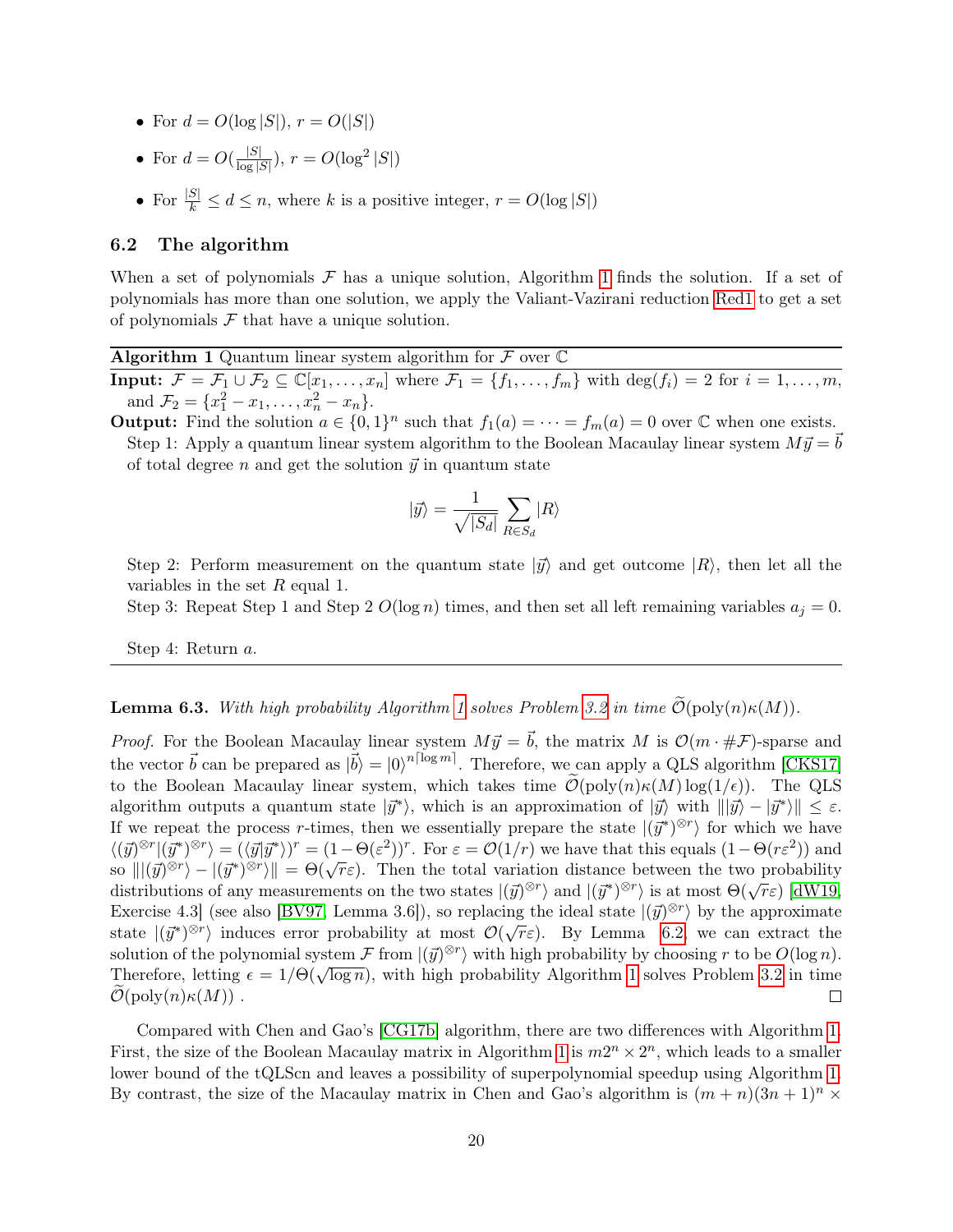$(3n + 1)^n$ , which leads to a larger lower bound of the tQLScn that prohibits a potential quantum speedup. Second, in Algorithm [1,](#page-19-0) the polynomial system have a unique solution, so in contrast to [\[CG17b\]](#page-22-0) the Boolean Macaulay linear system stays the same for every iteration and the number of iterations / measurements required to obtain the solution of the polynomial system is  $\mathcal{O}(\log n)$ . However, the Valiant-Vazirani reduction needs  $\mathcal{O}(n)$  iterations to generate a polynomial system that has a unique solution with high probability. This amounts to  $\mathcal{O}(n \log n)$  iterations in total to find a solution. On the other hand, in Chen and Gao's algorithm, the polynomial system could have any finite number of solutions, so the Macaulay linear system needs to be updated after each iteration (measurement) and the number of iterations is  $\mathcal{O}(n)$ .

### 7 Discussion

The Boolean Macaulay linear system approach is an interesting framework to study giving insights to the limitations and capabilities of quantum computation. On one hand, a lot of problems such as Factoring, Graph isomorphism, and Learning with binary errors can be put into this single framework. On the other hand, the Factoring problem is known to be inside BQP by Shor's algorithm, therefore, if we can find an approach to get around the curse of the condition number of the Boolean Macaulay linear system derived from the Factoring problem, then we might be able to extend the result to other problems, such as Graph Isomorphism and Learning with binary errors, revealing new capabilities of quantum computation.

Our analytical lower bound on the condition number decreases when there are multiple solutions of the polynomial systems, but the polynomial systems used for cryptography purpose usually have one or few solutions [\[CG17a\]](#page-22-2), so our result gives strong evidence that the QLS algorithm cannot be used for attacking cryptosystems via the Macaulay matrix approach. Also, we suspect that having many solutions will not make the QLS algorithm to work substantially better. For example consider adding l new field equations  $y_i^2 - y_i = 0$ , then the number of solution of the new polynomial system will increase by a factor of  $2^l$ , however the length of the shortest vector stays the same – indeed one can see that the shortest vector is an affine combination of solutions where all the new variables are set to  $0.12$  $0.12$ 

Given an ill-conditioned QLSP, two main approaches have been proposed, one is the truncated QLS algorithm, the other one is the preconditioned QLS algorithm [\[HHL09\]](#page-23-3). Our lower bound on the tQLScn prohibits further speedup by the truncated QLS algorithm, however further investigation is needed regarding the possibility of using preconditioned QLS algorithms, such as parallel sparse approximate inverse preconditioner [\[CJS13\]](#page-22-11), circulant preconditioner [\[SX18\]](#page-23-11), fast inversion [\[TAWL20\]](#page-24-3), or develop new preconditioned QLS algorithms for the Boolean Macaulay linear system. A promising feature of the Boolean Macaulay linear system is that it cannot be de-quantized by known classical techniques  $\text{[CGL+20]}$  $\text{[CGL+20]}$  $\text{[CGL+20]}$  since the Boolean Macaulay linear system has high (full) column rank.

The introduced variant of the quantum coupon collector problem provides an example of how to extract the solution efficiently if the values in the solution vector of a QLSP are correlated in a nice pattern. Since applications of the QLS algorithm usually gain restricted access to the solution vector, a generalization of our extraction method, utilizing more general correlated patterns, could have interesting applications.

When the Hamming weight of the solution of a Boolean polynomial system is logarithmic in the number of variables, our lower bound does not rule out a superpolynomial speedup over exhaustive search. Finding a real application that exhibits such a superpolynomial speedup would be very inter-

<span id="page-20-0"></span> $12$ To see this consider the coordinates corresponding to monomials not including the new variables.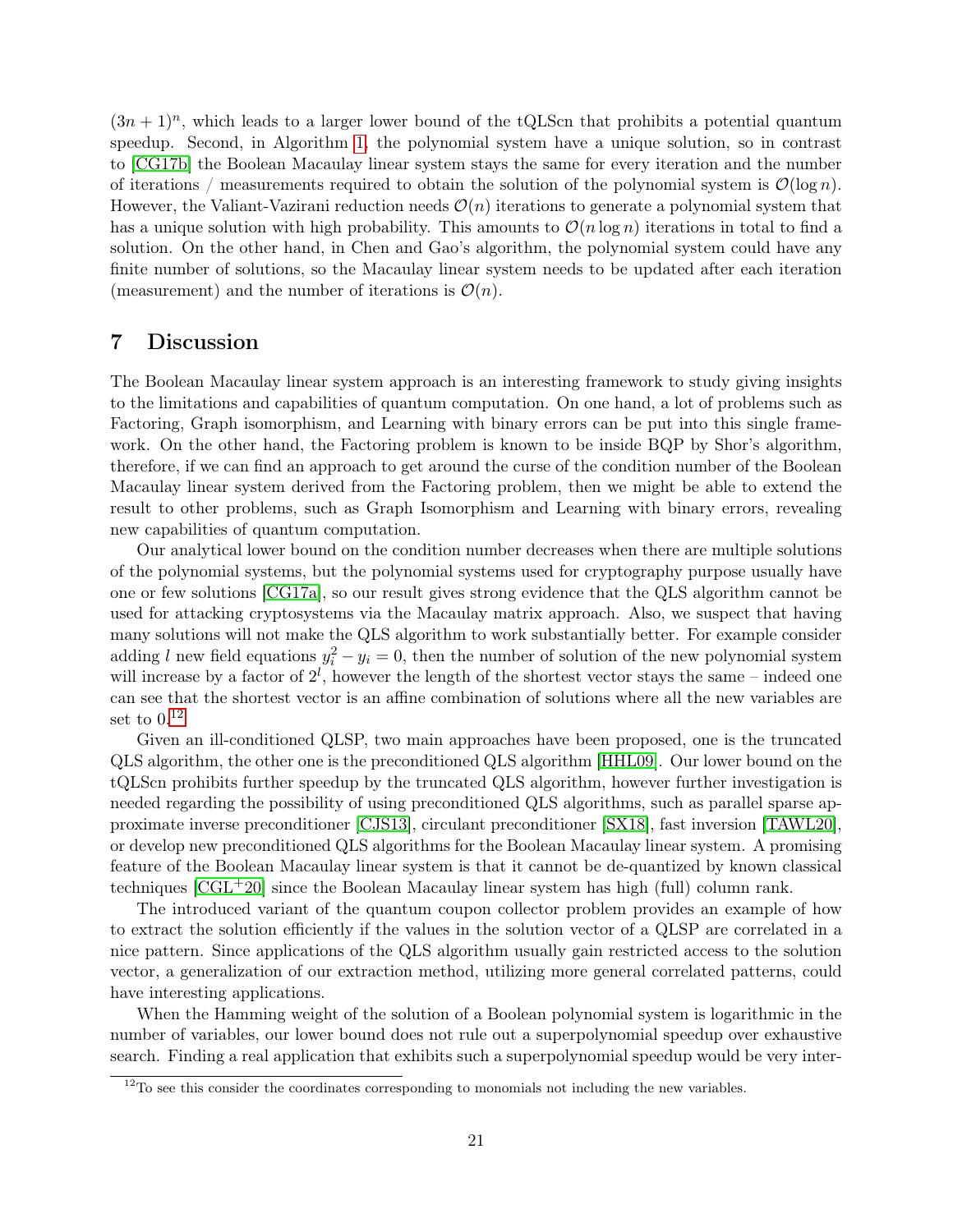esting. However, for applications like polynomial systems over a finite field, the employed reductions usually increase the number of variables in the corresponding polynomial system significantly – likely compromising the potential speedup.

### Acknowledgements

A.G. thanks Rachel Player for inspiring discussions. J.L. would like to thank Eric R Anschuetz, Yuan Su, Yu-Ao Chen, Xiao-Shan Gao, Sevag Gharibian, Antonio Blanca, Eunou Lee, Mahdi Belbasi, Mingming Chen, and Rachel Player for helpful discussion and conversation.

Part of this work was done while the authors visited the Simons Institute for the Theory of Computing; we gratefully acknowledge its hospitality.

J.D. acknowledges support from NSF grant SaTC-1814221 and Taft Foundation. V.G. acknowledges support from NSERC and CIFAR; IQC is supported in part by the Government of Canada and the Province of Ontario. A.G. acknowledges funding provided by Samsung Electronics Co., Ltd., for the project "The Computational Power of Sampling on Quantum Computers", by the Institute for Quantum Information and Matter, an NSF Physics Frontiers Center (NSF Grant PHY-1733907), and also by the EU's Horizon 2020 Marie Skłodowska-Curie program 891889-QuantOrder. S.H. was partially supported by National Science Foundation awards CCF-1618287, CNS-1617802, and CCF-1617710, and by a Vannevar Bush Faculty Fellowship from the US Department of Defense.

### References

<span id="page-21-3"></span>[Aar15] Scott Aaronson. [Read the fine print.](http://dx.doi.org/10.1038/nphys3272) Nature Physics, 11(4):291–293, 2015.

- <span id="page-21-0"></span>[ABC+20] Srinivasan Arunachalam, Aleksandrs Belovs, Andrew M. Childs, Robin Kothari, Ansis Rosmanis, and Ronald de Wolf. [Quantum coupon collector.](http://dx.doi.org/10.4230/LIPIcs.TQC.2020.10) In Proceedings of the 15th Conference on the Theory of Quantum Computation, Communication, and Cryptogra $phy (TQC)$ , pages 10:1-10:17, 2020. arXiv: [2002.07688](https://arxiv.org/abs/2002.07688)
- <span id="page-21-1"></span>[AFI+04] Gwénolé Ars, Jean-Charles Faugere, Hideki Imai, Mitsuru Kawazoe, and Makoto Sugita. Comparison between XL and Gröbner basis algorithms. In International Conference on the Theory and Application of Cryptology and Information Security, pages 338–353. Springer, 2004.
- <span id="page-21-2"></span>[Amb12] Andris Ambainis. [Variable time amplitude amplification and quantum algorithms for](http://dx.doi.org/10.4230/LIPIcs.STACS.2012.636) [linear algebra problems.](http://dx.doi.org/10.4230/LIPIcs.STACS.2012.636) In Proceedings of the 29th Symposium on Theoretical Aspects of Computer Science (STACS), pages 636–647, 2012. arXiv: [1010.4458](https://arxiv.org/abs/1010.4458)
- <span id="page-21-4"></span>[AOAGC18] Eric R Anschuetz, Jonathan P Olson, Alán Aspuru-Guzik, and Yudong Cao. Variational quantum factoring. arXiv: [1808.08927](https://arxiv.org/abs/1808.08927), 2018.
- <span id="page-21-6"></span>[B+18] Bruno Buchberger et al. Gröbner bases computation by triangularizing Macaulay matrices. In The 50th Anniversary of Gröbner Bases, pages 25–33. Mathematical Society of Japan, 2018.
- <span id="page-21-5"></span>[Bat13] Kim Batselier. A numerical linear algebra framework for solving problems with multivariate polynomials. PhD thesis, KU Leuven (Leuven, Belgium), 2013.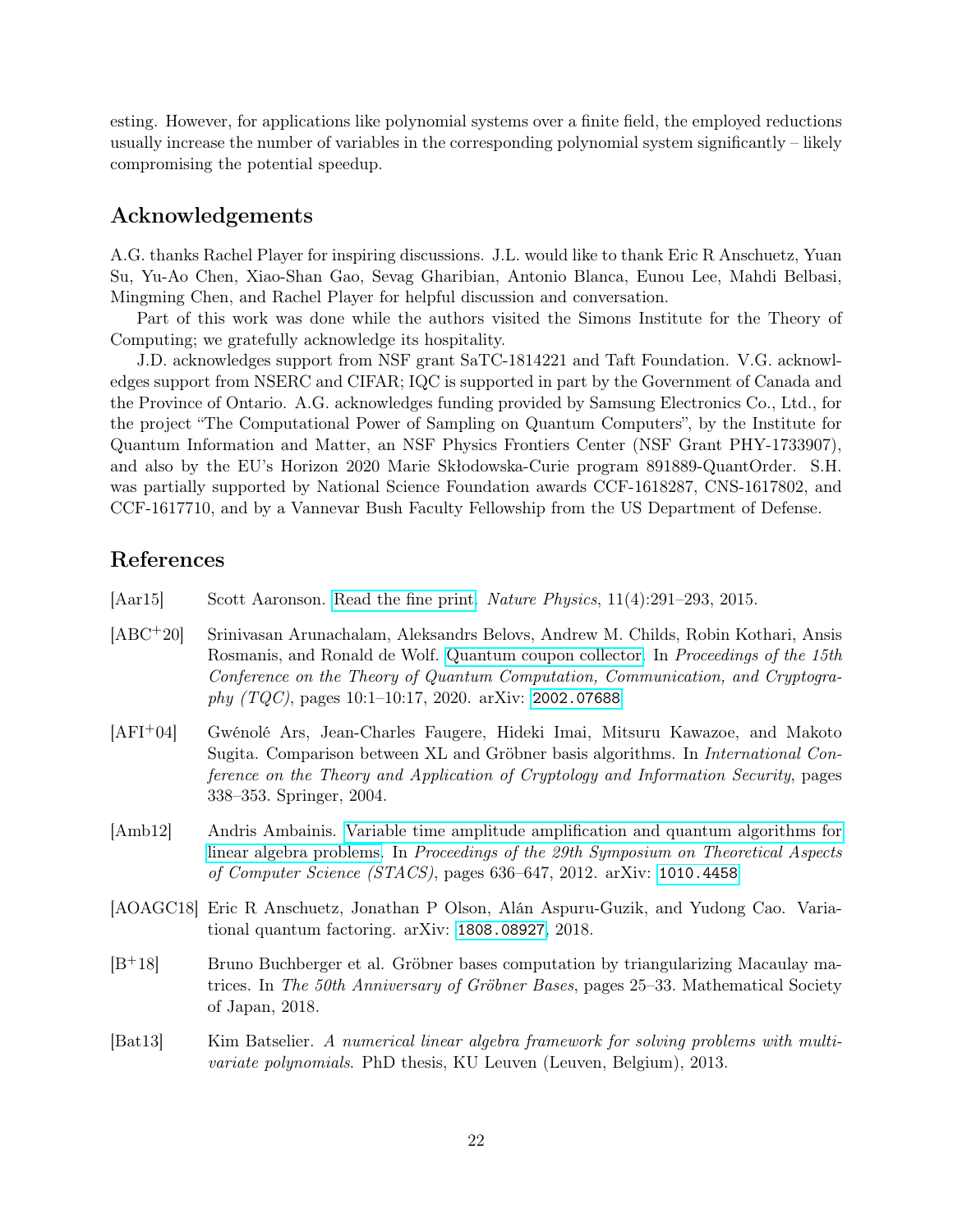- <span id="page-22-9"></span>[BBHT98] Michel Boyer, Gilles Brassard, Peter Høyer, and Alain Tapp. [Tight bounds on quantum](http://dx.doi.org/10.1002/(SICI)1521-3978(199806)46:4/5<493::AID-PROP493>3.0.CO;2-P) [searching.](http://dx.doi.org/10.1002/(SICI)1521-3978(199806)46:4/5<493::AID-PROP493>3.0.CO;2-P) Fortschritte der Physik,  $46(4-5)$ :493-505, 1998. arXiv: [quant-ph/9605034](https://arxiv.org/abs/quant-ph/9605034)
- <span id="page-22-5"></span>[BFSS13] Magali Bardet, Jean-Charles Faugère, Bruno Salvy, and Pierre-Jean Spaenlehauer. On the complexity of solving quadratic boolean systems. Journal of Complexity, 29(1):53– 75, 2013.
- <span id="page-22-8"></span>[BKW19] Andreas Björklund, Petteri Kaski, and Ryan Williams. [Solving systems of polynomial](http://dx.doi.org/10.4230/LIPIcs.ICALP.2019.26) equations over  $GF(2)$  by a parity-counting self-reduction. In Proceedings of the 46th International Colloquium on Automata, Languages, and Programming (ICALP), 2019.
- <span id="page-22-6"></span>[Bur02] Christopher JC Burges. Factoring as optimization. Microsoft Research MSR-TR-200, 2002.
- <span id="page-22-10"></span>[BV97] Ethan Bernstein and Umesh Vazirani. Quantum complexity theory. SIAM Journal on computing, 26(5):1411–1473, 1997.
- <span id="page-22-7"></span>[BY18] Daniel J Bernstein and Bo-Yin Yang. Asymptotically faster quantum algorithms to solve multivariate quadratic equations. In International Conference on Post-Quantum Cryptography, pages 487–506. Springer, 2018.
- <span id="page-22-2"></span>[CG17a] Alessio Caminata and Elisa Gorla. Solving multivariate polynomial systems and an invariant from commutative algebra. arXiv: [1706.06319](https://arxiv.org/abs/1706.06319), 2017.
- <span id="page-22-0"></span>[CG17b] Yu-Ao Chen and Xiao-Shan Gao. Quantum algorithms for Boolean equation solving and quantum algebraic attack on cryptosystems, 2017. arXiv: [1712.06239](https://arxiv.org/abs/1712.06239)
- <span id="page-22-4"></span>[CGJ19] Shantanav Chakraborty, András Gilyén, and Stacey Jeffery. [The power of block](http://dx.doi.org/10.4230/LIPIcs.ICALP.2019.33)[encoded matrix powers: improved regression techniques via faster Hamiltonian sim](http://dx.doi.org/10.4230/LIPIcs.ICALP.2019.33)[ulation.](http://dx.doi.org/10.4230/LIPIcs.ICALP.2019.33) In Proceedings of the  $46th$  International Colloquium on Automata, Languages, and Programming (ICALP), pages 33:1–33:14, 2019. arXiv: [1804.01973](https://arxiv.org/abs/1804.01973)
- <span id="page-22-12"></span>[CGL+20] Nai-Hui Chia, András Gilyén, Tongyang Li, Han-Hsuan Lin, Ewin Tang, and Chunhao Wang. [Sampling-based sublinear low-rank matrix arithmetic framework for dequan](http://dx.doi.org/10.1145/3357713.3384314)[tizing quantum machine learning.](http://dx.doi.org/10.1145/3357713.3384314) In Proceedings of the 52nd ACM Symposium on the Theory of Computing (STOC), page 387–400, 2020. arXiv: [1910.06151](https://arxiv.org/abs/1910.06151)
- <span id="page-22-1"></span>[CGY18] Yu-Ao Chen, Xiao-Shan Gao, and Chun-Ming Yuan. Quantum algorithm for optimization and polynomial system solving over finite field and application to cryptanalysis, 2018. arXiv: [1802.03856](https://arxiv.org/abs/1802.03856)
- <span id="page-22-11"></span>[CJS13] B David Clader, Bryan C Jacobs, and Chad R Sprouse. Preconditioned quantum linear system algorithm. Physical review letters, 110(25):250504, 2013.
- <span id="page-22-3"></span>[CKPS04] Nicolas Courtois, Alexander Klimov, Jacques Patarin, and Adi Shamir. Efficient algorithms for solving overdefined systems of multivariate polynomial equations. In  $In$ ternational Conference on the Theory and Applications of Cryptographic Techniques, pages 392–407. Springer, 2000 (Extended version as of 24 Aug, 2004. [http://www.]( http://www.minrank.org/xlfull.pdf)) [minrank.org/xlfull.pdf\)]( http://www.minrank.org/xlfull.pdf)).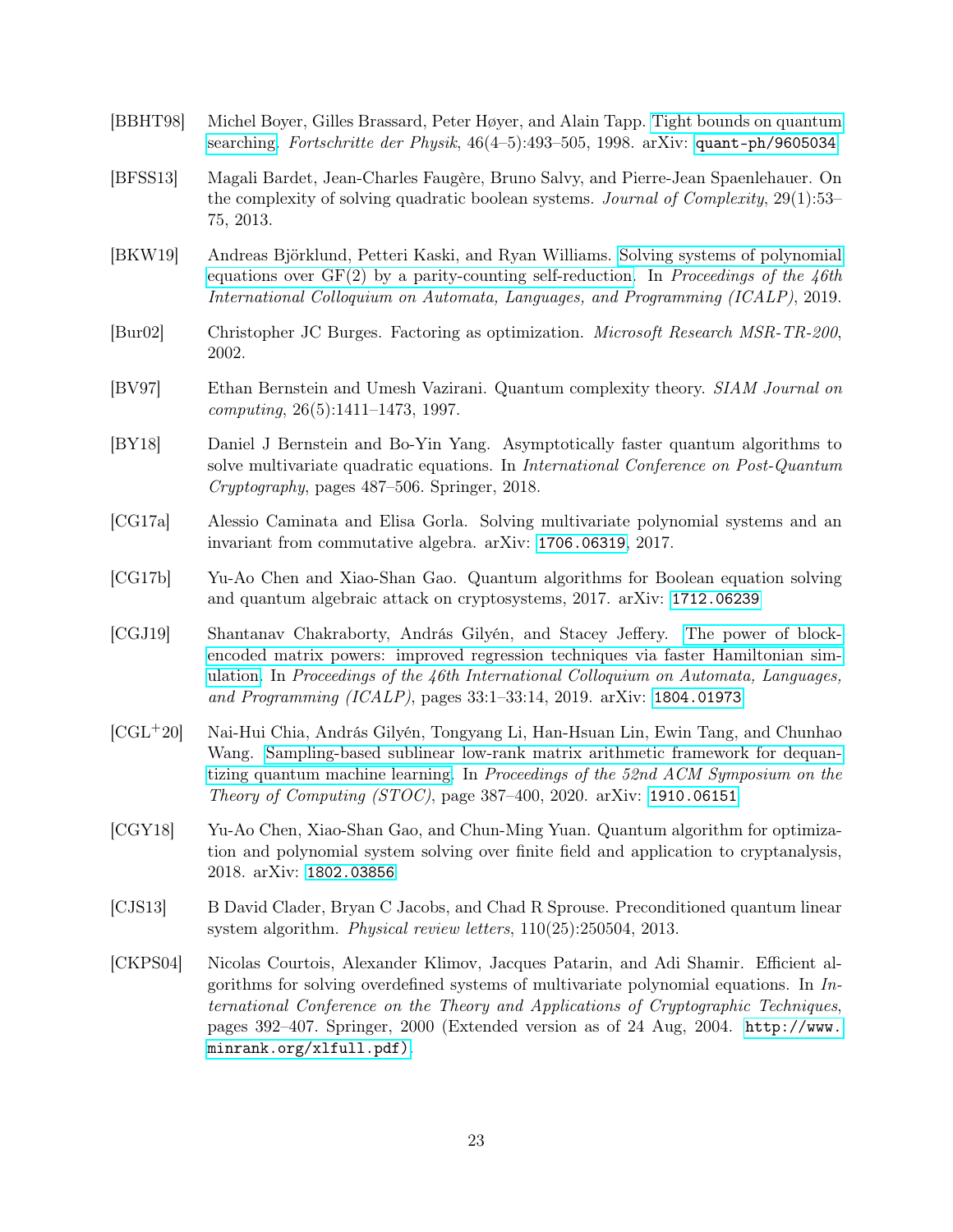- <span id="page-23-4"></span>[CKS17] Andrew M. Childs, Robin Kothari, and Rolando D. Somma. [Quantum algorithm](http://dx.doi.org/10.1137/16M1087072) [for systems of linear equations with exponentially improved dependence on precision.](http://dx.doi.org/10.1137/16M1087072) SIAM Journal on Computing, 46(6):1920–1950, 2017. arXiv: [1511.02306](https://arxiv.org/abs/1511.02306)
- <span id="page-23-1"></span>[Die04] Claus Diem. The XL-algorithm and a conjecture from commutative algebra. In International Conference on the Theory and Application of Cryptology and Information Security, pages 323–337. Springer, 2004.
- <span id="page-23-0"></span>[DS13] Jintai Ding and Dieter Schmidt. Solving degree and degree of regularity for polynomial systems over a finite fields. In *Number Theory and Cryptography*, pages 34–49. Springer, 2013.
- <span id="page-23-10"></span>[FHK+17] Jean-Charles Faugere, Kelsey Horan, Delaram Kahrobaei, Marc Kaplan, Elham Kashefi, and Ludovic Perret. Fast quantum algorithm for solving multivariate quadratic equations. arXiv: [1712.07211](https://arxiv.org/abs/1712.07211), 2017.
- <span id="page-23-8"></span>[GSLW18] András Gilyén, Yuan Su, Guang Hao Low, and Nathan Wiebe. Quantum singular value transformation and beyond: exponential improvements for quantum matrix arithmetics [full version], 2018. arXiv: [1806.01838](https://arxiv.org/abs/1806.01838)
- <span id="page-23-5"></span>[GSLW19] András Gilyén, Yuan Su, Guang Hao Low, and Nathan Wiebe. [Quantum singu](http://dx.doi.org/10.1145/3313276.3316366)[lar value transformation and beyond: exponential improvements for quantum matrix](http://dx.doi.org/10.1145/3313276.3316366) [arithmetics.](http://dx.doi.org/10.1145/3313276.3316366) In Proceedings of the 51st ACM Symposium on the Theory of Computing (STOC), pages 193–204, 2019. arXiv: [1806.01838](https://arxiv.org/abs/1806.01838)
- <span id="page-23-3"></span>[HHL09] Aram W. Harrow, Avinatan Hassidim, and Seth Lloyd. [Quantum algorithm for linear](http://dx.doi.org/10.1103/PhysRevLett.103.150502) [systems of equations.](http://dx.doi.org/10.1103/PhysRevLett.103.150502) Physical Review Letters, 103(15):150502, 2009. arXiv: [0811.3171](https://arxiv.org/abs/0811.3171)
- <span id="page-23-12"></span>[Juk11] Stasys Jukna. [Extremal Combinatorics - With Applications in Computer Science \(2nd](http://dx.doi.org/10.1007/978-3-642-17364-6) [ed.\)](http://dx.doi.org/10.1007/978-3-642-17364-6). Texts in Theoretical Computer Science. Springer, 2011.
- <span id="page-23-9"></span>[KP17] Iordanis Kerenidis and Anupam Prakash. [Quantum recommendation systems.](http://dx.doi.org/10.4230/LIPIcs.ITCS.2017.49) In Proceedings of the 8th Innovations in Theoretical Computer Science Conference (ITCS), pages 49:1–49:21, 2017. arXiv: [1603.08675](https://arxiv.org/abs/1603.08675)
- <span id="page-23-7"></span>[LT20] Lin Lin and Yu Tong. [Optimal polynomial based quantum eigenstate filtering with ap](http://dx.doi.org/10.22331/q-2020-11-11-361)[plication to solving quantum linear systems.](http://dx.doi.org/10.22331/q-2020-11-11-361) Quantum, 4:361, 2020. arXiv: [1910.14596](https://arxiv.org/abs/1910.14596)
- <span id="page-23-2"></span>[Per16] Ludovic Perret. Bases de Gröbner en Cryptographie Post-Quantique. PhD thesis, UPMC-Paris 6 Sorbonne Universités, 2016.
- <span id="page-23-13"></span>[Rob55] Herbert Robbins. [A remark on Stirling's formula.](http://dx.doi.org/10.2307/2308012) The American Mathematical Monthly,  $62(1):26-29, 1955.$
- <span id="page-23-6"></span>[SSO19] Yiğit Subaşı, Rolando D. Somma, and Davide Orsucci. [Quantum algorithms for systems](http://dx.doi.org/10.1103/PhysRevLett.122.060504) [of linear equations inspired by adiabatic quantum computing.](http://dx.doi.org/10.1103/PhysRevLett.122.060504) Physical Review Letters, 122(6):060504, 2019. arXiv: [1805.10549](https://arxiv.org/abs/1805.10549)
- <span id="page-23-11"></span>[SX18] Changpeng Shao and Hua Xiang. Quantum circulant preconditioner for a linear system of equations. Physical Review A, 98(6):062321, 2018.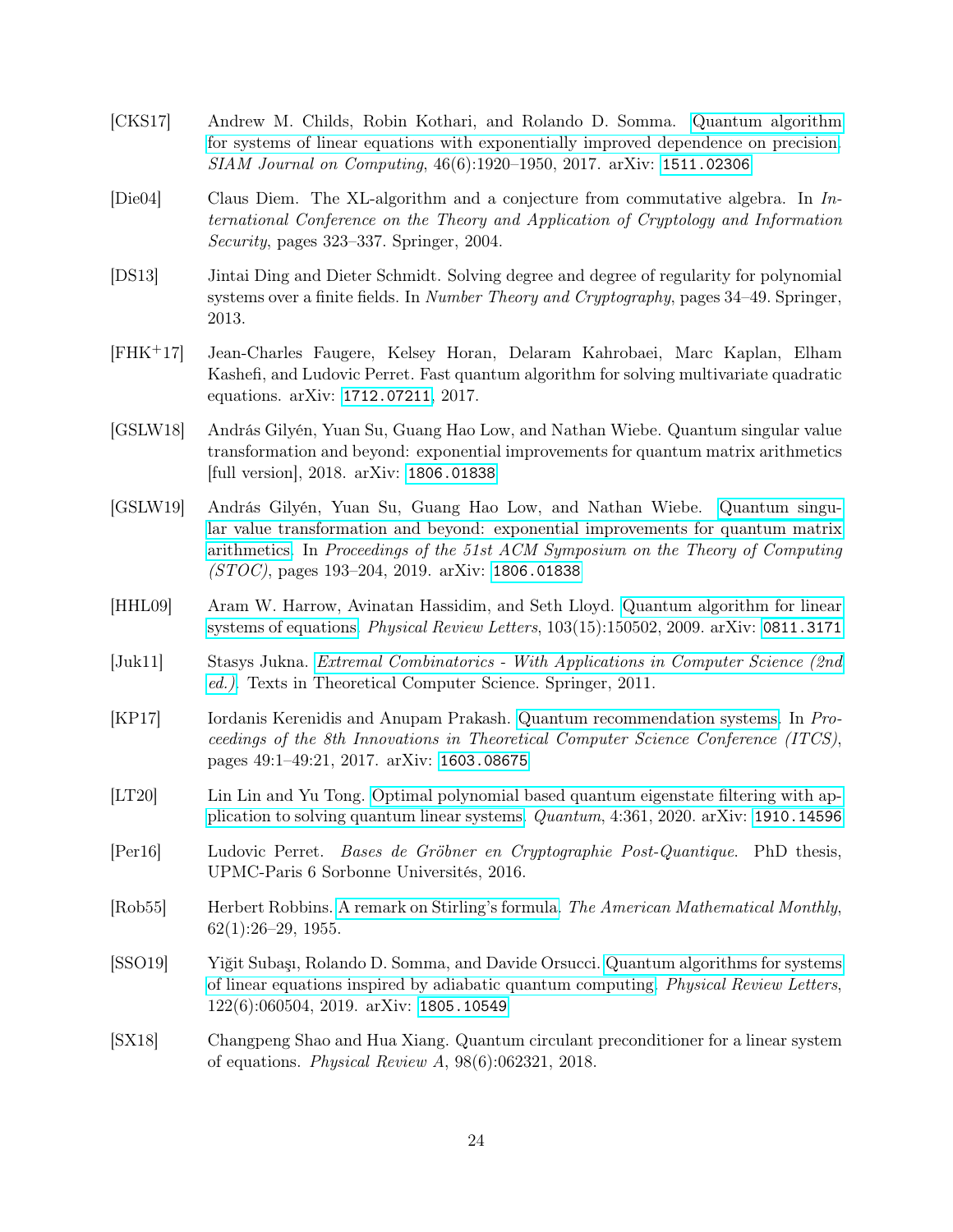<span id="page-24-3"></span><span id="page-24-1"></span>

| [TAWL20]      | Yu Tong, Dong An, Nathan Wiebe, and Lin Lin. Fast inversion, preconditioned quan-<br>tum linear system solvers, and fast evaluation of matrix functions. arXiv: 2008.13295,<br>2020. |
|---------------|--------------------------------------------------------------------------------------------------------------------------------------------------------------------------------------|
| [VV86]        | Leslie G. Valiant and Vijay V. Vazirani. NP is as easy as detecting unique solutions.<br><i>Theoretical Computer Science</i> , 47:85–93, 1986. Earlier version in STOC'85.           |
| $\text{dW19}$ | Ronald de Wolf. Quantum computing: Lecture notes, 2019. arXiv: 1907.09415                                                                                                            |

<span id="page-24-2"></span><span id="page-24-0"></span>[WW15] Manuela Wiesinger-Widi. Gröbner bases and generalized sylvester matrices. PhD thesis, Johannes Kepler University Linz, Austria, 2015.

### A Simple proof of the unique solution case

Here we present a simple proof for the correctness of Algorithm [1](#page-19-0) for Problem [3.2](#page-4-0) when it has a unique solution. Let  $a = (a_1, a_2, \ldots a_n) \in \{0,1\}^n$  be the unique solution of a set of polynomials F. Let  $\hat{y} = [a_1, a_2, \ldots, a_i a_j, \ldots, \prod_{i=1}^n a_i]^\top$  be the 0/1 solution vector labeled by the multilinear monomials under the assignment a.

Next, we will show that the Boolean Macaulay linear system  $M \vec{y} = \vec{b}$  has the unique solution  $\hat{y}$  when F has the unique solution a. In this case, we have  $\hat{y} = M^+ \vec{b}$  because the matrix M has linearly independent columns. When  $\mathcal F$  has more than one solution, the columns of the matrix M are not linearly independent and the solutions of  $M\vec{y} = \vec{b}$  form a multidimensional affine subspace.

<span id="page-24-4"></span>**Lemma A.1.** [\[AFI](#page-21-1)<sup>+</sup>04, Theorem 2] If a set of polynomials  $\mathcal{F} \subseteq \mathbb{C}[x_1,\ldots,x_n]$  has a unique solution  $a = (a_1, a_2, \ldots, a_n)$ , then the following two polynomial ideals coincide

$$
\langle \mathcal{F} \rangle = \langle x_1 - a_1, x_2 - a_2, \dots, x_n - a_n \rangle.
$$

**Theorem A.2.** Given a set of polynomials  $\mathcal{F} = \mathcal{F}_1 \cup \mathcal{F}_2 \subseteq \mathbb{C}[x_1,\ldots,x_n]$ , where  $\mathcal{F}_1 = \{f_1, f_2, \ldots, f_m\}$ and  $\mathcal{F}_2 = \{x_1^2 - x_1, x_2^2 - x_2, \ldots, x_n^2 - x_n\}$ . Suppose  $\mathcal F$  has a unique solution  $a = (a_1, \ldots, a_n)$ , where  $\mathcal{F}_2$  forces the root of the set of polynomials  $\mathcal{F}_1$  to be Boolean. Let  $\hat{y}$  be the multilinear monomial solution vector corresponding to the solution a, then the Boolean Macaulay linear system  $M\vec{y} = \vec{b}$  of total degree n has the unique solution  $\hat{y} = M^{+} \vec{b}$ .

*Proof.* First, we prove that for all the nontrivial multilinear monomials  $X^{\beta}$ , the polynomial  $X^{\beta}$  –  $\prod_{i=1}^n a_i^{\beta_i} = \prod_{i=1}^n x_i^{\beta_i} - \prod_{i=1}^n a_i^{\beta_i}$  is in  $\langle \mathcal{F} \rangle$ , where  $\beta \in \{0,1\}^n \setminus \{0^n\}$ . The proof is by induction on the degree d. For the base case  $d = 1$ , by Lemma [A.1,](#page-24-4) for all  $1 \leq k \leq n$ ,  $x_k - a_k \in \langle \mathcal{F} \rangle$ . That is, for each k, there exist  $p_i, q_j$  such that  $x_k - a_k = \sum_{i=1}^m p_i f_i + \sum_{j=1}^n q_j (x_j^2 - x_j)$ . Let  $B_d = \{$ all multilinear monomials with degree d $\}$ , and suppose the claim is true for d, that is, for any  $X_d^{\beta} \in B_d$ ,  $X_d^{\beta} - \prod_{i=1}^n a_i^{\beta_i} \in \langle \mathcal{F} \rangle$ . For any  $X_{d+1}^{\beta} \in B_{d+1}$ , there exists some  $x_k$  and  $X_d^{\beta}$  $\frac{\partial}{\partial t}$  such that  $X_{d+1}^{\beta} = x_k \cdot X_d^{\beta}$  $\frac{\rho}{d}$ , then

$$
X_{d+1}^{\beta} - \prod_{i=1}^{n} a_i^{\beta_i} = x_k (X_d^{\beta} - \prod_{i=1}^{n} a_i^{\beta_i}) + (x_k - a_k) \prod_{i=1}^{n} a_i^{\beta_i},
$$

which implies that  $X_{d+1}^{\beta} - \prod_{i=1}^{n} a_i^{\beta_i} \in \langle \mathcal{F} \rangle$ . Therefore, for all nontrivial multilinear monomials  $X^{\beta}$ , there exists  $p_{i\beta}, q_{j\beta} \in \mathbb{C}[x_1,\ldots,x_n]$  such that  $X^{\beta} - \prod_{i=1}^n a_i^{\beta_i} = \sum_{i=1}^m p_{i\beta} f_i + \sum_{j=1}^n q_{j\beta} (x_j^2 - x_j) \in \langle \mathcal{F} \rangle$ , where  $i \in [m], j \in [n]$ .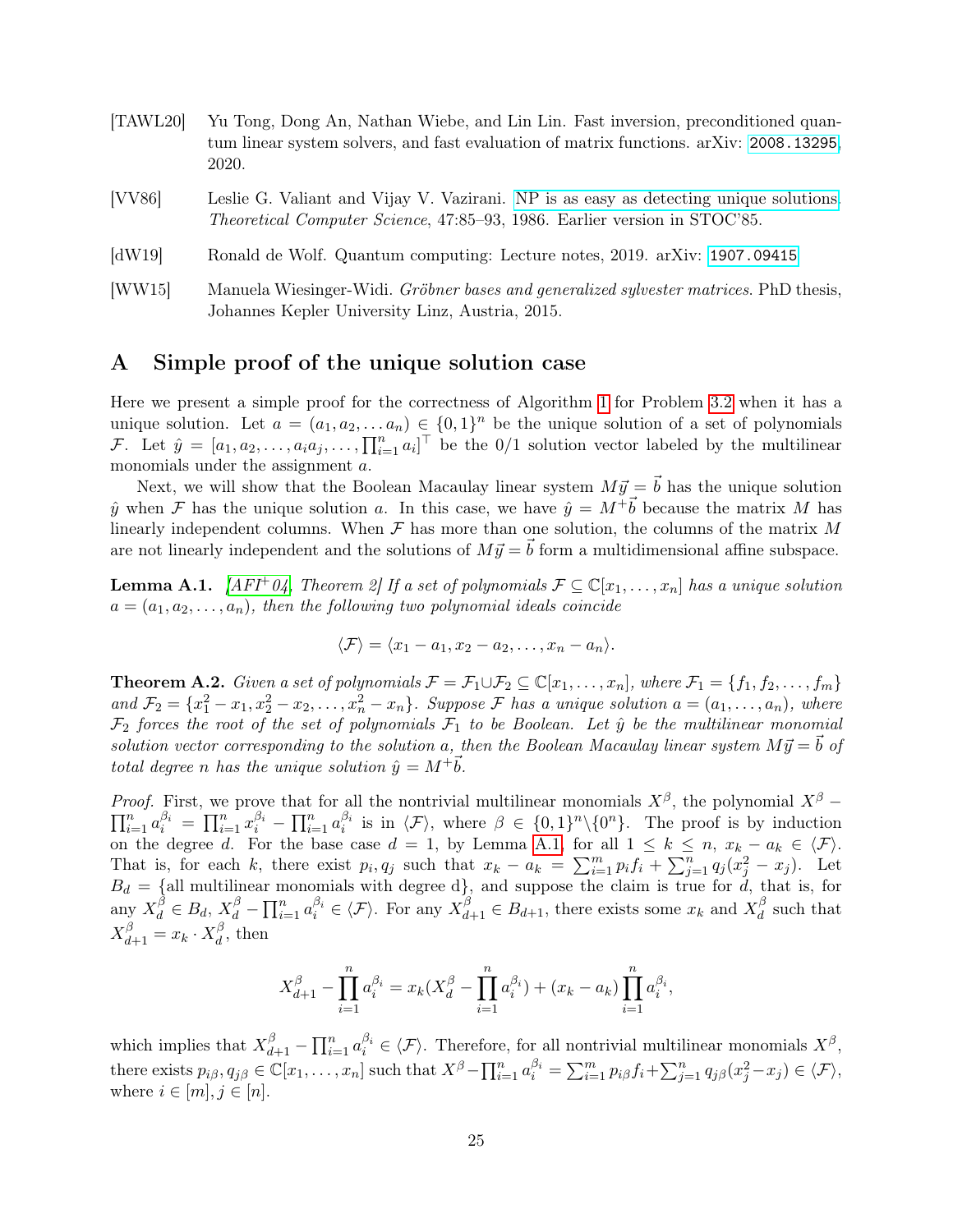The Boolean Macaulay matrix  $\begin{bmatrix} M & -\vec{b} \end{bmatrix}$  is the augmented matrix of the Boolean Macaulay linear system  $M\vec{y} = \vec{b}$  of the set of polynomials F. Since  $X^{\beta} - \prod_{i=1}^{n} a_i^{\beta_i} = \psi(X^{\beta} - \prod_{i=1}^{n} a_i^{\beta_i}) =$  $\sum_{i=1}^{m} \psi(p_i \beta f_i)$ , and polynomial addition, subtraction, and multiplication in the polynomial ideal  $\langle \mathcal{F} \rangle$  correspond to row operations of the Boolean Macaulay matrix  $\begin{bmatrix} M & -\vec{b} \end{bmatrix}$ , we can perform row operations on the Boolean Macaulay matrix according to  $\sum_{i=1}^{m} \psi(p_{i\beta} f_i)$ . By those row operations we can obtain an extended matrix of form  $\begin{bmatrix} M & -\vec{b} \\ I & -\vec{y} \end{bmatrix}$ , where the columns of the identity matrix I are indexed by the nontrivial multilinear monomials and entries of  $\vec{y}$  are values of  $\prod_{i=1}^{n} a_i^{\beta_i}$ . As performing row operations on a matrix does not change the matrix rank, the matrix  $M$  must have full

### <span id="page-25-0"></span>B Bounds on binomial coefficients

In this appendix we derive some standard bounds on binomial coefficients for completeness. First we show that for  $h \leq n/2$ 

column rank. Therefore, the Boolean Macaulay linear system has the unique solution  $\hat{y} = M^+ \vec{b}$ .  $\Box$ 

$$
\sum_{j=0}^{h} \binom{n}{j} \le 3\sqrt{h} \binom{n}{h}.\tag{17}
$$

We use the following upper bound [\[Juk11,](#page-23-12) Corollary 22.9] on binomial coefficients

$$
\forall 0 < h \le n/2: \sum_{j=0}^{h} \binom{n}{j} \le 2^{n \cdot H(h/n)}
$$
\n
$$
= 2^{n\left(-\frac{h}{n}\log_2\left(\frac{h}{n}\right) - \frac{n-h}{n}\log_2\left(\frac{n-h}{n}\right)\right)}
$$
\n
$$
= \left(\frac{n}{h}\right)^h \left(\frac{n}{n-h}\right)^{n-h},
$$

in combination with Stirling's approximation [\[Rob55\]](#page-23-13)  $\sqrt{2\pi}\sqrt{n}(\frac{n}{e})$  $\left(\frac{n}{e}\right)^n \leq n! \leq e\sqrt{n}\left(\frac{n}{e}\right)$  $(\frac{1}{e})^n$ , yielding

$$
\binom{n}{h} = \frac{n!}{(n-h)!h!} \ge \frac{\sqrt{2\pi}\sqrt{n}\left(\frac{n}{e}\right)^n}{e\sqrt{n-h}\left(\frac{n-h}{e}\right)^{n-h}e\sqrt{h}\left(\frac{h}{e}\right)^h}
$$

$$
= \frac{\sqrt{2\pi}}{e^2}\sqrt{\frac{n}{n-h}\frac{1}{\sqrt{h}}\left(\frac{n}{h}\right)^h}\left(\frac{n}{n-h}\right)^{n-h} \ge \frac{1}{3\sqrt{h}}\sum_{j=0}^h \binom{n}{j}.
$$

Another bound that we use is

$$
\sum_{j=1}^{h} \binom{n}{i} \le \binom{n}{h} \frac{n-h+1}{n-2h+1},\tag{18}
$$